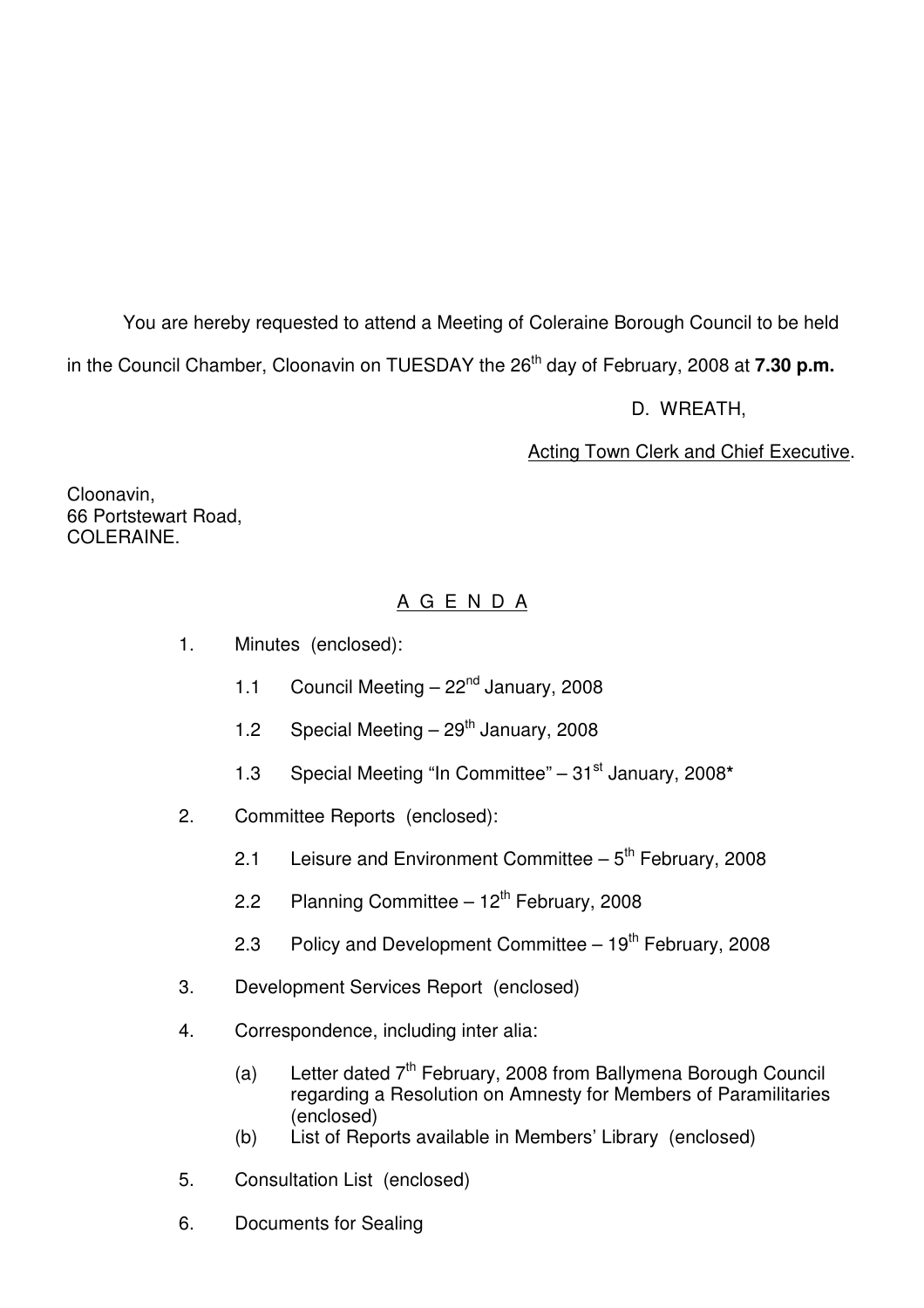## **Enclosed for Information:**

- (1) Minutes of the Northern Health and Social Services Council dated 5<sup>th</sup> December, 2007
- (2) Special Council Briefing Reports
- (i) Landfill Site at Craigmore Road, Garvagh and Fair Trade for the  $D$ eveloping World  $-15<sup>th</sup>$  January, 2008
- (ii) Northern Ireland Water Capital Works Programme 2009/10 22<sup>nd</sup> January, 2008
	- (iii) Northern Ireland Museums Council  $5<sup>th</sup>$  February, 2008
	- (3) Letter dated  $1<sup>st</sup>$  February, 2008 from Roads Service addressing roads issues raised by members at the November 2007 Council Meeting
	- **\* Recommended for consideration "In Committee".**

To: Each Member of Council. 22<sup>nd</sup> February, 2008.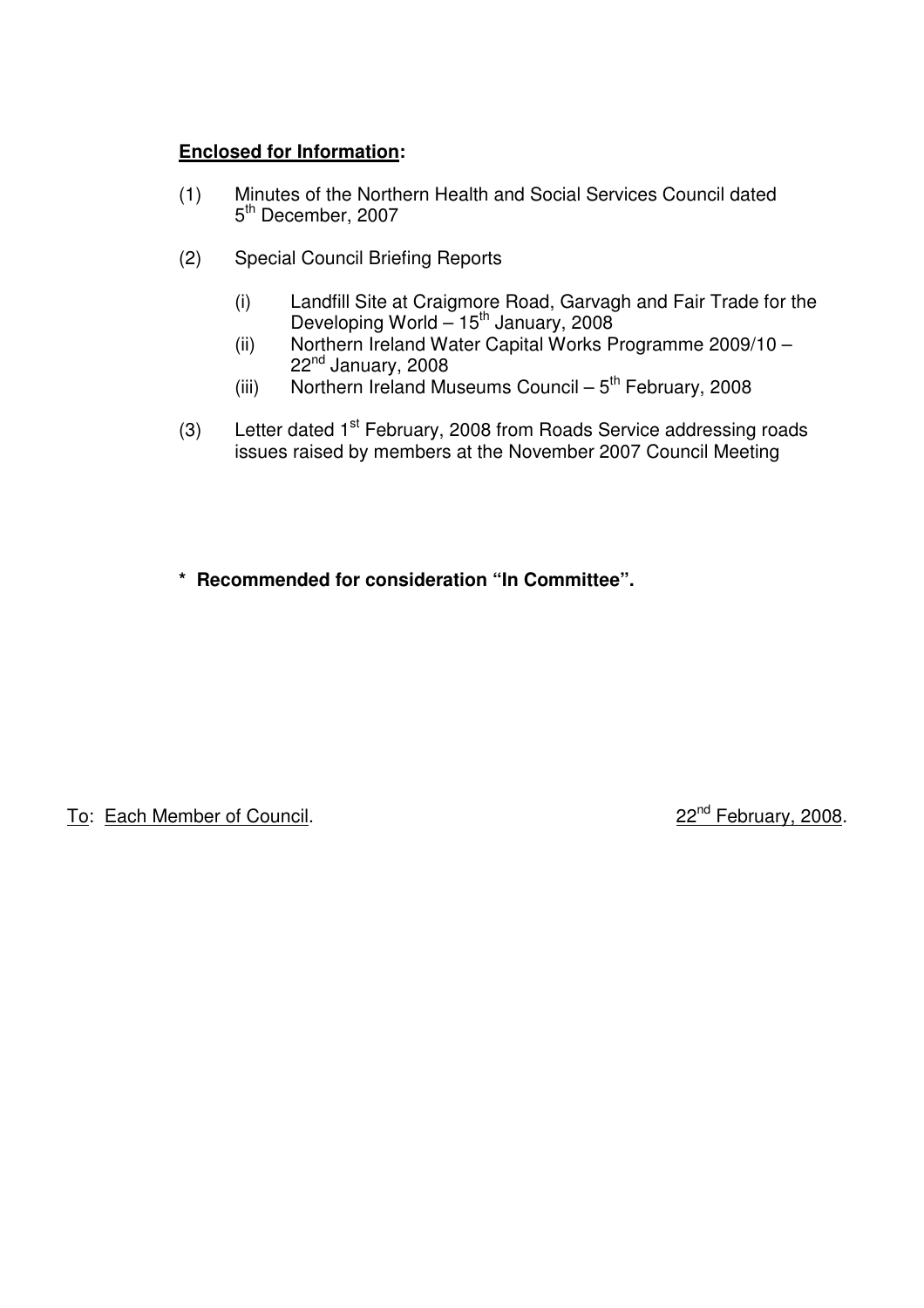#### **COUNCIL MEETING**

 Minutes of proceedings of Coleraine Borough Council held in the Council Chamber, Cloonavin, on Tuesday, 22<sup>nd</sup> January, 2008.

**Convened:** As per Notice attached

**Present:** The Mayor, Councillor J. M. Bradley, in the Chair

The Deputy Mayor, Councillor E. A. Johnston (Mrs.)

## **Aldermen**

E. T. Black (Mrs.) D. McClarty W. T. Creelman W. J. McClure M. T. Hickey (Mrs.)

## **Councillors**

C. S. Alexander (Ms.) N. F. Hillis D. D. Barbour W. A. King O. M. Church (Mrs.) B. Leonard J. J. Dallat G. L. McLaughlin T. J. Deans R. A. McPherson B. Fitzpatrick **A. McQuillan** S. Gilkinson

| Officers in<br><b>Attendance:</b> | Acting Town Clerk and Chief Executive, Director of<br>Corporate Services, Director of Leisure Services,<br>Head of Administrative Services, Head of Development<br>Services and Administrative Assistant |
|-----------------------------------|----------------------------------------------------------------------------------------------------------------------------------------------------------------------------------------------------------|
| <b>Apologies:</b>                 | <b>Councillors Cole and Mrs. Fielding</b>                                                                                                                                                                |

## **1.0 MINUTES**

The Minutes of the Council Meeting of 18<sup>th</sup> December, 2007 were confirmed and signed.

## **2.0 COMMITTEE REPORTS**

| 2.1 | North West '200' Committee                              | The Chairman, Councillor Hillis, moved the<br>adoption of the North West '200' Committee<br>Report; this was duly seconded by Councillor<br>Barbour and agreed. |
|-----|---------------------------------------------------------|-----------------------------------------------------------------------------------------------------------------------------------------------------------------|
| 2.2 | <b>Planning Committee</b>                               | The Chairman, Alderman McClure, moved the<br>adoption of the Planning Committee Report;<br>this was duly seconded by Councillor<br>Fitzpatrick.                 |
|     | Matters arising:                                        |                                                                                                                                                                 |
|     | Draft Northern Area<br>2.2.1<br>Dlon.<br>I <sub>h</sub> | The Acting Town Clerk and Chief Executive<br>would cook further electionion regarding the                                                                       |

Plan – Update **Would seek further clarification regarding** the (6.1) complex legal issues of this case.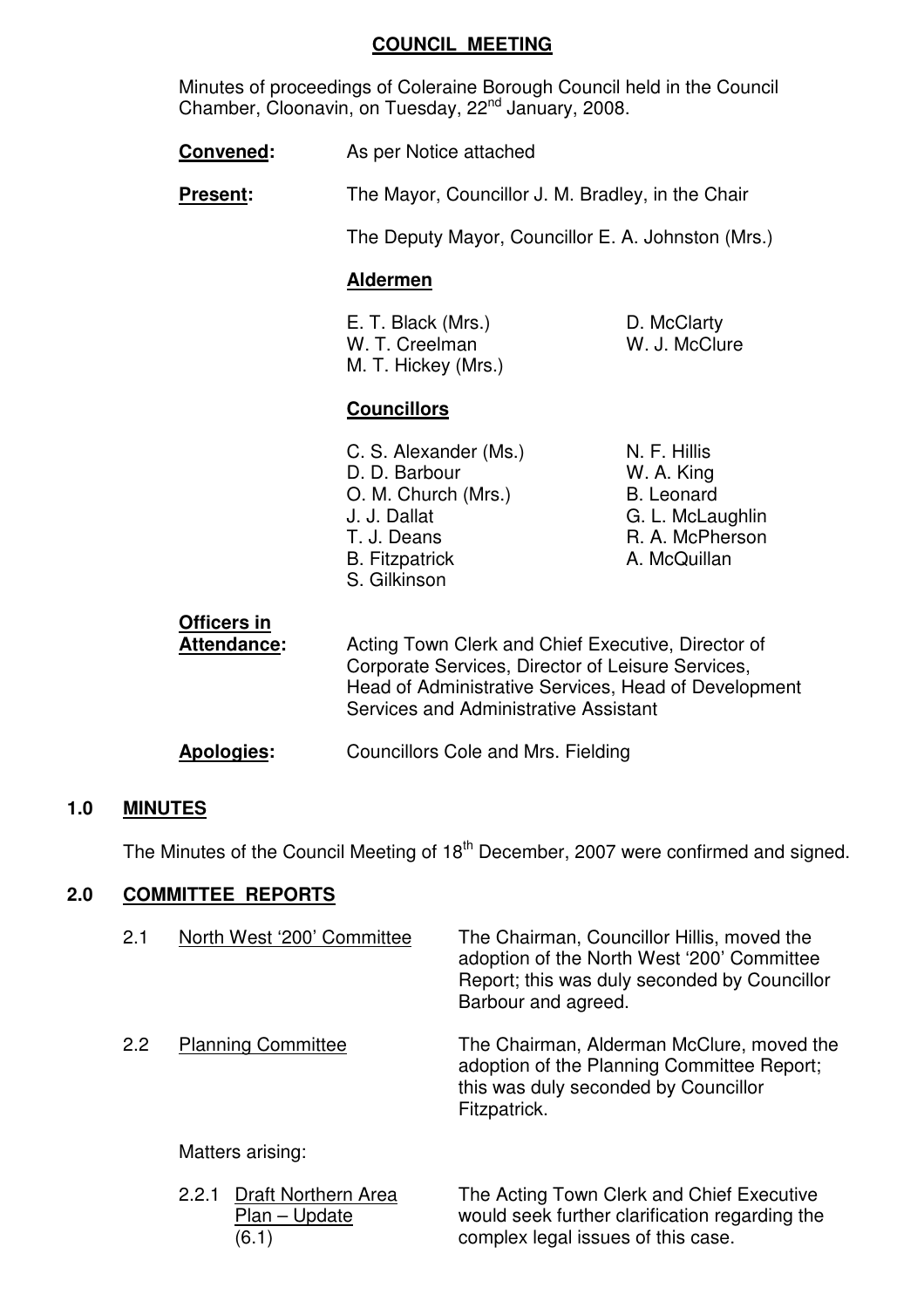The Committee Report was agreed subject to the amendment.

| 2.3 | Policy and Development<br>Committee | The Chairman, Councillor Hillis, moved the                                         |
|-----|-------------------------------------|------------------------------------------------------------------------------------|
|     |                                     | adoption of the Policy and Development<br>Committee Report; this was duly seconded |
|     |                                     | by Alderman Mrs. Black.                                                            |

Matters arising:

| 2.3.1 Building a Creative | It was noted that the Mayor had confirmed his |
|---------------------------|-----------------------------------------------|
| Economy – Study Tour      | availability to attend the Study Tour.        |
| (1.3)                     |                                               |
|                           | It was proposed by Alderman McClure and       |

 It was proposed by Alderman McClure and seconded by the Deputy Mayor:

> That the Mayor, Councillor Hillis (Chairman of Policy and Development) and an officer attend the Study Tour.

 It was further proposed by Councillor Dallat and seconded by Councillor Leonard:

> That Alderman Mrs. Hickey be included in the Study Tour.

 Following discussion and with the agreement of the Deputy Mayor, Alderman McClure withdrew his original proposal and proposed:

> That the three members and an officer attend the Study Tour.

 This proposal was subsequently seconded by the Deputy Mayor.

 As an amendment it was proposed by Councillor Deans and seconded by Councillor McPherson:

> That the Mayor and an officer attend the Study Tour.

 On a request for a recorded vote the amendment was put to the Meeting and the members voted thus:

| For:            | Alderman Creelman<br>Councillors Barbour, Deans,<br>Gilkinson, King, McPherson                 |
|-----------------|------------------------------------------------------------------------------------------------|
| <b>Against:</b> | and McQuillan (7)<br>Aldermen Mrs. Black, Mrs. Hickey<br><b>McClarty and McClure</b>           |
|                 | Councillors Ms. Alexander,<br>Mrs. Church, Dallat, Fitzpatrick,<br>Leonard and McLaughlin (10) |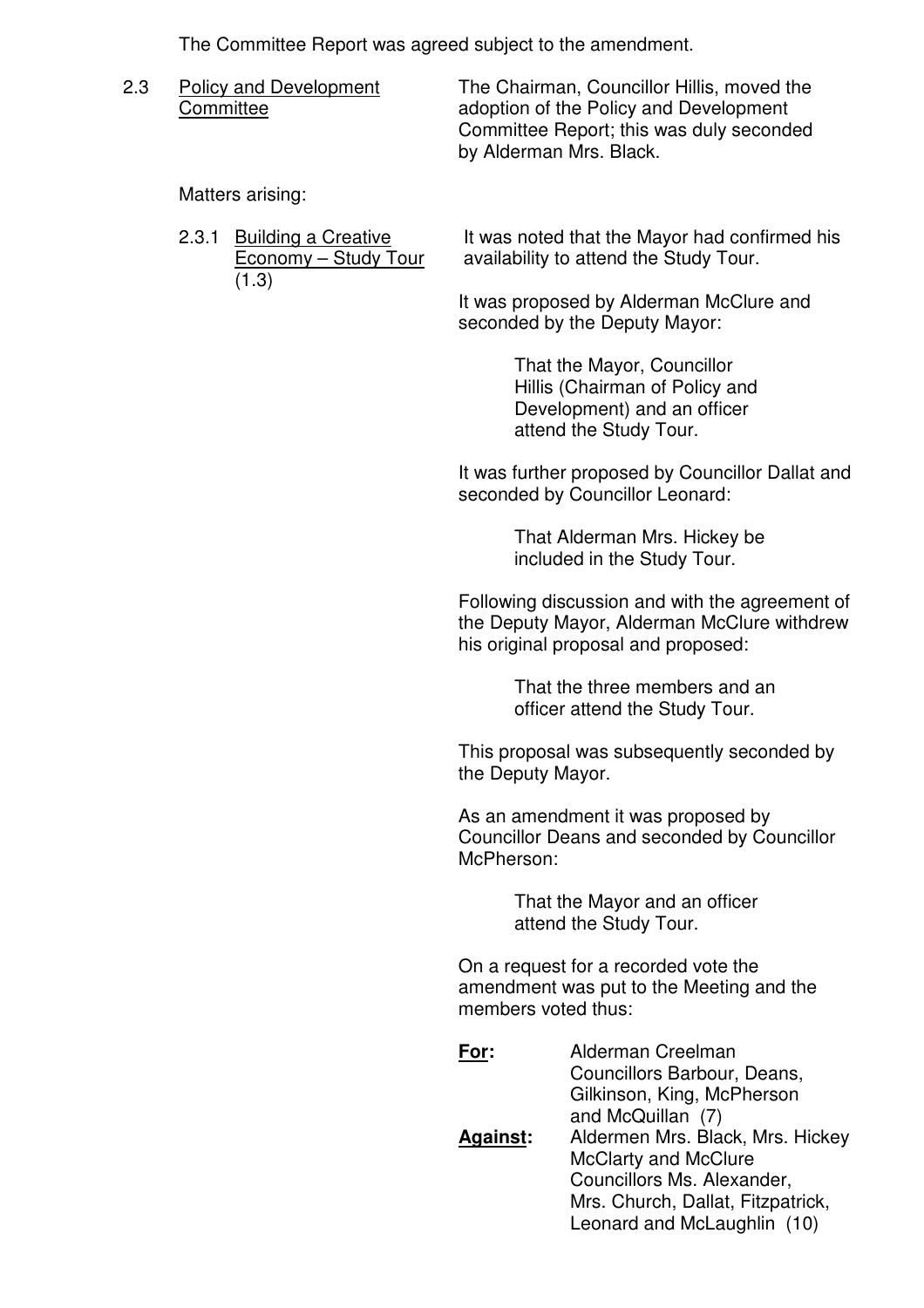**Abstent-** The Mayor, Deputy Mayor and **ions:** Councillor Hillis (3)

 The amendment was lost, seven members voting in favour and ten members voting against.

 On a request for a recorded vote Alderman McClure's proposal was put to the Meeting and the members voted thus:

 **For:** Aldermen Mrs. Black, Mrs. Hickey, McClarty and McClure Councillors Ms. Alexander, Mrs. Church, Dallat, Fitzpatrick, Leonard and McLaughlin (10)

 **Against:** Alderman Creelman Councillors Barbour, Deans, Gilkinson, King, McPherson and McQuillan (7)

 **Abstent-** The Mayor, Deputy Mayor and **ions:** Councillor Hillis (3)

 The proposal was carried, ten members voting in favour and seven members voting against.

It was, therefore, agreed:

 That the Mayor, Alderman Mrs. Hickey, Councillor Hillis and an officer attend the Study Tour.

The Committee Report was agreed subject to the amendment.

#### **3.0 TENDERS - PORTBALLINTRAE COMMUNITY HALL**

 Consideration was given to the Director of Leisure Services' Report on tenders for the construction of a Community Hall in Portballintrae (circulated to each member). Nine tenders had been received as follows:

| Bell Contracts, Cookstown      | £891,000.00   |
|--------------------------------|---------------|
| Andrew Bradley, Magherafelt    | £907,600.00   |
| Wilson & Mawhinney, Ballymena  | £918,000.00   |
| Martin & Hamilton, Ballymena   | £954,909.06   |
| Taggart & Sons, Ballymoney     | £959,887.00   |
| TAL Ltd., Lisburn              | £965,701.00   |
| Kennedy Contractors, Coleraine | £983,912.00   |
| Patton Group, Ballymena        | £996,489.00   |
| Mulhern & Rushe, Dungiven      | £1,120,000.00 |

 An allowance had been made in the Council's Capital Programme for £850,000.00 with grant of £200,000.00.

Following proposed reductions being identified and costed, the revised tender figures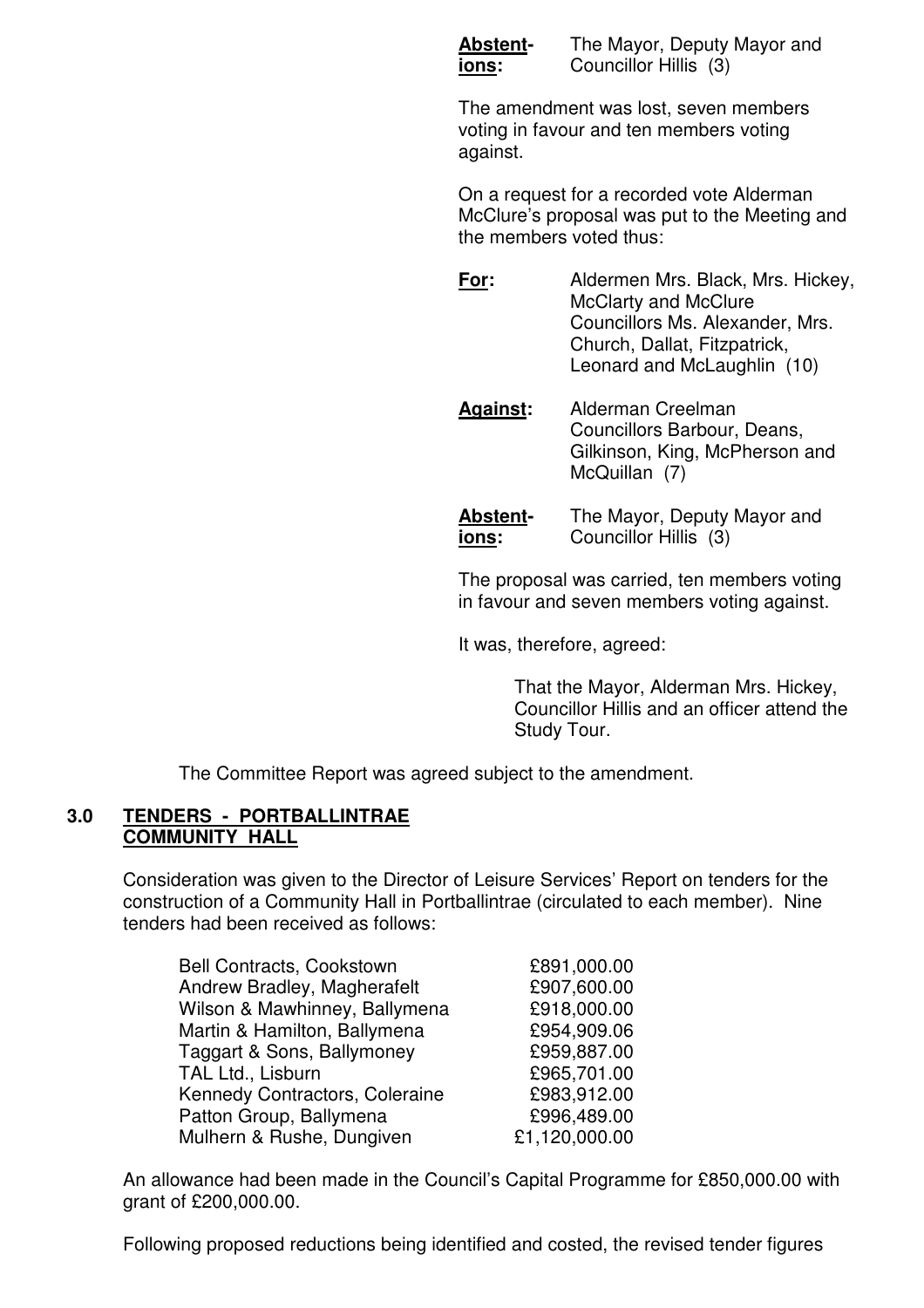for the three lowest tenderers were as follows:

| <b>Bell Contracts</b> | £849,385.70 |
|-----------------------|-------------|
| <b>Andrew Bradley</b> | £876,686.36 |
| Wilson & Mawhinney    | £878,583.60 |

 It was proposed by Councillor McPherson, seconded by Alderman Mrs. Black and agreed:

 That Council accept the revised tender of Bell Contracts for the sum of £849,385.70 as recommended by the Consultants.

## **4.0 LIMAVADY BOROUGH COUNCIL - NOTICE OF MOTION**

 Consideration was given to a letter from Limavady Borough Council containing Notice of Motion regarding 'all-inclusive proportionality mechanisms for the purposes of filling civic positions on Council' (previously supplied).

 Following discussion it was proposed by Alderman McClure and seconded by Councillor McQuillan:

That the letter be marked 'Read'.

 As an amendment it was proposed by Councillor Dallat and seconded by Councillor Leonard:

That Council support the Notice of Motion.

 On being put to Meeting the amendment was lost, five members voting in favour and thirteen members voting against.

 The proposal was subsequently put to the Meeting and was carried, thirteen members voting in favour and five members voting against.

The letter was, therefore, marked 'Read'.

## **5.0 LAND AT DHU VARREN**

 Reported that a request had been received from John Graham Dromore Ltd. to lease an area of ground at the new Dhu Varren Pumping Station for use as site accommodation from  $1^{st}$  February, 2008 –  $31^{st}$  December, 2008.

Agreed that the area of ground be leased for one year.

## **6.0 COURT OF THE UNIVERSITY OF ULSTER**

 Read letter from the University of Ulster requesting Council to nominate a member to serve on the Court of the University of Ulster. It was noted that the annual meeting of the Court would be held at the Belfast Campus on Wednesday, 26<sup>th</sup> March, 2008 at 3.00 p.m.

It was proposed by the Deputy Mayor, seconded by Councillor Mrs. Church and agreed:

That Alderman Mrs. Black be nominated.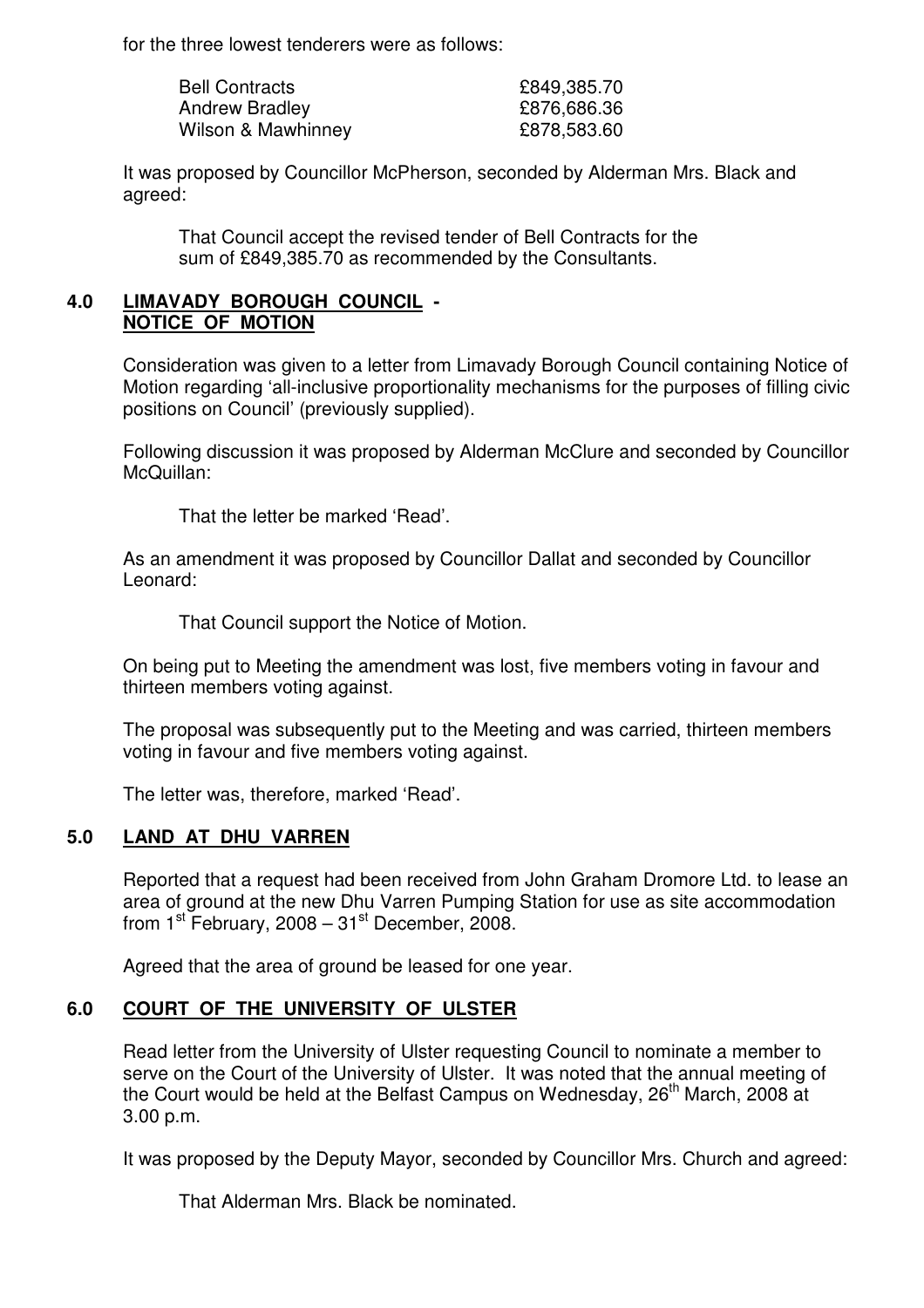## **7.0 NEW YEAR'S HONOURS 2009**

 Read letter from the Department of the Environment advising members that nominations for the New Year's Honours for 2009 would be sought in March 2008 from the local government sector.

 The Acting Town Clerk and Chief Executive was asked to clarify if it was possible for Council to nominate a potential candidate from outside the local government sector.

## **8.0 COMMITTEE FOR SOCIAL DEVELOPMENT - CHARITIES BILL**

 Read letter from the Northern Ireland Assembly – Committee for Social Development advising Council that the Charities Bill had been formally introduced to the Assembly on 10<sup>th</sup> December, 2007, received its Second Reading on 15<sup>th</sup> January, 2008 and had now been referred to the Committee for Social Development for Committee Stage.

Written comments were invited by Tuesday, 5<sup>th</sup> February, 2008.

#### **9.0 DEPARTMENT OF AGRICULTURE AND RURAL DEVELOPMENT - HORSE PASSPORT REGULATIONS (N.I.) 2004**

 Read letter from the Farm Policy Branch of the Department of Agriculture and Rural Development highlighting the importance of adhering to the Horse Passport Regulations (N.I.) 2004. Further information can be obtained from the Farm Policy Branch.

## **10.0 NORTHERN IRELAND LOCAL GOVERNMENT ASSOCIATION**

Reported that the NILGA presentation was scheduled for Tuesday, 18<sup>th</sup> March at 6.30 p.m. prior to the Policy and Development Committee Meeting which would commence at 7.30 p.m.

## **11.0 THE SOMME ASSOCIATION**

 Read letter from The Somme Association inviting members to a special week of lectures and workshops being held at the Somme Heritage Centre from Monday, 11<sup>th</sup> February – Friday,  $15<sup>th</sup>$  February, 2008.

Members interested in attending were asked to contact the Administrative Officer.

# **12.0 NATIONAL ASSOCIATION OF COUNCILLORS**

 Reported that the National Association of Councillors had organised a conference 'Delivering Safer Communities – Tackling Disorder & Anti Social Behaviour' to be held at the Carlton Hotel, Blackpool from 29<sup>th</sup> February – 2<sup>nd</sup> March, 2008.

Members interested in attending were asked to contact the Administrative Officer.

## **13.0 DOCUMENTS TABLED**

- (a) Chartered Institute of Environmental Health:
	- Strategic Housing and the Private Rented Sector:
	- Commission on Housing Renewal and Public Health Final Report;
- (b) Big Lottery Fund Answering BIG questions: Impacts and lessons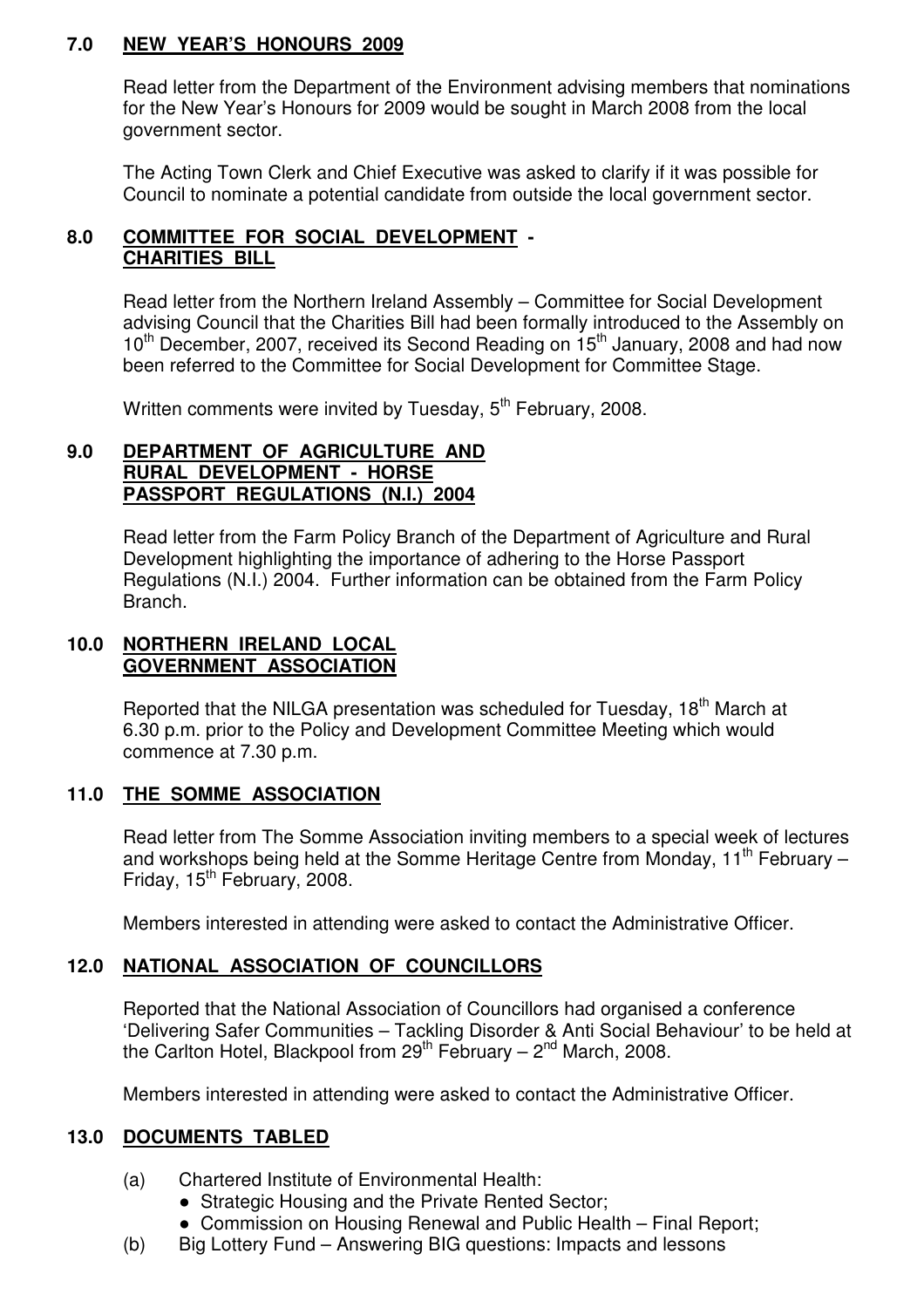learned from our evaluation and research;

- (c) Advisory Council on Infrastructure Investment Review of Year 3: 2006/07;
- (d) The Community Foundation for Northern Ireland Foundation News;
- (e) Rural Development Council Bi-annual Newsletter;
- (f) Northern Ireland Fire and Rescue Service Annual Report 2006/07;
- (g) Northern Ireland Community Relations Council CRC News;
- (h) Translink Connect October 2007;
- (i) Sperrins Tourism Ltd. Visitors' Guide.

# **14.0 CONSULTATION LIST**

 The following consultation papers had been received and was available for members who wished to consider making a response:

 1. The Electoral Office for Northern Ireland – Guidance on Dealing with Unacceptable Customer Behaviour

Comments due: 7<sup>th</sup> March, 2008

2. The Consumer Council – Corporate Plan 2008 – 2011

Comments due: 12<sup>th</sup> March, 2008

 3. Driver & Vehicle Agency – Centralisation of Vehicle Licensing – Equality Impact Assessment

Comments due: 14<sup>th</sup> March, 2008

4. Northern Ireland Fire & Rescue Service – NIFRS Draft Road Safety Strategy

Comments due: 24<sup>th</sup> March, 2008

 5. Department of Culture, Arts and Leisure – Salmon and Inland Fisheries Stakeholder Forum Consultation

Comments due: 11<sup>th</sup> April, 2008

# **15.0 DOCUMENTS FOR SEALING**

Resolved:

That the following documents be sealed:

- 1. Memorandum of Rent Review Tourist Information Office Coleraine Borough Council with Mr. Peter Lynas
- 2. Cemetery Titles Grant of Right of Burial Deeds Register Nos. 3382 – 3387 (inclusive):

| Agherton<br>Ballywillan | $\overline{\phantom{0}}$<br>3 |
|-------------------------|-------------------------------|
| Coleraine               | $\overline{\phantom{0}}$      |
| Kilrea                  | $\overline{\phantom{0}}$      |
| Portstewart             | 3                             |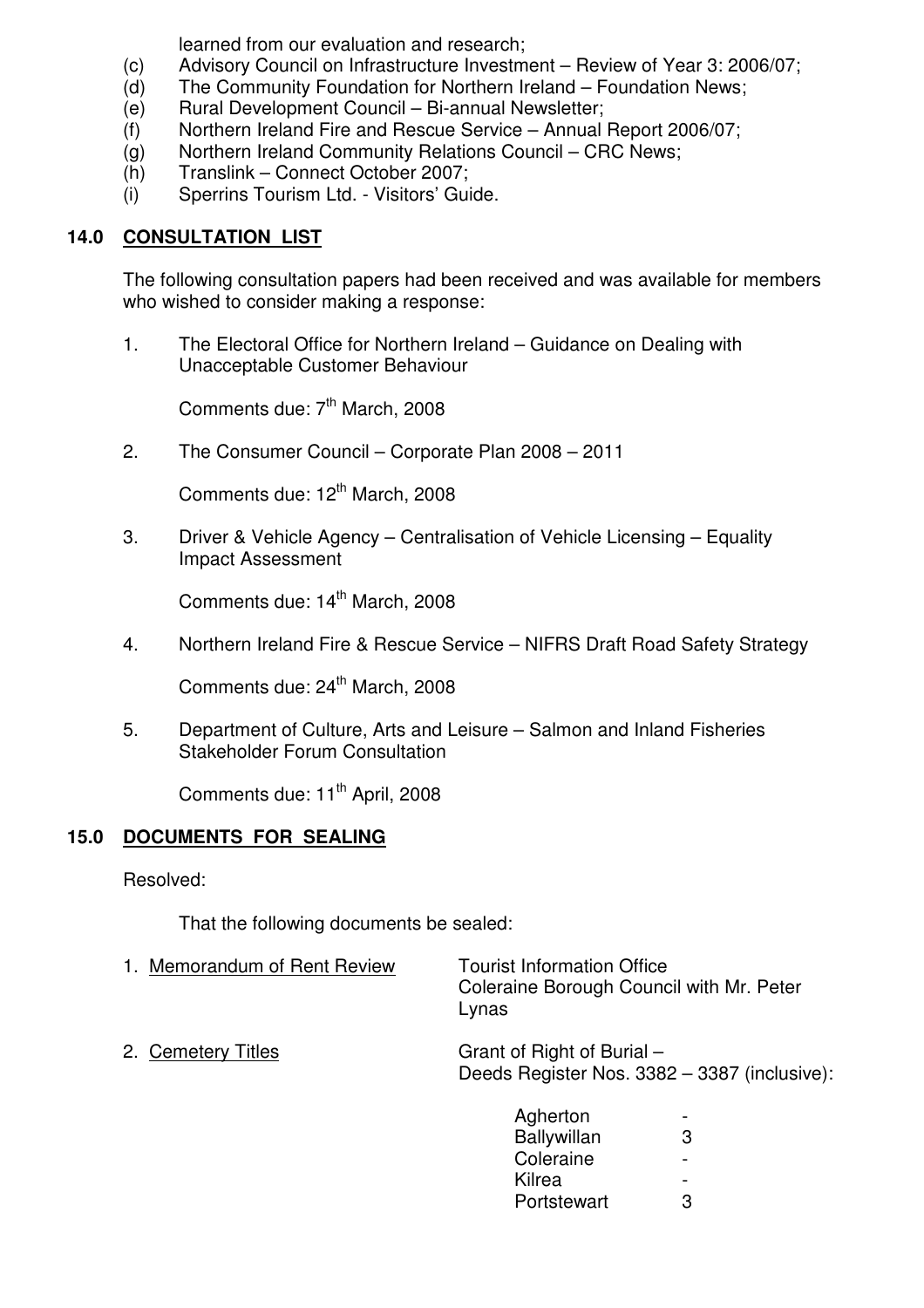#### **SPECIAL MEETING**

## **29th January, 2008.**

| Convened:                         | To consider the Rate Estimates and strike a Borough Rate<br>for the year ended 31 <sup>st</sup> March, 2009 |                                                                                                                                                                                                                                                   |
|-----------------------------------|-------------------------------------------------------------------------------------------------------------|---------------------------------------------------------------------------------------------------------------------------------------------------------------------------------------------------------------------------------------------------|
| <b>Present:</b>                   | The Mayor, Councillor J. M. Bradley, in the Chair                                                           |                                                                                                                                                                                                                                                   |
|                                   |                                                                                                             | The Deputy Mayor, Councillor E. A. Johnston (Mrs.)                                                                                                                                                                                                |
|                                   | <b>Aldermen</b>                                                                                             |                                                                                                                                                                                                                                                   |
|                                   | E. T. Black (Mrs.)<br>W. T. Creelman                                                                        | M. T. Hickey (Mrs.)<br>W. J. McClure                                                                                                                                                                                                              |
|                                   | <b>Councillors</b>                                                                                          |                                                                                                                                                                                                                                                   |
|                                   | O. M. Church (Mrs.)<br>T. J. Deans<br>E. P. Fielding (Mrs.)<br><b>B.</b> Fitzpatrick<br>S. Gilkinson        | N. F. Hillis<br><b>B.</b> Leonard<br>G. L. McLaughlin<br>R. A. McPherson                                                                                                                                                                          |
| Officers in<br><b>Attendance:</b> | Assistant                                                                                                   | Acting Town Clerk and Chief Executive, Director of Corporate<br>Services, Director of Environmental Health, Director of<br>Leisure Services, Head of Administrative Services, Head of<br>Development Services, Finance Manager and Administrative |
| Apologies:                        |                                                                                                             | Alderman McClarty, Councillors Ms. Alexander, Cole, Dallat,                                                                                                                                                                                       |

#### **1.0 WELCOME**

 The Mayor welcomed everyone to the meeting. He extended a special welcome to Councillor Mrs. Fielding who had returned after a fall.

King and McQuillan

#### **2.0 COUNCILLOR BARBOUR**

 The Mayor advised members that Councillor Barbour was in hospital. Best wishes were extended to Councillor Barbour for a speedy recovery.

#### **3.0 RATE ESTIMATES 2008/2009**

 The Director of Corporate Services presented his report on the Rate Estimates for 2008/2009 (previously supplied) and members noted the main factors which gave rise to the proposed increase viz:

#### **Payroll Costs**

The overall payroll cost was expected to increase by around £519,000 (5.3%).

The key components of this increase were: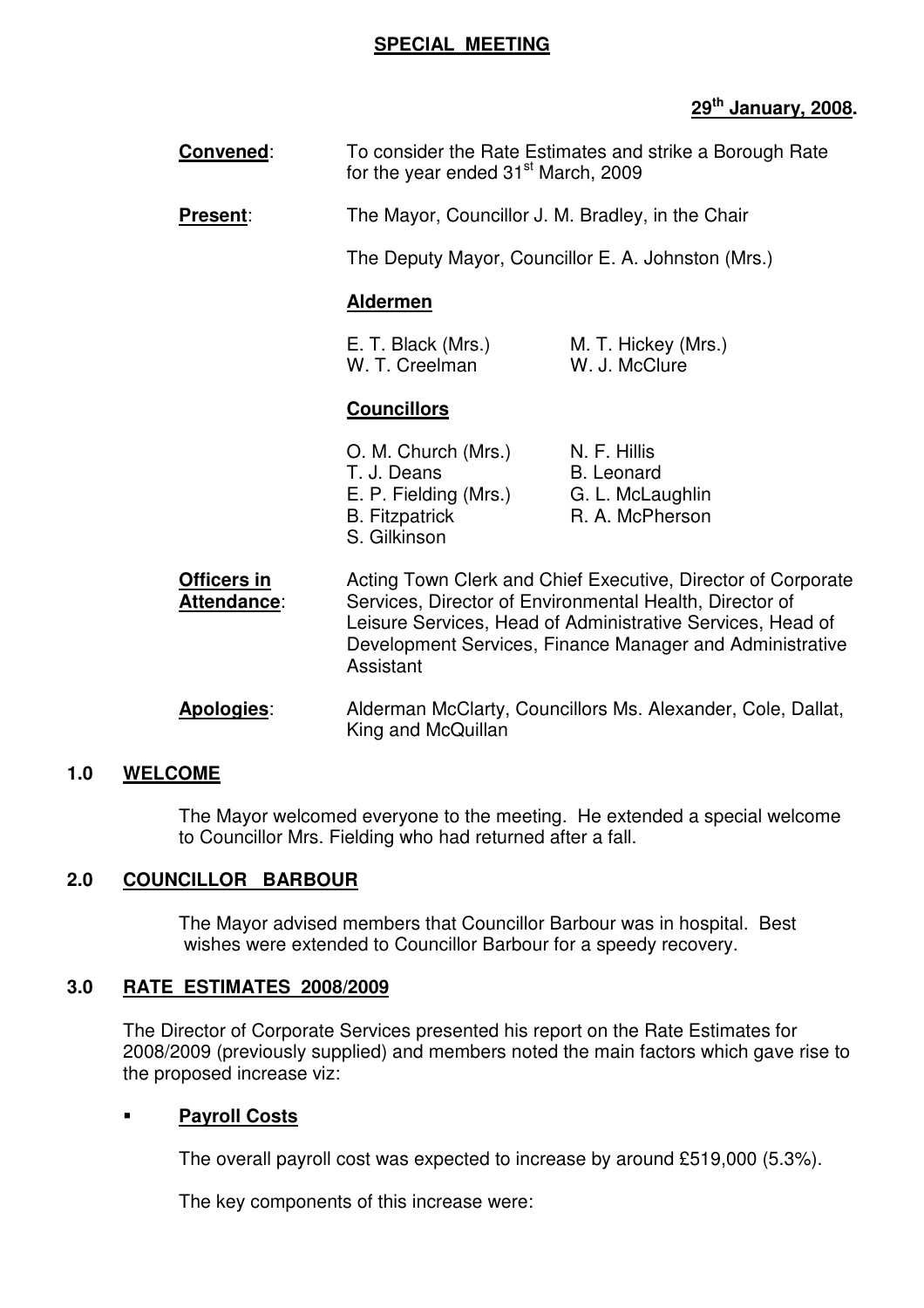- (a) Annual pay awards would add approximately 3% to the overall payroll cost;
- (b) Significant increases to employers' pension contributions following an actuarial review of the Northern Ireland Local Government Officers' Superannuation Scheme – 2008/2009 contributions would increase by 2%.

## **Loan Charges**

Council recently adopted a Capital Expenditure programme which contained substantial proposals for expenditure on new and refurbished facilities and infrastructure throughout the Borough. In 2008/2009, loan charges would increase by almost 8%.

Included in the five-year programme is estimated net expenditure of over £5.6m in 2008/2009. This included commencement of the undernoted major schemes:

- Refurbishment of Peter Thompson Hall, Castlerock
- **Garvagh Sports Hall**
- **Coleraine West Community Centre**
- A new Community Centre in Portballintrae
- **Extensive refurbishment of The Crescent, Portstewart**
- Continued expenditure related to regeneration of Portrush

Some funds had also been set aside for further development of Council's landfill site and for a wide variety of minor works schemes throughout the Borough.

## **Other Expenditure**

This category of expenditure showed an estimated increase of almost £1.5m (16.8%). The key issues contributing to this increase were as undernoted:

- significant contributions to a number of organisations in the sport/leisure field;
- Council had agreed to increase its contribution to the Riverside Theatre over a three-year period;
- costs of tourist events had increased by £75,000 largely due to additional expenditure on the annual airshow;
- increased oil, fuel and electricity prices had necessitated an increase of £96,000;
- New Government regulations would increase the expense of monitoring/testing at the landfill site by over £50,000;
- **EXECT** a trial scheme to divert waste from civic amenity sites from landfill by taking it to a private contractor would cost over £700,000 next year, this would be partially offset by additional income;
- landfill tax expenditure would be increased by £442,000.

## **Income**

Income estimates showed an increase of £894,000 (12.8%). The main reason for this increase was:

- income from residual waste brought to Craigahulliar by private contractor would be £720,000. This included landfill tax of £320,000 which had to be paid to Government;
- **EXECT** income from tourist facilities would drop slightly due to two Easter periods in the current financial year and none next year;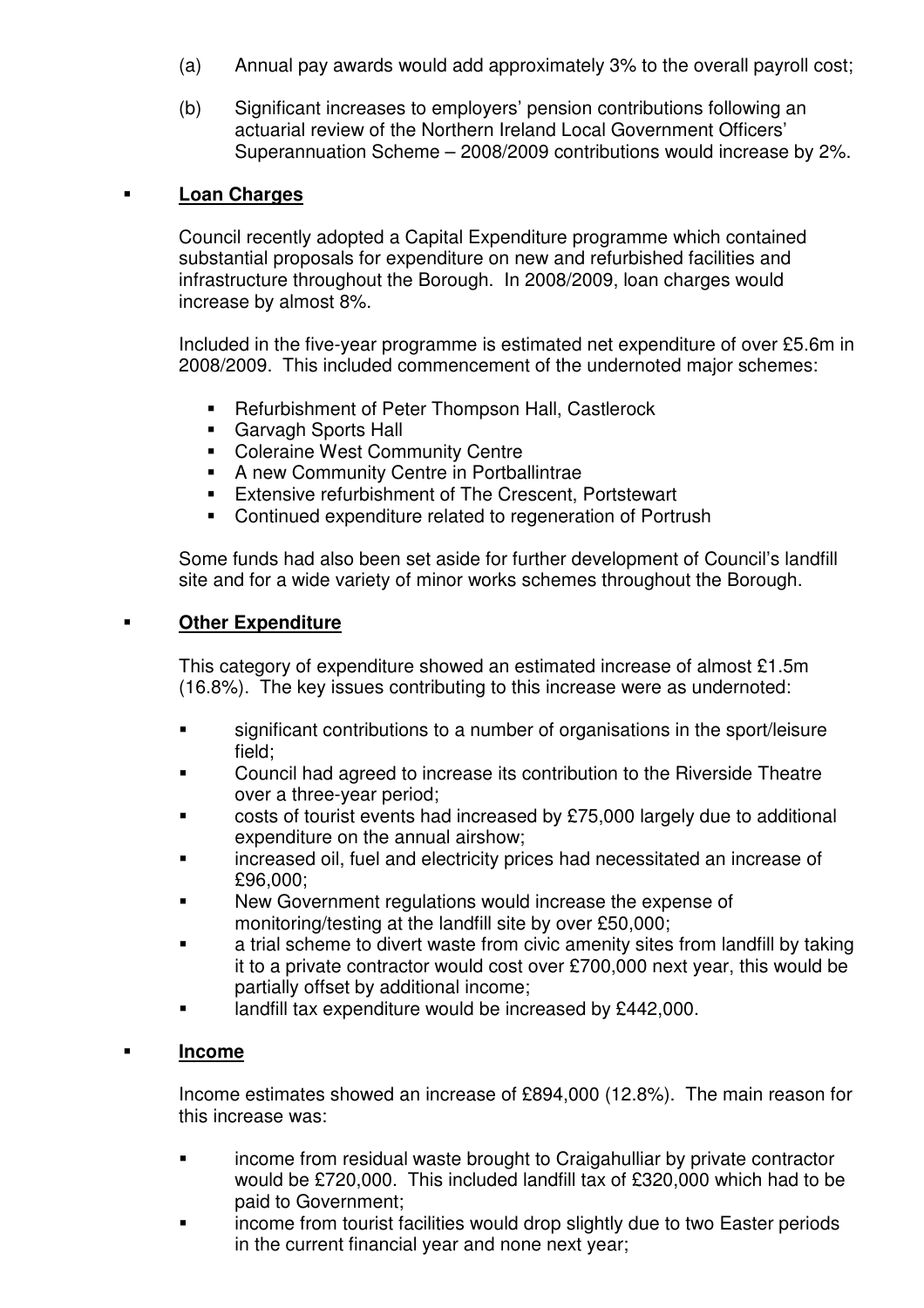Central Government grants had declined in recent years and several services had experienced cuts in grant-aid.

## **Overall Position**

Council's overall net expenditure was projected to grow by £1.3m (9.1%). However, the rates base in the Borough continued to expand and this was reflected in a 4% rise in the estimated produce of a 1p rate (i.e. how much income Council receives from each penny levied).

#### **Reserves**

Council holds a balance in its District Fund to provide working capital and cover unforeseen eventualities. Due to the likely extension to the life of Councils beyond 2009, it was considered that a sum of £93,000 could be released from reserves. The release of such a sum would reduce the required rate increase from 6.6% to 5.9%.

A period of discussion ensued during which various members' questions were answered by the Director of Corporate Services and other matters noted by the Directors.

| 1.1 | <b>Estimate Summary</b> | The estimate of rates culminated in the<br>following rate requirement:                          |               |  |
|-----|-------------------------|-------------------------------------------------------------------------------------------------|---------------|--|
|     |                         |                                                                                                 | £             |  |
|     |                         | <b>Net Cost of Services</b>                                                                     | 15,770,520    |  |
|     |                         | Less: General Grant                                                                             | 570,317       |  |
|     |                         | Less: Credit balance applied                                                                    | <u>93,203</u> |  |
|     |                         | Amount to be raised                                                                             | 15,107,000    |  |
|     |                         | Estimated product of 1p rate                                                                    | 750,930       |  |
|     |                         | It was proposed by Alderman McClure,<br>seconded by the Deputy Mayor and agreed:                |               |  |
|     |                         | That Council strike a Borough Rate for<br>the 2008/2009 year as follows:                        |               |  |
|     |                         | (a) Non-Domestic Rate of 20.1177 pence<br>(b) Domestic Rate of 0.2654 pence                     |               |  |
| 1.2 | Congratulations         | Members congratulated all the staff who had<br>contributed to the extensive estimates exercise. |               |  |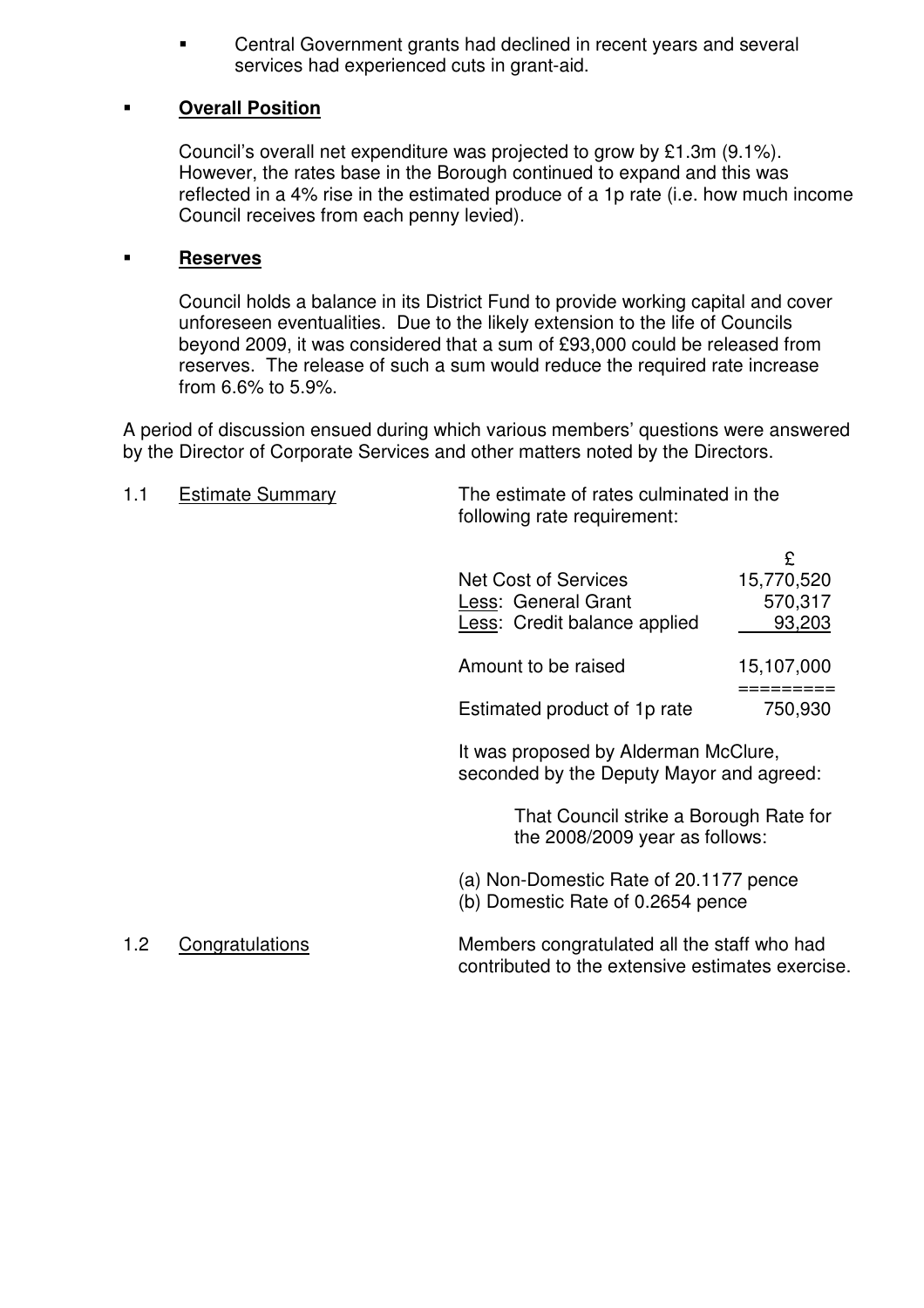#### **LEISURE AND ENVIRONMENT COMMITTEE**

## **5 th February, 2008.**

| <b>Present:</b>                          | Councillor R. A. McPherson, in the Chair                                                                                                                                                                                                                                                                                                                                                                                                                                                                                                 |                                                                                                         |
|------------------------------------------|------------------------------------------------------------------------------------------------------------------------------------------------------------------------------------------------------------------------------------------------------------------------------------------------------------------------------------------------------------------------------------------------------------------------------------------------------------------------------------------------------------------------------------------|---------------------------------------------------------------------------------------------------------|
|                                          | The Mayor, Councillor J. M. Bradley                                                                                                                                                                                                                                                                                                                                                                                                                                                                                                      |                                                                                                         |
|                                          | The Deputy Mayor, Councillor E. A. Johnston (Mrs.)                                                                                                                                                                                                                                                                                                                                                                                                                                                                                       |                                                                                                         |
|                                          | <b>Aldermen</b>                                                                                                                                                                                                                                                                                                                                                                                                                                                                                                                          |                                                                                                         |
|                                          | E. T. Black (Mrs.)<br>W. T. Creelman                                                                                                                                                                                                                                                                                                                                                                                                                                                                                                     | M. T. Hickey (Mrs.)<br>W. J. McClure                                                                    |
|                                          | <b>Councillors</b>                                                                                                                                                                                                                                                                                                                                                                                                                                                                                                                       |                                                                                                         |
|                                          | C. S. Alexander (Ms.)<br>(Items $2.0 - 13.0$ )<br>O. M. Church (Mrs.)<br><b>B.</b> Fitzpatrick<br>N. F. Hillis<br>(Items $1.0 - 3.6$ )                                                                                                                                                                                                                                                                                                                                                                                                   | <b>B.</b> Leonard<br>(Items $1.0 - 4.1.3$ )<br>G. L. McLaughlin<br>A. McQuillan<br>(Items $1.0 - 3.6$ ) |
| <b>Officers in</b><br><b>Attendance:</b> | Acting Town Clerk and Chief Executive, Director of Leisure<br>Services, Director of Environmental Health, Senior<br>Environmental Health Officers (Items $1.0 - 3.6$ ),<br>Environmental Health Officer/Emergency Planning Officer<br>(Items $1.0 - 3.6$ ), Head of Development Services (Items $1.0 -$<br>2.0), Head of Administrative Services, Senior Technical<br>Officer, Waste & Recycling Officer, Leisure Services Officer<br>(Facilities), Principal Building Control Officer (Items 2.0 - 5.2)<br>and Administrative Assistant |                                                                                                         |
| <b>Apologies:</b>                        | King                                                                                                                                                                                                                                                                                                                                                                                                                                                                                                                                     | Councillors Barbour, Cole, Dallat, Mrs. Fielding, Gilkinson and                                         |

#### **1.0 WELCOME**

The Chairman welcomed everyone to the meeting.

#### **2.0 CCTV INSTALLATION IN KILREA AND GARVAGH**

It was agreed to move this item to the beginning of the meeting.

 Following public advertisement, five tenders had been received for CCTV installation in Kilrea and Garvagh:

| <b>Tenderer</b>                               | <b>Amount</b> |
|-----------------------------------------------|---------------|
| <b>Wired Up Security Systems</b>              | £12,761.00    |
| <b>B &amp; E Security Systems</b>             | £13,016.00    |
| Secure Vision Systems Ltd.                    | £13,470.00    |
| Metro CCTV                                    | £27,400.00    |
| Antrim Electrical & Mechanical Engineers Ltd. | £38,369.00    |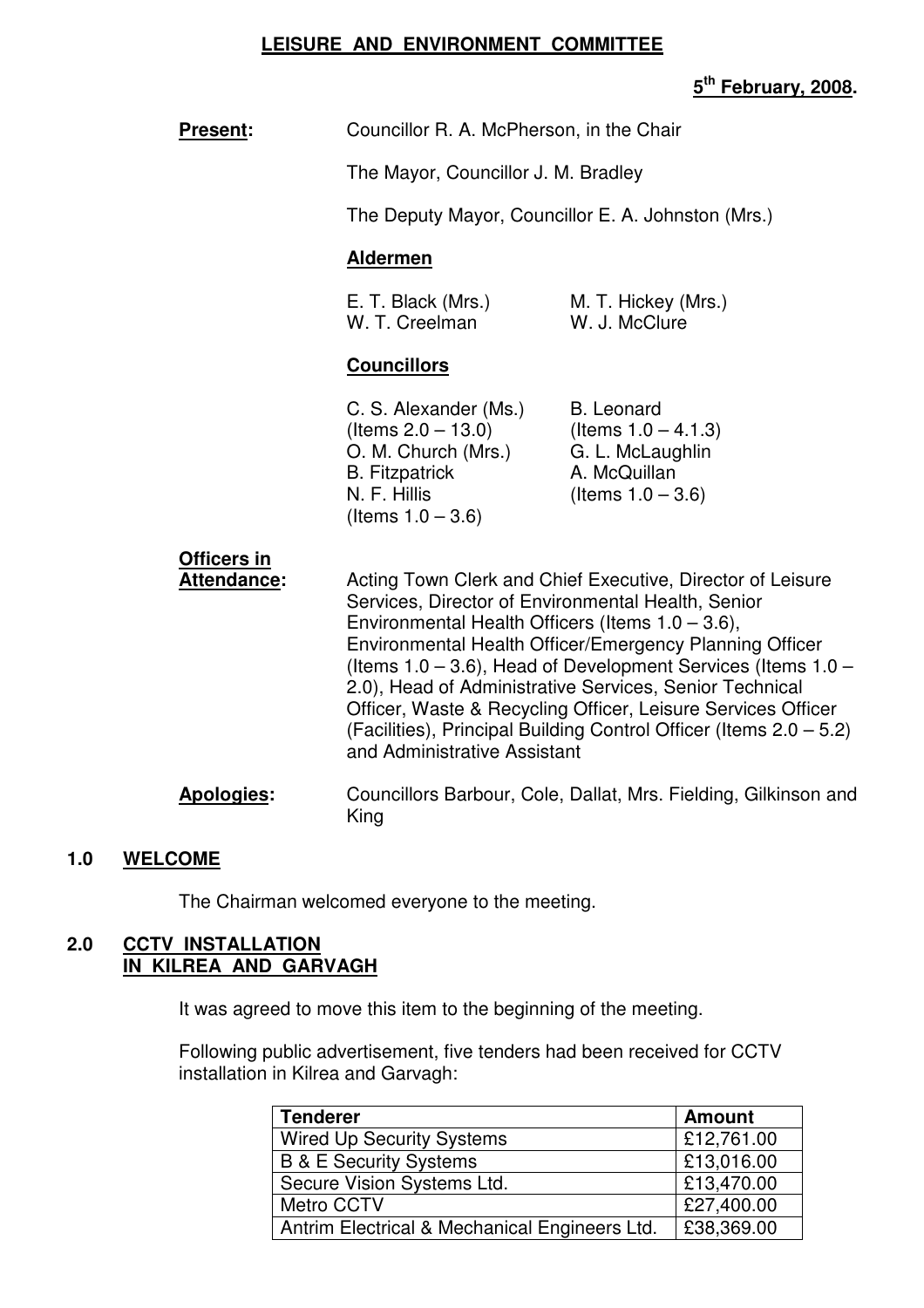After a short period of discussion, it was proposed by Alderman Mrs. Hickey, seconded by Councillor McLaughlin and agreed:

That the tenders be discussed "In Committee".

## **3.0 ENVIRONMENTAL HEALTH REPORT**

 The Report of the Director of Environmental Health was considered (previously supplied).

Matters arising:

- 3.1 Legal Proceedings
- 3.2 Conditional Approval Recommended: of Meat Products

 Establishment under That conditional approval be granted EC Regulation 853/2004 to the following establishment under this legislation:

> The Pork Store, Units 8, 10 & 11 Kilrea Enterprise Centre, Kilrea.

 3.3 Emergency Planning Mr. Rory Donnelly, Environmental Health Officer and Civil Contingencies gave a presentation on the structure and Emergency Plan for content of the Emergency Plan, the role of the Coleraine **Coleraine** key stakeholders and the arrangements in place to put the plan into effect.

Recommended:

That Council approve the plan.

 Copies of the plan would be available in the Members' Library.

3.3.1 Review of Drinking Following a public advertising process, in Public Places - numerous additional areas had been Bye-Laws requested to be added to the Drinking in Public Places Bye-Laws.

> The majority of the areas were around Old Mill Grange, Portstewart or around the circuit of the North West '200'.

 The Department for Social Development would be asked to approve the bye-laws and the public advertising process would be repeated to include all the proposed new areas.

 It was proposed by Councillor Ms. Alexander, seconded by Alderman Creelman and recommended:

That Council proceed with the process.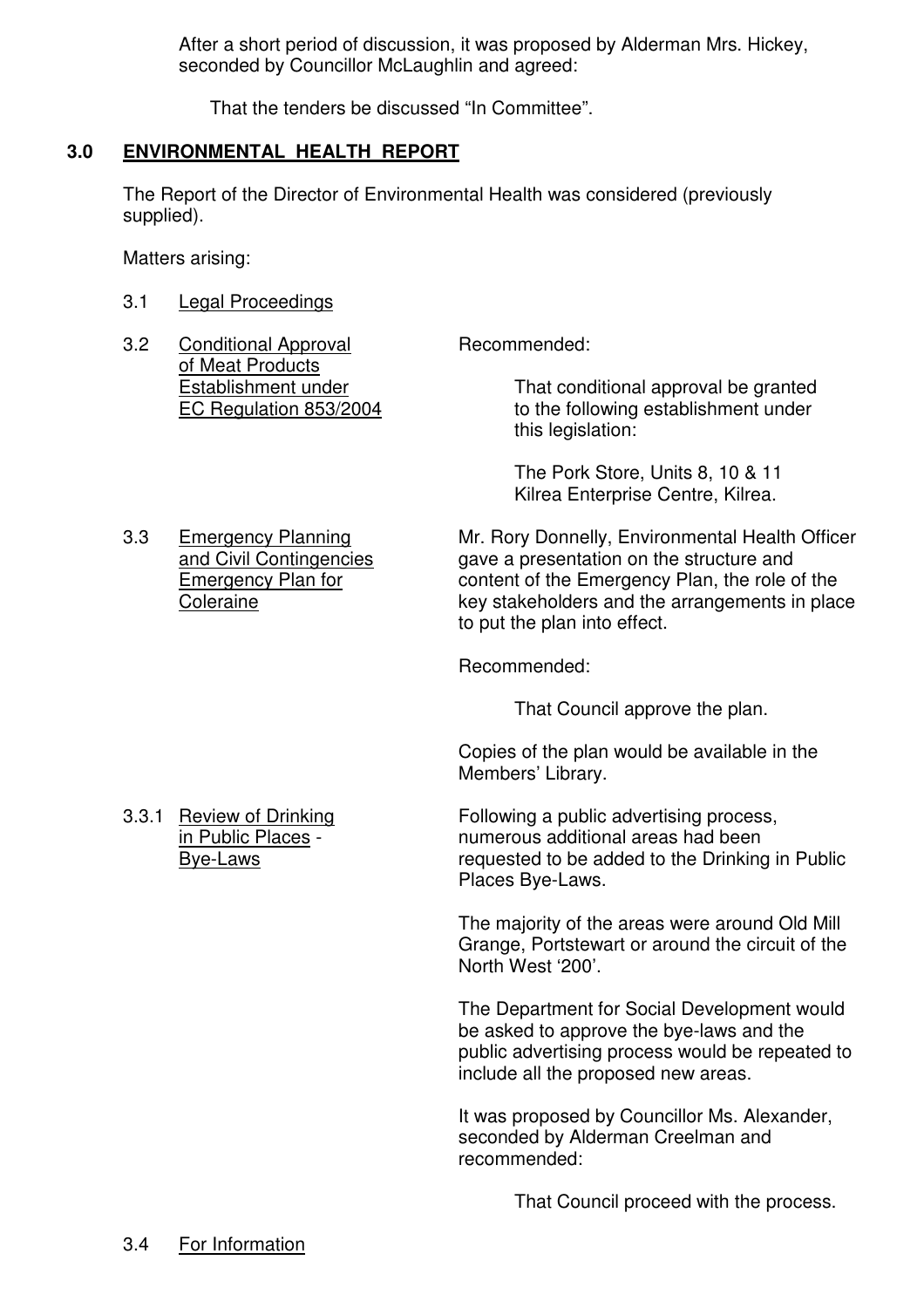|  | 3.4.1 | <b>Consumer Protection Act 1987</b><br><b>Product Recall on Lamps</b>                                                      | detailed in the report.                                                                                                                                                                                                                                                                                                                                         | Members noted information on this topic, as                                                                                                  |
|--|-------|----------------------------------------------------------------------------------------------------------------------------|-----------------------------------------------------------------------------------------------------------------------------------------------------------------------------------------------------------------------------------------------------------------------------------------------------------------------------------------------------------------|----------------------------------------------------------------------------------------------------------------------------------------------|
|  | 3.5   | <b>Environmental Health</b><br>Visit to Zomba                                                                              | Yvonne Crowe, Environmental Health Officer/<br>Emergency Planning Officer and Alexis Cann,<br>Senior Environmental Health Officer had<br>visited Zomba in October 2007. They gave a<br>presentation outlining their experiences,<br>achievements and the potential for further<br>support for the Environmental Health function in<br>Zomba Municipal Assembly. |                                                                                                                                              |
|  |       | their visit.                                                                                                               | Members were appreciative of the work done by<br>the two Environmental Health Officers during                                                                                                                                                                                                                                                                   |                                                                                                                                              |
|  | 3.6   | <b>Outcome of Legal Proceedings</b><br>The Dogs (N.I.) Order 1983<br>as amended by The Dangerous<br>Dogs (N.I.) Order 1991 | Members noted the undernoted details<br>regarding this topic:                                                                                                                                                                                                                                                                                                   |                                                                                                                                              |
|  |       |                                                                                                                            | Defendant:                                                                                                                                                                                                                                                                                                                                                      | Mr. A. Gibson<br>30 Springvale<br>Moneymore                                                                                                  |
|  |       |                                                                                                                            | Offences:                                                                                                                                                                                                                                                                                                                                                       | (1) Dog attacking a person<br>(2) No valid identification on dog<br>(3) Allowing a dog to foul                                               |
|  |       |                                                                                                                            | Result:                                                                                                                                                                                                                                                                                                                                                         | £50 fine<br><b>Attack</b><br>£50 fine<br>No Identification<br>£200 fine<br>Fouling<br><b>Court Costs</b><br>£16<br>£70<br><b>Legal Costs</b> |

## **4.0 TECHNICAL SERVICES REPORT**

The Report of the Director of Technical Services was considered (previously supplied).

Matters arising:

- 4.1 D.R.D. Roads Service
- White Rocks Road

4.1.1 Waiting Restrictions – Consideration was given to information on this<br>Portrush - topic, as detailed in the report. topic, as detailed in the report.

Recommended:

 That Council suggest to Roads Service that signage should be used instead of double yellow lines.

4.1.2 Waiting Restriction – Consideration was given to information on this Coleraine - topic, as detailed in the report. Brook Street

Recommended:

That Council suggest to Roads Service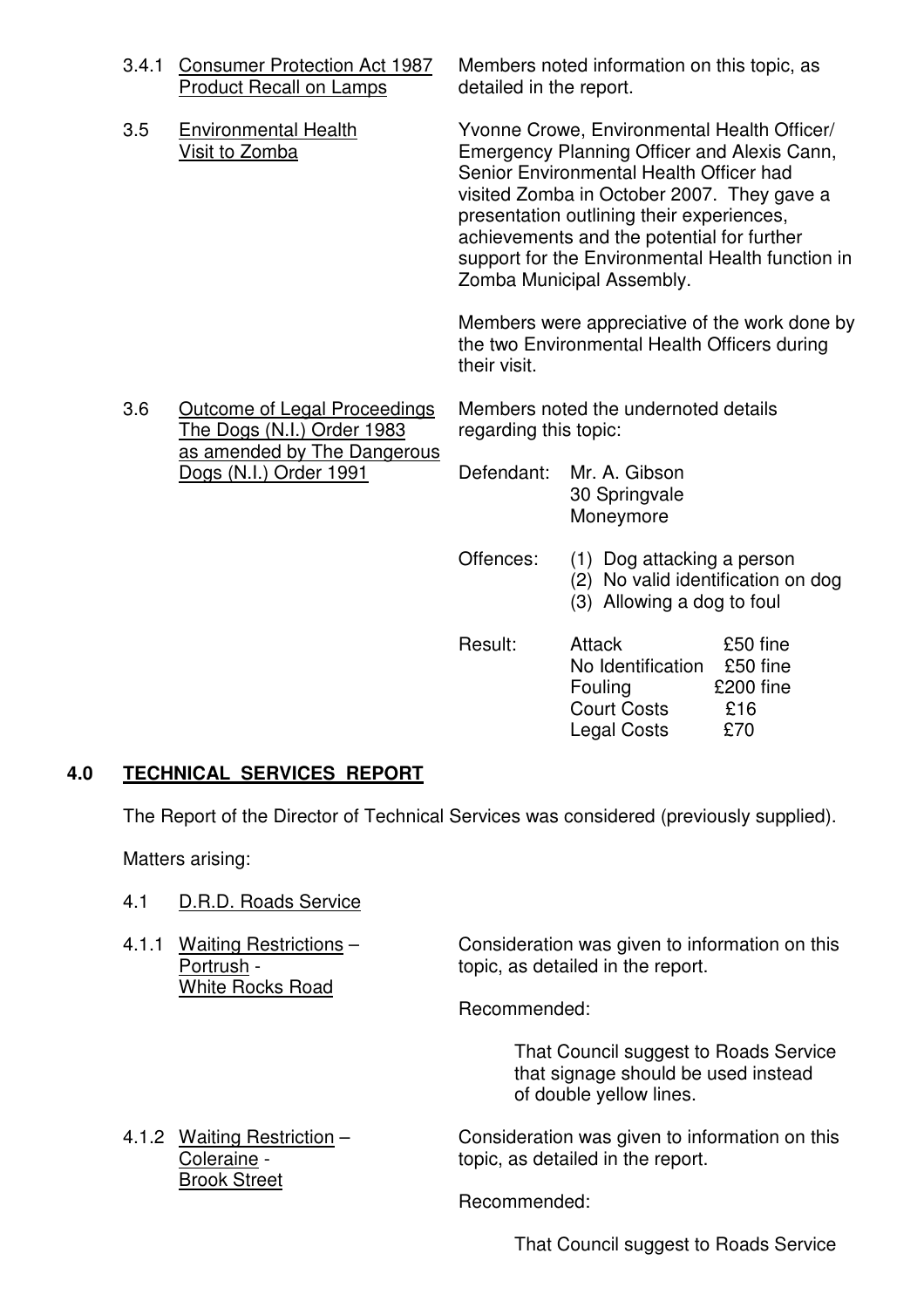|  |                                                             | that the waiting restriction be amended<br>from 8 a.m. $-6.30$ p.m. to $9$ a.m. $-$<br>6.30 p.m.                                                                                                                                   |
|--|-------------------------------------------------------------|------------------------------------------------------------------------------------------------------------------------------------------------------------------------------------------------------------------------------------|
|  | 4.1.3 Taxi Ranks $-$<br>Coleraine<br>(1) Railway Place      | Consideration was given to information on this<br>topic, as detailed in the report.                                                                                                                                                |
|  |                                                             | Recommended:                                                                                                                                                                                                                       |
|  |                                                             | That Council approve the introduction<br>of a new taxi rank at Railway Place on<br>the west side from a point approximately<br>23 m east of its junction with Railway<br>Road for a distance of approximately<br>70 m.             |
|  | (2) New Row West                                            | Consideration was given to information on this<br>topic, as detailed in the report.                                                                                                                                                |
|  |                                                             | Recommended:                                                                                                                                                                                                                       |
|  |                                                             | That Council do not approve the<br>introduction of a new taxi rank at<br>New Row West on the west side from a<br>point approximately 34 m west of its<br>junction with New Row for a distance of<br>approximately 8 m.             |
|  | (3) North Rampart                                           | Consideration was given to information on this<br>topic, as detailed in the report.<br>Recommended:                                                                                                                                |
|  |                                                             | That Council approve the introduction<br>of a new taxi rank at the North Rampart<br>on the north side from a point<br>approximately 38 m south east of its<br>junction with The Mall for a distance of<br>approximately 12 m.      |
|  | (4) Captain Street, Lower                                   | Consideration was given to information on this<br>topic, as detailed in the report.                                                                                                                                                |
|  |                                                             | Recommended:                                                                                                                                                                                                                       |
|  |                                                             | That Council approve the introduction<br>of a new taxi rank at Captain Street,<br>Lower at the north side from a point<br>approximately 44 m west of its junction<br>with Castlerock Road for a distance of<br>approximately 12 m. |
|  | $4.1.4$ Speed Limit -<br><b>Hezlett School</b><br>Articlave | Consideration was given to information on this<br>topic, as detailed in the report.                                                                                                                                                |
|  |                                                             | Recommended:                                                                                                                                                                                                                       |

That Council approve the introduction of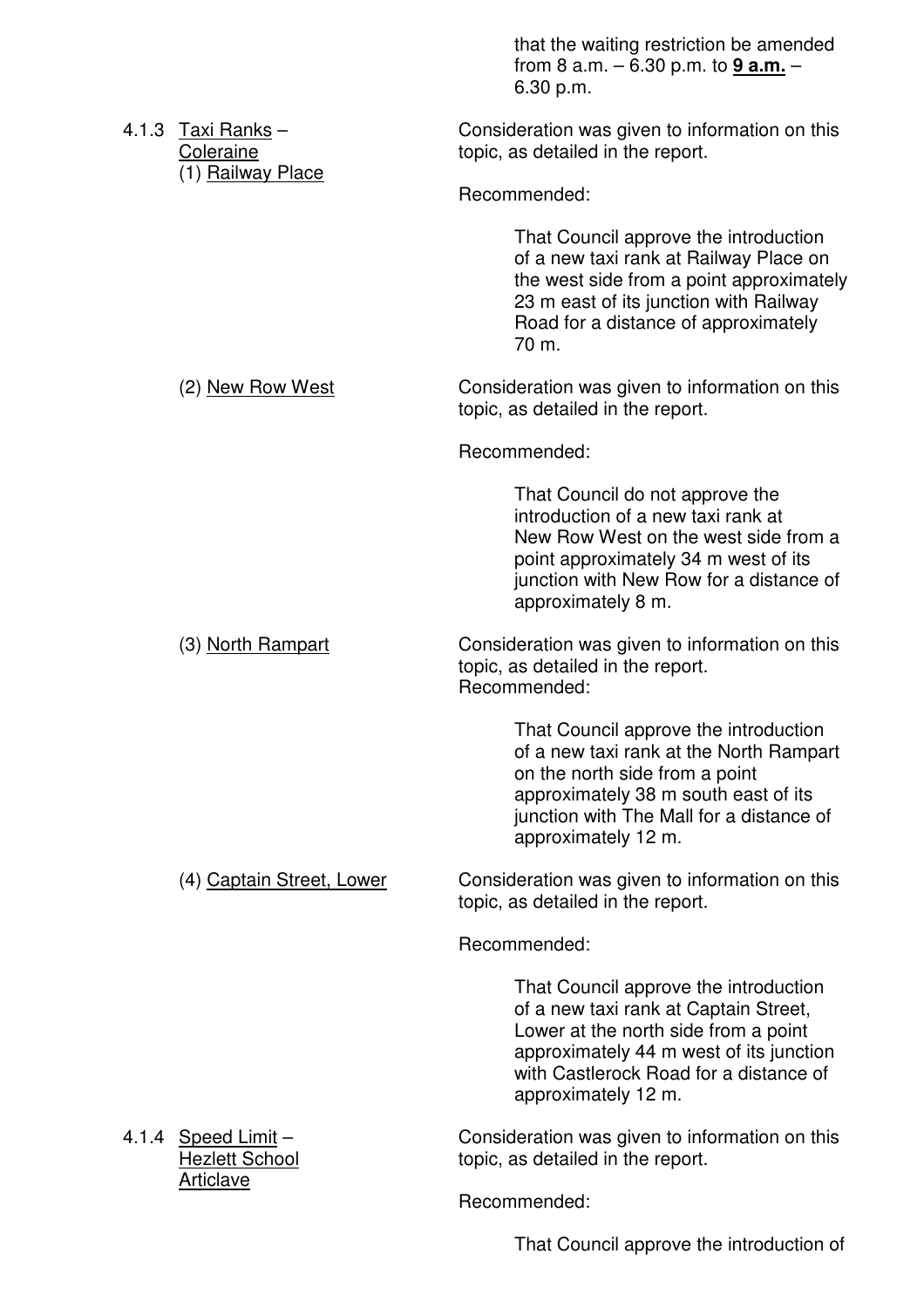a 20 mph part-time speed limit in the vicinity of Hezlett School on parts of the Mussenden Road and Ballywoolen Road, Articlave.

 Members noted that this would be a pilot scheme.

 4.2 Tender for Supply North West Waste Management Group sought of Wheelie Bins tenders for the supply of wheelie bins. The tender process was led by Derry City Council.

Five tenders were received viz:

| <b>Tenderer</b>                                                    | <b>Amount</b> |             |
|--------------------------------------------------------------------|---------------|-------------|
| <b>Sturdy Products Ltd</b><br><b>Blessington Industrial Estate</b> |               | 240L £14.70 |
| Co Wicklow                                                         |               |             |
| <b>Craemer UK Ltd</b>                                              |               | 240L £14.90 |
| <b>Craemer House</b>                                               |               |             |
| Hortonwood 1, Telford                                              |               |             |
| Shropshire                                                         |               |             |
| Weber-Kunststoffechnik                                             |               | 240L £14.90 |
| Bergische Strasse 14                                               |               |             |
| D-42781 Hann                                                       |               |             |
| Germany                                                            |               |             |
| Contenur UK Ltd                                                    |               | 240L £16.90 |
| Lomeshaye Business Village                                         |               |             |
| Nelson, Lancs                                                      |               |             |
| <b>SSI Schaefer Ltd</b>                                            |               | 240L £13.80 |
| 83/84 Livingstone Road                                             |               |             |
| <b>Walworth Industrial Estate</b>                                  |               |             |
| Andover, Hampshire                                                 |               |             |

Recommended:

 That Council accept the lowest tender received from SSI Schaefer Ltd., for the sum of thirteen pounds and eighty pence per bin (£13.80).

4.3 Five Goals to Achieve The Waste and Recycling Officer, Fiona for Fairtrade Borough Watters, gave a presentation outlining the Status **Status five goals which needed to be achieved to gain**  Fairtrade Borough Status. She also informed members on how the Borough had met the goals to date.

> The Waste and Recycling Officer advised Committee that more businesses, schools, community groups and churches were required to use Fairtrade products to enable the as yet unaccomplished goal to be met.

- 4.4 For Information
- 

4.4.1 Coleraine Borough Wildlife Members noted that there would be a Garden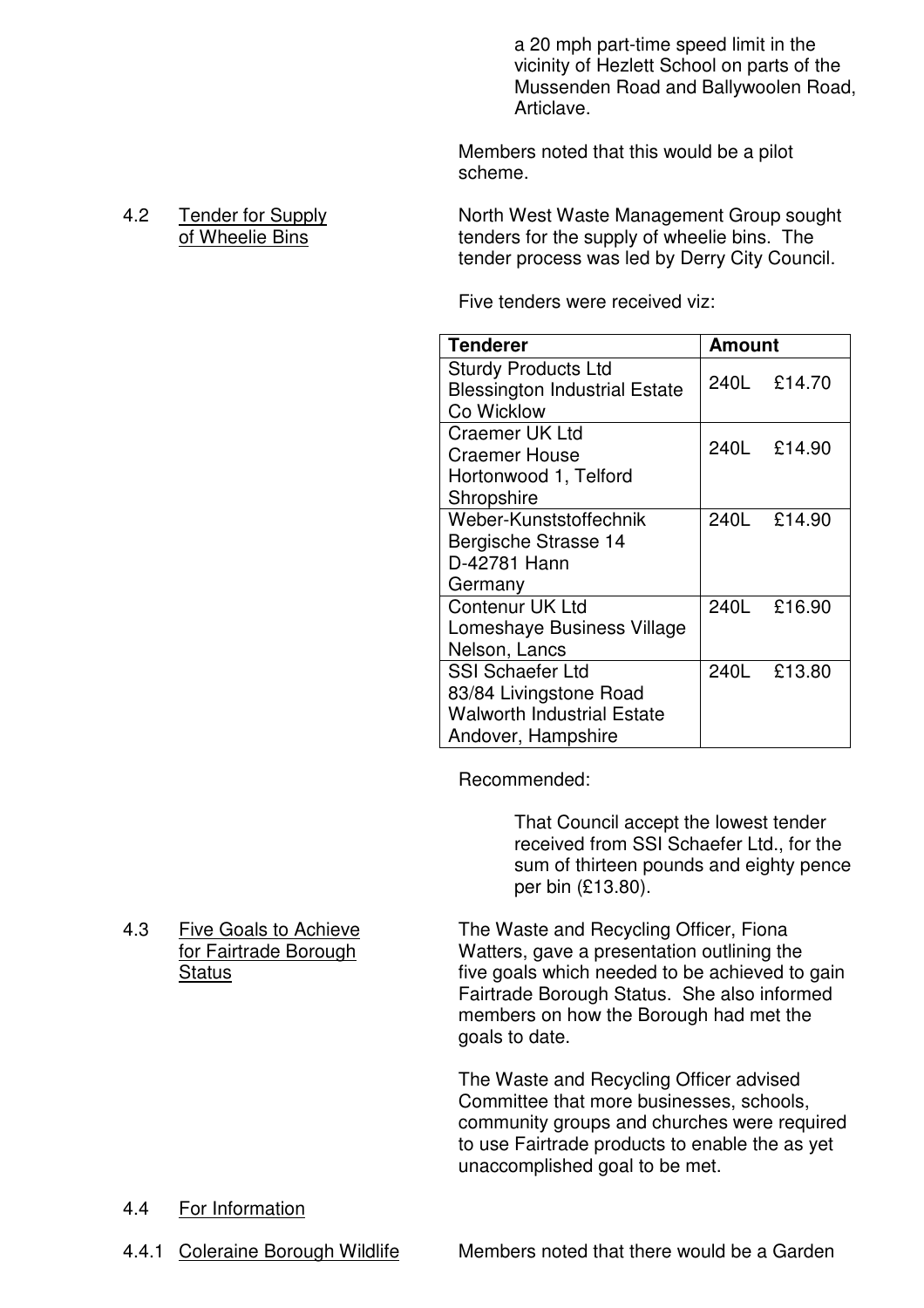|                    | Garden Competition -<br>In Partnership with<br><b>Ulster Wildlife Trust</b> | Competition to raise awareness of wildlife<br>gardening. Judging would take place in<br>June 2008.                                                                                               |
|--------------------|-----------------------------------------------------------------------------|--------------------------------------------------------------------------------------------------------------------------------------------------------------------------------------------------|
|                    |                                                                             | Members were advised of a new category in the<br>Best Kept Awards. The 'Go Wild' category<br>would be for Councils or Community groups that<br>do most to protect local wildlife and plant life. |
|                    |                                                                             | It was suggested that Council fix up and enter<br>the garden located near the Cloonavin entrance<br>which had been designed as a garden for the<br>blind.                                        |
| 4.5                | <b>Building Control</b>                                                     |                                                                                                                                                                                                  |
| 4.5.1<br>Approvals |                                                                             | Members noted that approval had been granted<br>for ninety-two applications.                                                                                                                     |

#### **5.0 LEISURE SERVICES REPORT**

The Report of the Director of Leisure Services was considered (previously supplied).

Matters arising:

5.1 Anderson Park, In conjunction with Rivers Agency, Council Coleraine **invited tenders for drainage improvement** works at Anderson Park, Coleraine.

> Three tenders were received which were all significantly over Council's budget viz:

| <b>Tenderer</b>            | <b>Amount</b> |
|----------------------------|---------------|
| T. O'Connell & Sons        | £93,456.01    |
| Benny O'Neill              | £106,316.50   |
| P. T. McWilliams Contracts | £144,841.30   |

 Council's Consultants had been asked to agree a bill of reductions with the lowest tenderer but to keep the scheme meaningful and successful.

 The agreed figure with the lowest tenderer, was for fifty eight thousand, four hundred and ninety eight pounds and ninety pence (£58,498.90).

 It was proposed by Alderman McClure, seconded by Alderman Mrs. Black and recommended:

> That Council accept the lowest revised tender received from T. O'Connell & Sons for the sum of fifty eight thousand, four hundred and ninety eight pounds and ninety pence (£58,498.90).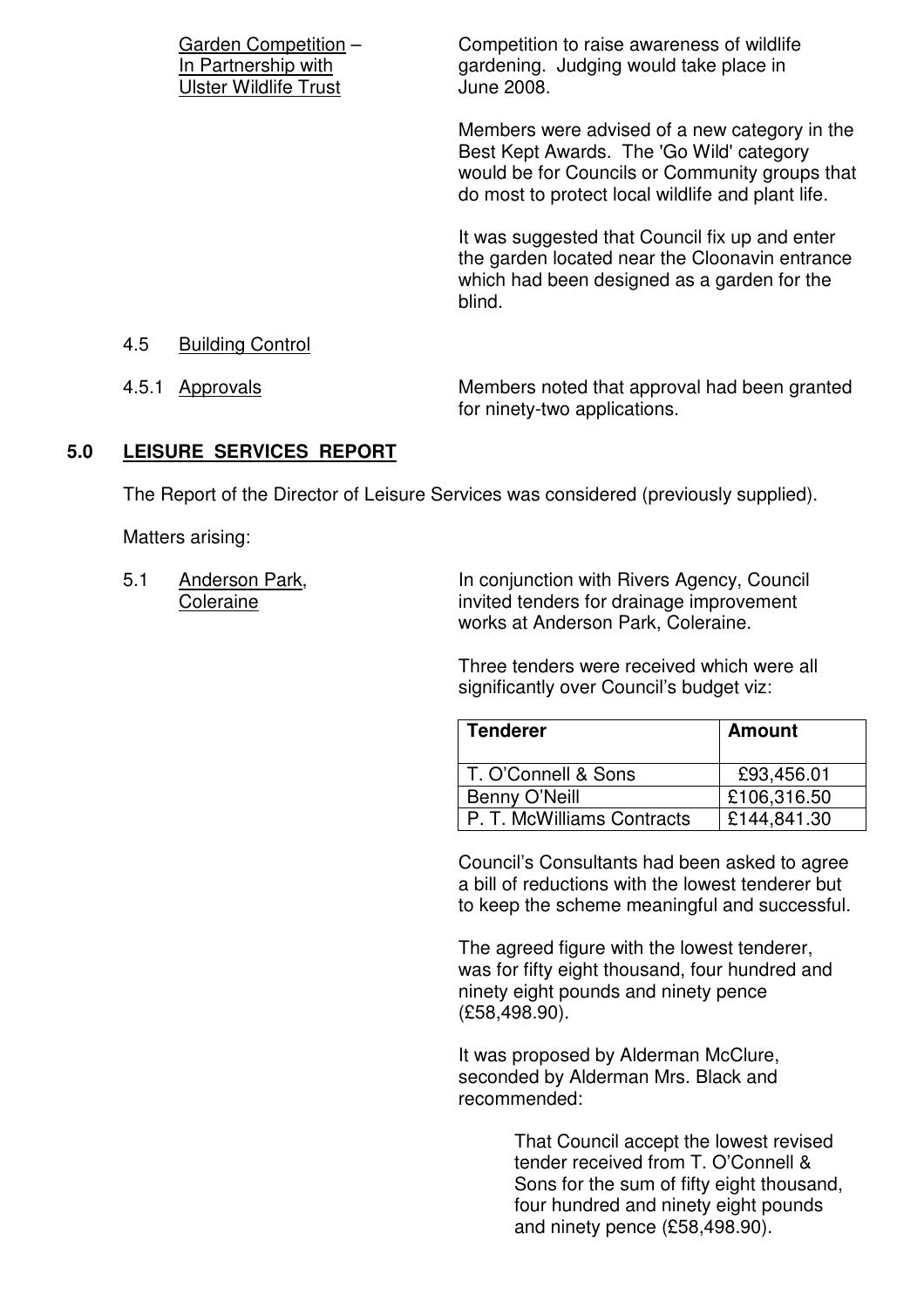investigate upstream pollution in The Brook. 5.2 Larchfield Gardens, Representation had been made to Council from Kilrea **residents of Larchfield Gardens, Kilrea for a**  safe place for children to play without annoying local residents. A suitable site had been identified and the Northern Ireland Housing Executive would transfer the ground to Council. It was proposed by Alderman Mrs. Hickey, seconded by the Deputy Mayor and recommended: That Council accept ownership of the ground and erect a small fence to create the safe play area. Members noted that the estimated cost would be £4,000. 5.3 Coleraine Sports **A** request had been received from Coleraine Council Sports Council for a grant for the forthcoming year. Recommended: That Council contribute £8,000 to Coleraine Sports Council. Members noted that the grant had been allowed for in the estimates. 5.4 Riverside Pathway at Recommended: Portneal, Kilrea That Council accept the transfer of land, for a circular pathway, from Kilrea Enterprise Group and cover the legal costs associated with the land transfer. 5.5 For Information 5.5.1 Coleraine Cougars Members noted that Council's Sports Sports and Recreation Development Team would be launching a new Club club initiative aimed at 12-15 year olds, as detailed in the report. 5.5.2 Coleraine International Members noted that the 10<sup>th</sup> Coleraine Choral Festival **International Choral Festival would be held on** Saturday,  $8<sup>th</sup>$  March, 2008 at the University of Ulster, Coleraine.

5.5.3 St. Patrick's Day Members noted that a lunchtime concert Celebrations would be held in Coleraine Town Centre on St. Patrick's Day and an evening

A member requested that the Rivers Agency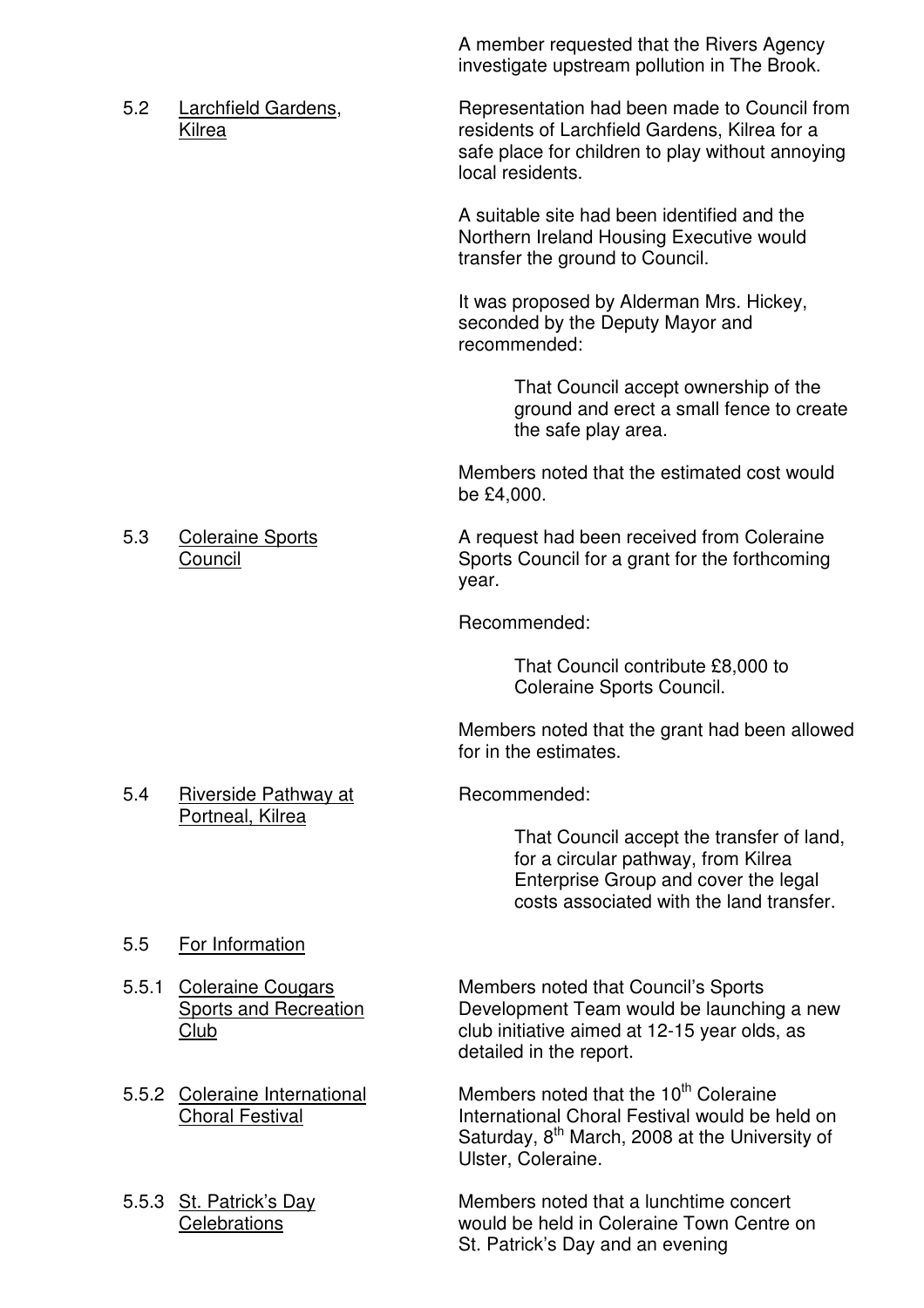- 
- 5.5.5 Causeway Museum **Service** 
	-
	-

 variety show in the Riverside Theatre, as detailed in the report.

5.5.4 Northern Ireland Members noted that the Northern Ireland International Airshow International Airshow 2008 would be staged 2008 – Portrush at West Bay, Portrush on Saturday 6<sup>th</sup> and Sunday 7<sup>th</sup> September, 2008.

(a) 'Famous Sons and Members noted that the six individuals from Daughters' Project the Coleraine Borough would be prioritised for installation of Blue Plaques, at £350 per plaque, as detailed in the report.

(b) Community Outreach Members noted that the Causeway Museum Training Seminar Service would be holding a UK and Ireland wide seminar 'Engaging your communities – putting words in practice', on  $24^{th} - 26^{th}$  April, 2008. Further details would be available from the Causeway Museum Service Officer or the Community Outreach Officer.

(c) Annual Report Members also noted that a copy of the current Causeway Museum Service Annual Report on Activities would be available in the Members' Library.

5.5.6 Caravan Parks – Members noted that work had been progressing Update on Carrick well with the replacement dwelling and office Dhu for the site manager at Carrick Dhu, as detailed in the report.

#### **6.0 NOTICE OF MOTION SUBMITTED BY COUNCILLOR MS. ALEXANDER**

The undernoted Notice of Motion was proposed by Councillor Ms. Alexander and seconded by Alderman Mrs. Hickey:

 "That this Council calls on the Minister for Finance, Peter Robinson MP MLA and the Executive to immediately reinstate and implement the promised legislation making it compulsory for all new buildings to incorporate renewable, environmentally friendly systems, such as solar panels, small wind turbines, geo thermal heating, etc and further continue grant aid for renewable energy systems to be installed in housing. This grant aid is due to expire in March 2008."

On being put to the meeting, the motion was carried by seven votes in favour and none against.

It was noted that the Association of Group Chief Building Control Officers had reservations about the evidence base for some of these technologies.

## **7.0 INTERNATIONAL WOMEN'S DAY**

(a) The Equality Commission, Northern Ireland Women's European Platform and the Human Rights Commission had invited members to an event to celebrate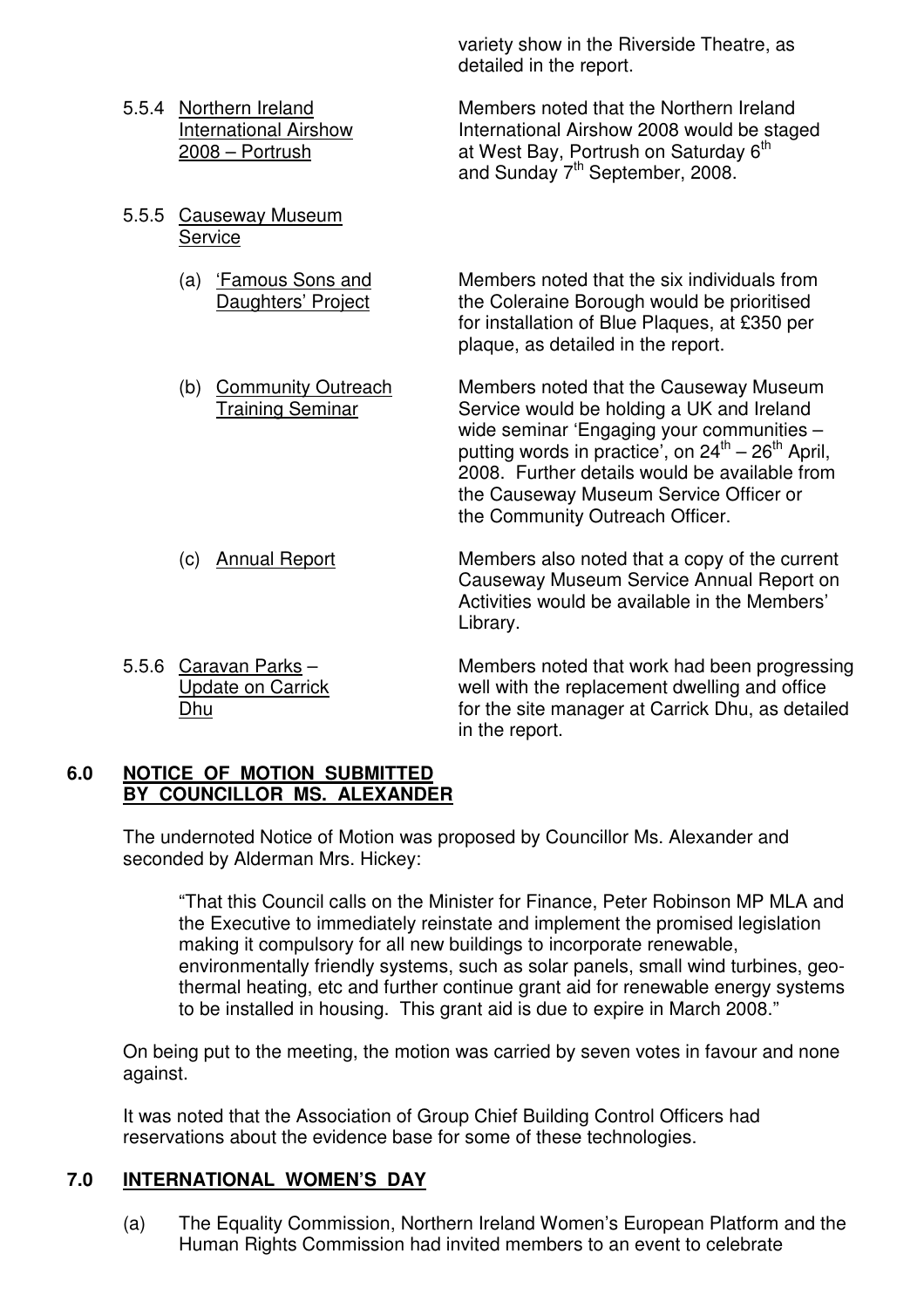International Women's Day at the Stormont Hotel on Wednesday,  $5<sup>th</sup>$  March, 2008 from 3.00 p.m. to 5.00 p.m. Members were asked to contact the Administrative Officer if they were interested in attending.

 (b) The Northern Ireland Rural Women's Network, the Latino Unido America Association and Rural Community Network had invited members to an event to

 celebrate International Women's Day at The Bridewell, Magherafelt on Wednesday, 5<sup>th</sup> March, 2008. A buffet supper would be held at 6.30 p.m. followed by a Cultural Celebration from 7.15 p.m. – 9.30 p.m. Members were asked to contact the Administrative Officer if they were interested in attending.

## **8.0 REVIEW OF DRAFT PPS14 – STAKEHOLDER ENGAGEMENT ON EMERGING FINDINGS**

 A stakeholder engagement event would be held at Flowerfield Arts Centre, Portstewart on Thursday, 21<sup>st</sup> February, 2008 at 12 noon. It was agreed that Councillor McPherson and either Alderman Mrs. Hickey or Councillor Dallat should attend.

### **9.0 2008 SOMME PILGRIMAGE FOR THE 92ND ANNIVERSARY**

 It was proposed by the Mayor, seconded by the Deputy Mayor and recommended:

That Councillor Mrs. Church attend the 92<sup>nd</sup> Anniversary of the Battle of the Somme Pilgrimage.

 It was proposed by Alderman Mrs. Hickey, seconded by Alderman McClure and recommended:

That Councillor Fitzpatrick should also attend the 92<sup>nd</sup> Anniversary of the Battle of the Somme Pilgrimage.

The pilgrimage would depart on Saturday, 28<sup>th</sup> June, 2008 and return on Wednesday, 2<sup>nd</sup> July, 2008.

#### **10.0 WARM HOMES SCHEME DRAFT BUDGET 2008 - 2011**

 Read letter from the Minister for Social Development, Margaret Ritchie MLA, in reply to a letter from the Director of Environmental Health in which concern was expressed about proposed cuts in the draft budget for the Warm Homes Scheme. The Minister would be exploring every means possible to both get the budget increased and to raise the necessary capital for housing in alternative ways.

## **11.0 DOCUMENT TABLED**

(1) Belfast Healthy Cities Annual Report 2006 – 2007.

## **12.0 MUNICH AIR CRASH**

A member suggested that Mr. Harry Gregg should be recognised for the part he played in rescuing survivors from the plane that crashed at Munich airport on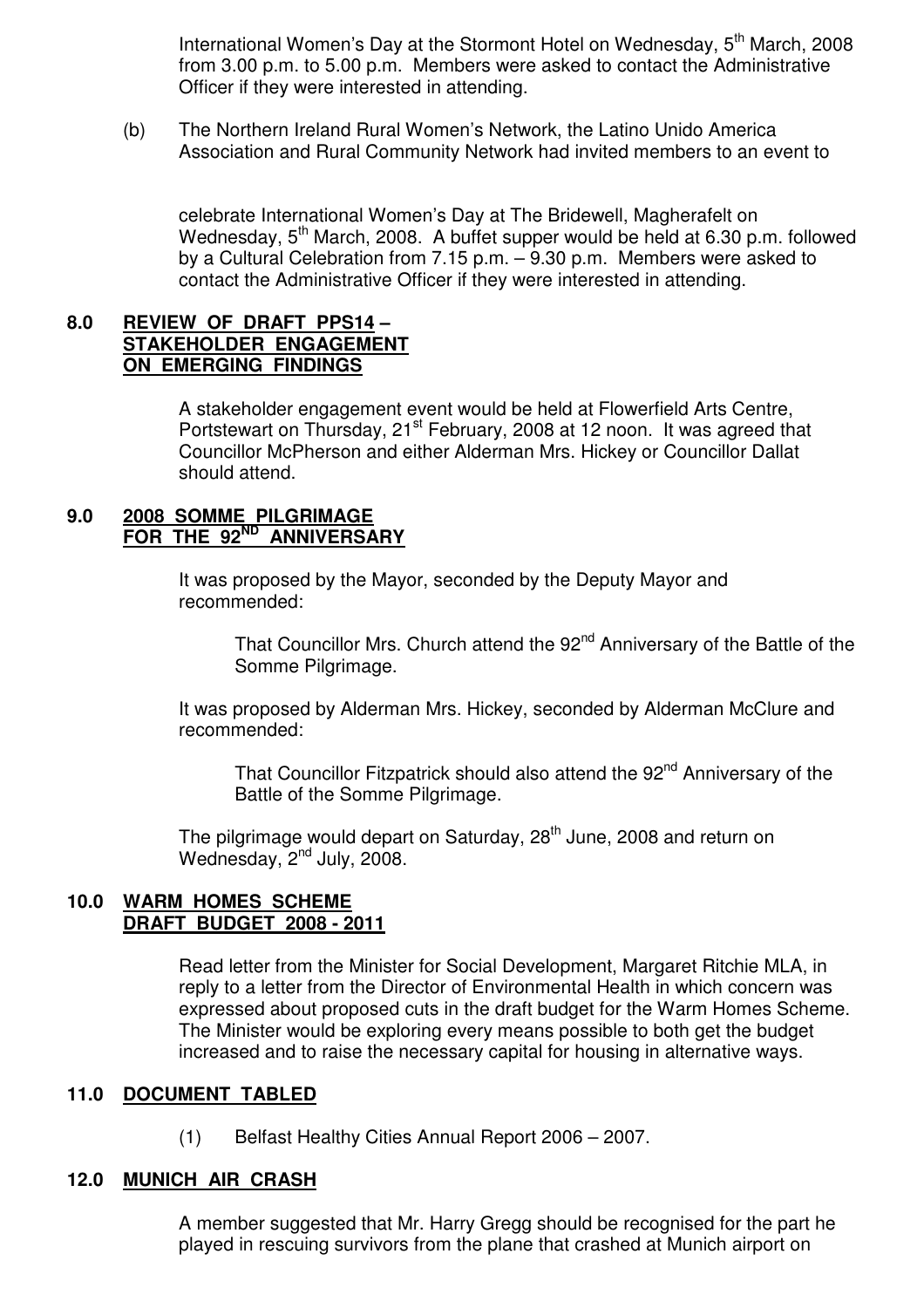6<sup>th</sup> February, 1958.

The Acting Town Clerk and Chief Executive was asked to develop proposals.

## **13.0 CLOSTRIDIUM DIFFICILE**

A member expressed concern at the outbreak of Clostridium Difficile (C. Diff) in the Causeway Hospital, Coleraine and it was suggested that Norma Evans, Chief Executive of the Northern Health and Social Care Trust (N.H.S.C.T.) be invited to Council so that concerns could be expressed.

It was proposed by the Deputy Mayor, seconded by Councillor Fitzpatrick and agreed that:

 The presentation by the N.H.S.C.T. be brought forward to a Thursday at the end of February.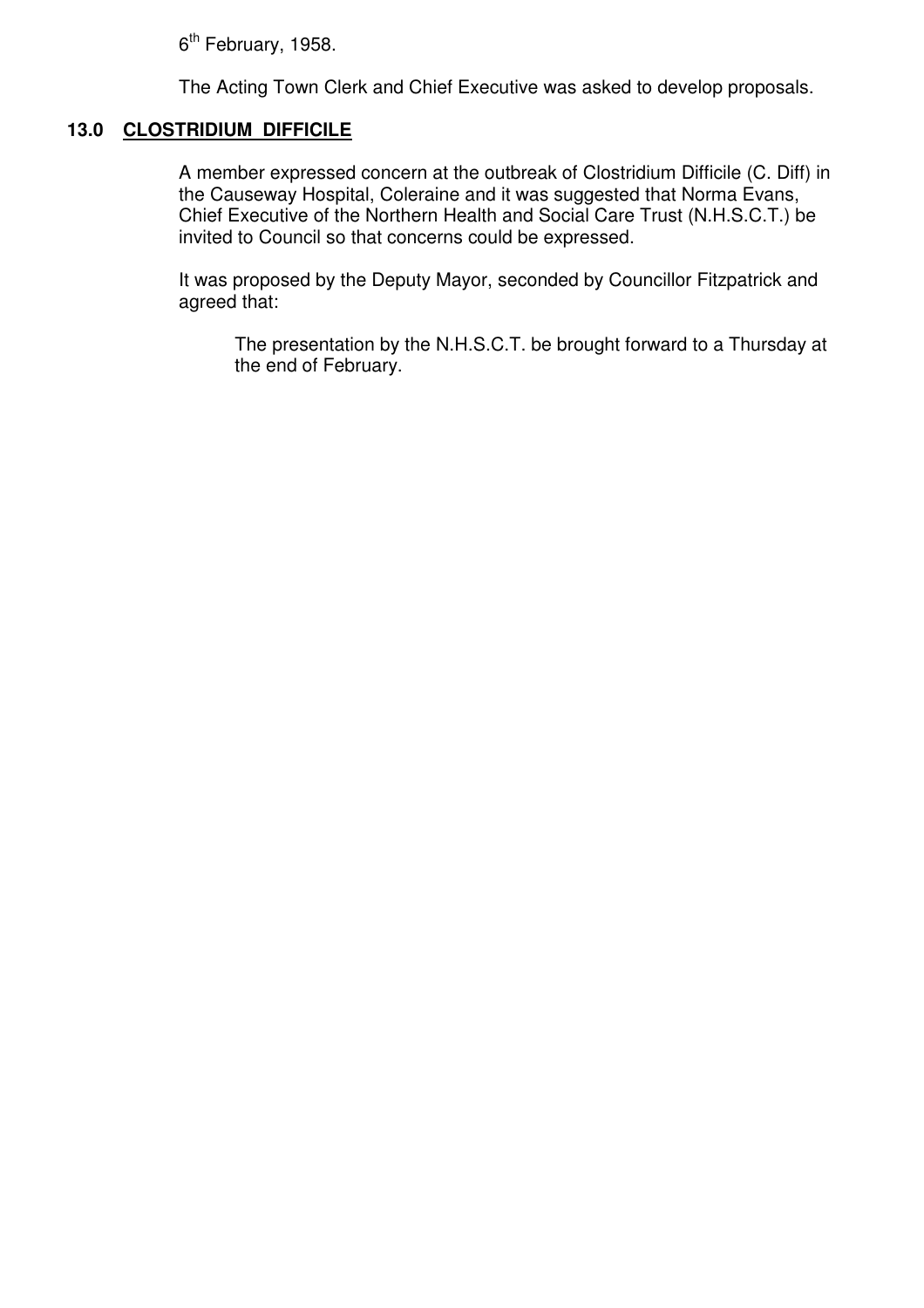#### **PLANNING COMMITTEE**

# **12th February, 2008.**

| <b>Present:</b> | Alderman W. J. McClure in the Chair |
|-----------------|-------------------------------------|
|-----------------|-------------------------------------|

 The Mayor, Councillor J. M. Bradley (Items 2.13 – 9.0)

The Deputy Mayor, Councillor E. A. Johnston (Mrs.)

#### **Aldermen**

W. T. Creelman D. McClarty  $($ ltems 2.11 – 9.0)

E. T. Black (Mrs.) M. T. Hickey (Mrs.)

#### **Councillors**

C. S. Alexander (Ms.) B. Fitzpatrick D. D. Barbour S. Gilkinson O. M. Church (Mrs.) B. Leonard J. J. Dallat G. L. McLaughlin T. J. Deans R. A. McPherson  $($ ltems  $1.0 - 2.51)$  A. McQuillan E. P. Fielding (Mrs.)

| Also in            | Representatives from the Planning Service - |
|--------------------|---------------------------------------------|
| Attendance:        | Mr. P. Duffy and Mr. A. McGreavy            |
| <b>Officers in</b> |                                             |

 **Attendance:** Administrative Officer and Administrative Assistant

**Apologies:** Councillors Cole, Hillis and King

## **1.0 WELCOME**

 The Chairman welcomed everyone present to the Meeting including visitors in the public gallery.

 A special welcome was extended to Councillor Barbour following his recent illness.

## **2.0 PLANNING APPLICATIONS**

 A list of one hundred and forty applications was presented for consideration (previously supplied).

## **Applications Deferred from Previous Meeting**

2.1 Application No. D1 C/2005/0152/O Site for dwelling and garage 20m north east of 19 Hillhead Road,

The opinion of the Planning Service was to refuse.

It was agreed that the application be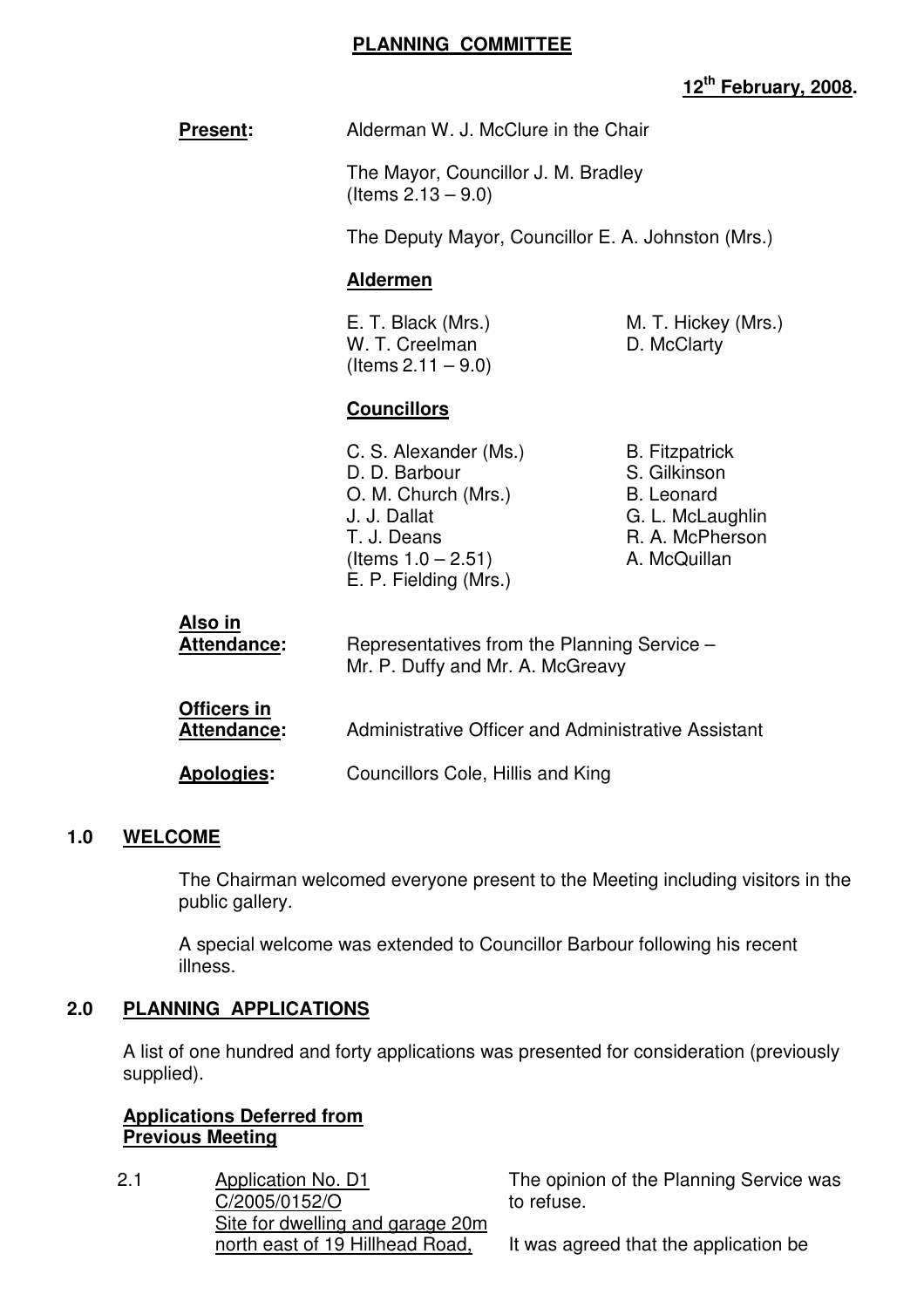Kilrea for Mr. and Mrs. D. **McMullan** 

- 2.2 Application No. D2 C/2006/0074/F Residential building with 7 no. apartments over three and a half storey with car parking and private amenity space provided at 6 and 7a The Crescent, Portstewart for Caulfield **Mulvenna**
- 2.3 Application No. D3 C/2006/0542/O Replacement dwelling (incorporating existing dwelling) adjacent to 10 Bratwell Road, Coleraine for Mr. I. Cochrane
- 2.4 Application No. D4 C/2006/0758/F Replacement dwelling (retrospective) at No. 27 Grove Road, Garvagh, Coleraine for Mr. H. Holmes
- 2.5 Application No. D5 C/2006/0801/O Removal of existing dwelling and construction of 3 no. townhouses south of 7 – 15 Ardbann Avenue, Kilrea, Coleraine for Mr. M. McKenna

2.6 Application No. D6 C/2006/0888/F Proposed residential development, consisting of three private dwellings, with amenity space and parking provision at 52b Main Street, Castlerock for KMBC Properties

2.7 Application No. D7 C/2006/0994/F Erection of conservatory to existing dwelling house south of No. 169 Mountsandel Road, Coleraine for Mr. A. Kennedy

2.8 Application No. D8 C/2006/1008/RM Erection of dwelling and garage refused.

The opinion of the Planning Service was to approve.

It was agreed that the application be approved.

The opinion of the Planning Service was to approve.

It was agreed that the application be approved.

The opinion of the Planning Service was to approve.

It was agreed that the application be approved.

The opinion of the Planning Service was to approve.

It was agreed that the application be approved.

Mr. Duffy confirmed that the Planning Service would attach landscaping conditions to this approval to lessen its impact on adjoining properties.

The opinion of the Planning Service was to refuse.

The application had now been withdrawn.

The opinion of the Planning Service was to refuse.

It was agreed that the application be held to facilitate the assessment of new information by the Planning Service.

The opinion of the Planning Service was to approve.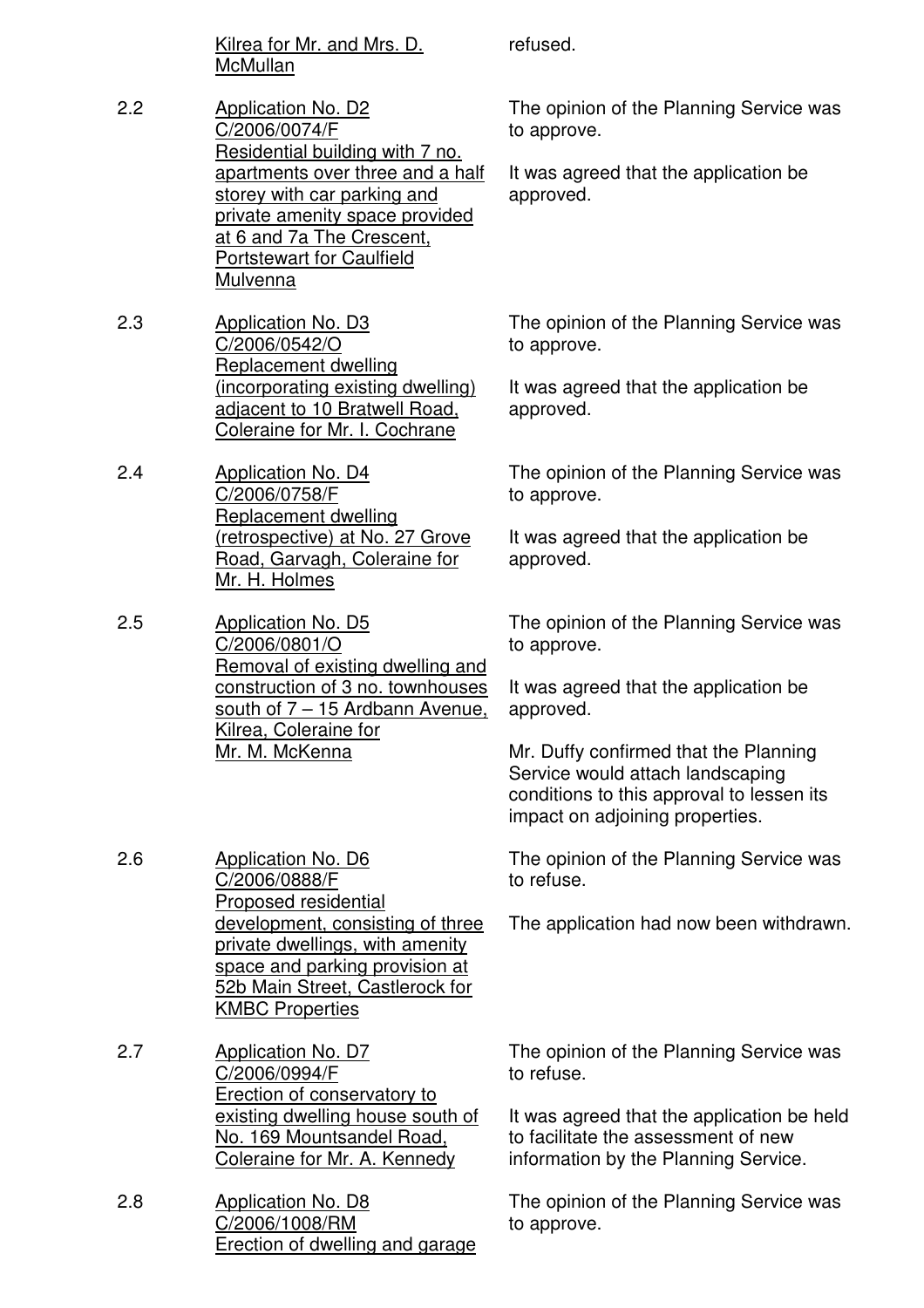at Gettistown Road, Aghadowey, Coleraine (700m north west of 47 Moneydig Road, Garvagh) for Mr. R. Clyde

- 2.9 Application No. D9 C/2006/1012/F Erection of shed for storage of building contractor's vehicles and plant to rear of 34 Liscall Road, Garvagh for Higgins Construction Ltd.
- 2.10 Application No. D10 C/2006/1192/F Retention of existing shed (currently used as a car service workshop) for use as a detached double domestic garage and garden shed at 40 Liscall Road, Garvagh for Mr. B. Mullan
- 2.11 Application No. D11 C/2007/0003/F Demolition of former cinema building and construction of 27 no. apartments at former Palladium Cinema, Society Street, Coleraine (north of 2 and 4 Newmarket Street) for Mr. S. Moore
- 2.12 Application No. D12 C/2007/0007/F Replacement dwelling at 6 Upper Heathmount, Portstewart for Mr. and Mrs. R. Yates

2.13 Application No. D13 C/2007/0037/F Reinstatement of former car repair garage at 25a Islandtasserty Road, Coleraine for Mr. R. Stewart

It was agreed that the application be approved.

The opinion of the Planning Service was to refuse.

It was agreed that the application be held for seven days to facilitate withdrawal. If the application was not withdrawn it would be refused.

The opinion of the Planning Service was to refuse.

It was proposed by Councillor Dallat, seconded by Councillor McLaughlin and agreed:

> That the application be approved.

The opinion of the Planning Service was to approve.

It was agreed that the application be approved.

The opinion of the Planning Service was to refuse.

The application had now been withdrawn.

The opinion of the Planning Service was to refuse.

The Planning Service agreed to hold the application for seven days to facilitate clarification from the agent.

It was proposed by Alderman McClarty, seconded by Councillor Dallat and unanimously agreed:

> That the application be approved.

The opinion of the Planning Service was to refuse.

2.14 Application No. D14 C/2007/0064/O Traditional dwelling with

detached garage/store to the rear It was agreed that the application be held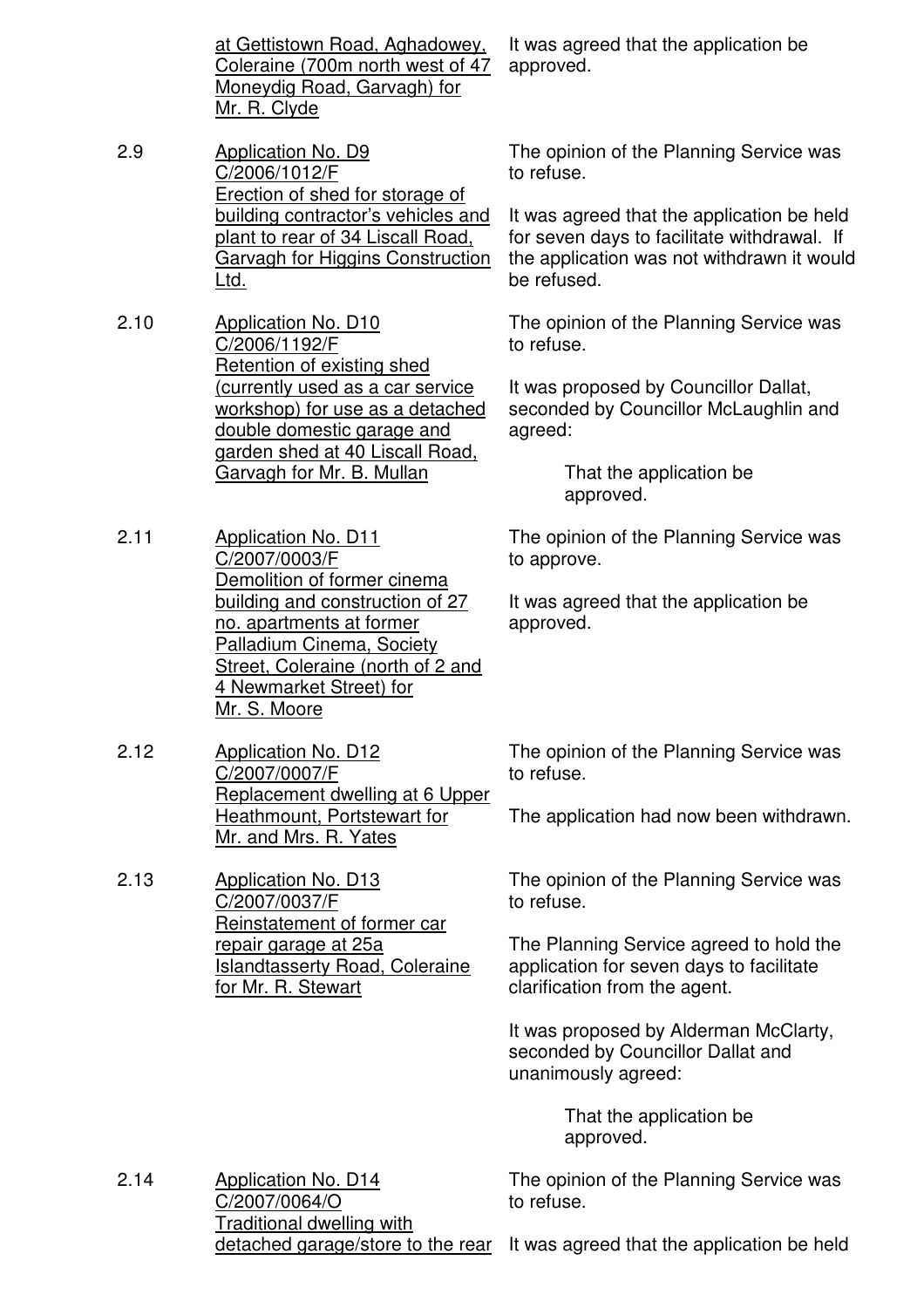of 90 Blackrock Road, Boveedy, Kilrea for Mr. and Mrs. R. **McKinney** 

2.15 Application No. D15 C/2007/0235/F Change of use from public car parking layby to vehicle parking and display area opposite No. 9 Agivey Road, Kilrea for Mr. R. Patterson

2.16 Application No. D16 C/2007/0372/F Proposed variation of condition No. 11 to enlarge area shaded green to include additional lands for re-siting of dwelling 60m east of 39 Kinneyglass Road, Coleraine for Mr. E. Woods

2.17 Application No. D17 C/2007/0671/F Roof space conversion, dormer at rear and internal alterations, infill at front porch at 16 Causeway View Terrace, Portballintrae for Mr. R. Gibson

## **New Applications**

2.18 Application No. 1 C/2006/0708/F Underground boat shed at 116 Strand Road, Portstewart for Mr. T. Turkington

The opinion of the Planning Service was to refuse.

It was proposed by Councillor McQuillan, seconded by Alderman Creelman and agreed:

> That the application be deferred for one month to facilitate an office meeting on the grounds that all material planning considerations had not been assessed.

The opinion of the Planning Service was to refuse.

It was proposed by Councillor Dallat, seconded by Alderman Mrs. Hickey and agreed:

> That the application be deferred for one month

for seven days to facilitate reassessment by the Planning Service.

The opinion of the Planning Service was to refuse.

It was proposed by Councillor McQuillan, seconded by Councillor McPherson and agreed:

> That the application be approved.

The opinion of the Planning Service was to approve.

It was agreed that the application be approved.

The opinion of the Planning Service was to approve.

It was agreed that the application be approved.

2.19 Application No. 2 C/2006/0791/F Proposed development of 29 no. townhouses, 10 no. semidetached, 7 no. apartments and 1 no. detached dwelling for residential purposes at Kinard Park, Garvagh for Dante Ltd.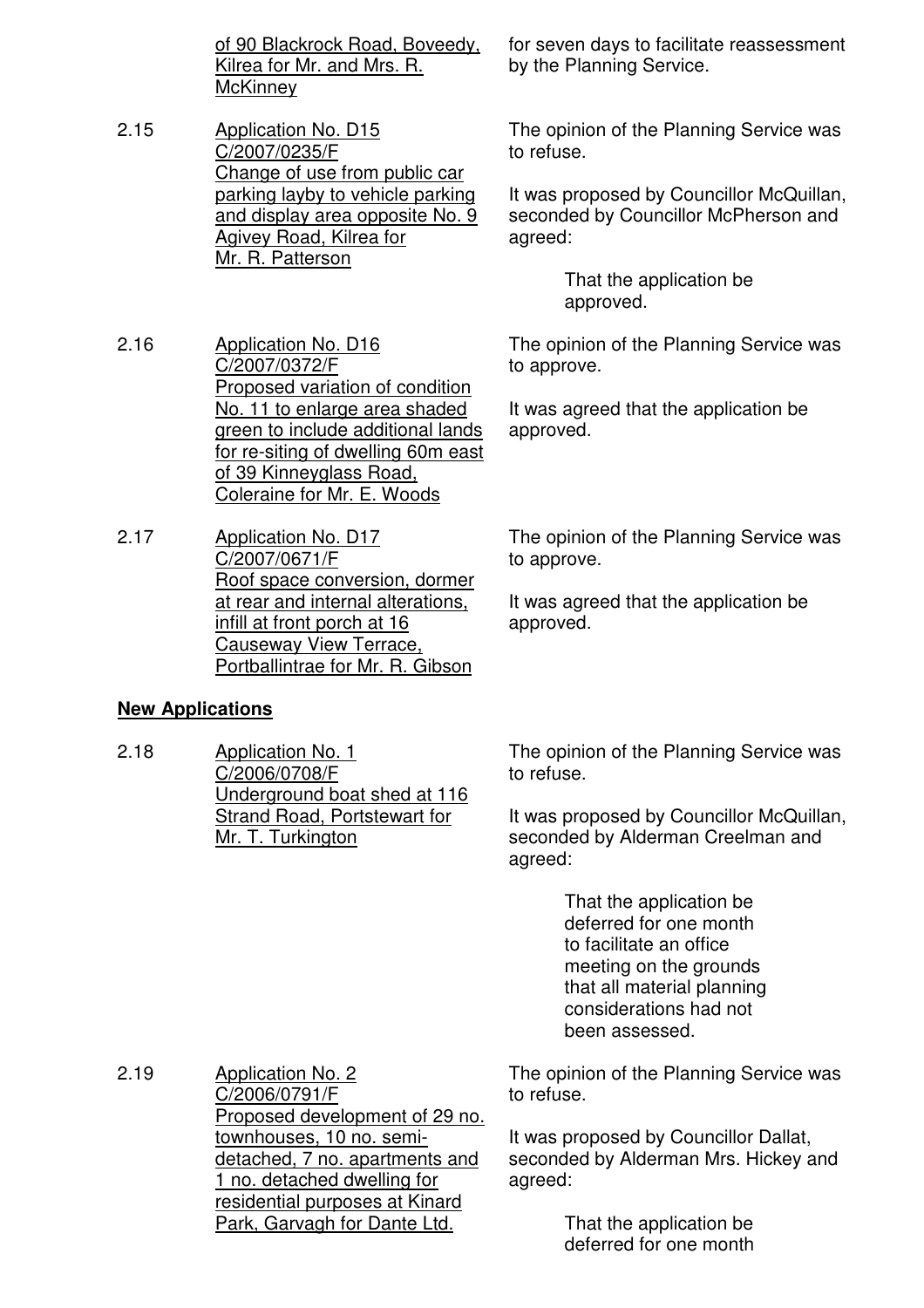to facilitate an office meeting on the grounds that all material planning considerations had not been assessed.

The opinion of the Planning Service was to refuse.

The application had now been withdrawn.

The opinion of the Planning Service was to refuse.

It was noted that this was a retrospective application. The Planning Service was requested to advise members in future if an application was retrospective.

It was proposed by Alderman McClarty, seconded by Councillor Fitzpatrick and agreed:

> That the application be deferred for one month to facilitate an office meeting on the grounds that all material planning considerations had not been assessed.

The opinion of the Planning Service was to refuse.

It was proposed by Councillor Deans, seconded by Councillor Leonard and agreed:

> That the application be deferred for one month to facilitate an office meeting on the grounds that all material planning considerations had not been assessed.

On being put to the Meeting the proposal was carried, eleven members voting in favour and three members voting against.

The opinion of the Planning Service was to refuse.

2.23 Application No. 19 C/2007/0410/O Site for dwelling adjacent to No. 35 Parker Avenue, Portrush for Mr. H. Dooey

The application had now been withdrawn.

2.22 Application No. 17 C/2007/0391/O Demolish existing building and erect four, two storey semidetached dwellings at 9 and 11 Seahaven Park, Portstewart for Mr. Graham

2.20 Application No. 5 C/2007/0103/F Replacement dwelling at No. 7 and the Ice House, Harbour Place, Portstewart for Mr. J. Keatley

2.21 Application No. 10 C/2007/0220/F Replacement/refurbishment and extension of existing dwelling house and outhouses/sheds and associated siteworks and landscaping at 88A Portstewart Road, Drumslade, Coleraine for NM Developments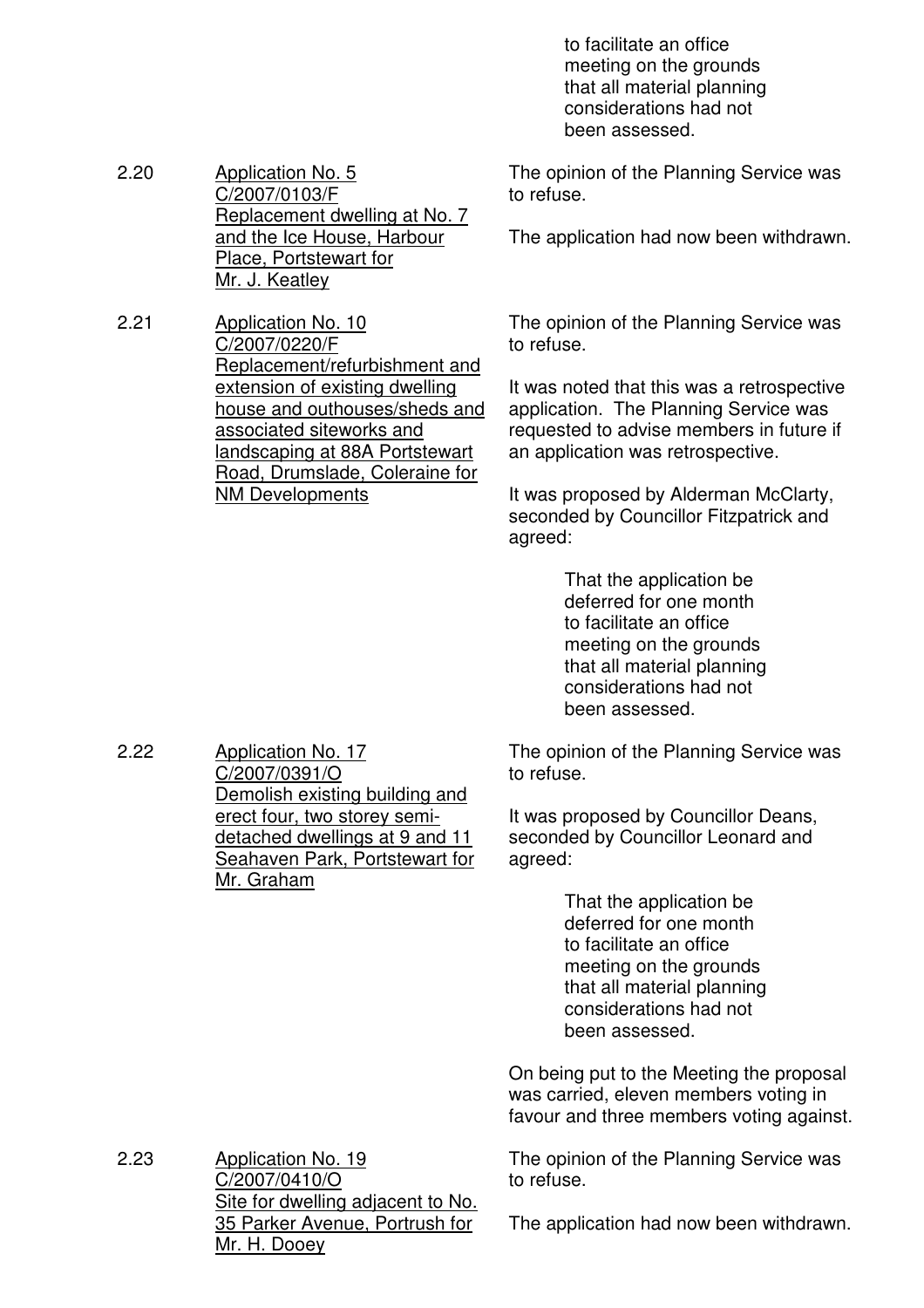2.24 Application No. 24 C/2007/0445/O Site for dwelling 50m east of 16 Mayboy Road, Boleran, Garvagh for Mr. Clarke

> Application No. 28 C/2007/0479/F Site for 4 no. one and a half storey dwellings at 18 Mayboy Road, Boleran, Garvagh for Mr. Clarke

2.25 Application No. 25 C/2007/0455/F Construction of an Anaerobic Digestor at 84 Carhill Road, Garvagh for Mr. I. McLenaghan

2.26 Application No. 26 C/2007/0470/F Proposed Farm Manager's dwelling 100m north of No. 28 Gateside Road, Coleraine for Aiken Farms

The opinion of the Planning Service was to refuse both applications.

It was proposed by Councillor Deans, seconded by Alderman McClarty and agreed:

> That the applications be deferred for one month to facilitate an office meeting on the grounds that all material planning considerations had not been assessed.

The opinion of the Planning Service was to approve.

Reported that the application was being assessed by the Special Studies Team at Planning Service Headquarters and would, therefore, be withdrawn from the schedule.

The opinion of the Planning Service was to refuse.

It was proposed by Alderman McClarty, seconded by the Deputy Mayor and agreed:

> That the application be deferred for one month to facilitate an office meeting on the grounds that all material planning considerations had not been assessed.

The opinion of the Planning Service was to refuse.

It was noted that the application was retrospective.

It was proposed by Alderman Mrs. Black, seconded by Councillor Ms. Alexander and agreed:

> That the application be deferred for one month to facilitate an office meeting on the grounds that all material planning considerations had not been assessed.

2.27 Application No. 29 C/2007/0508/F Proposed double garage and store for replacing outgoing buildings at 4 Oldtown Road, Islandcarragh, Ballymoney for Mr. Taggart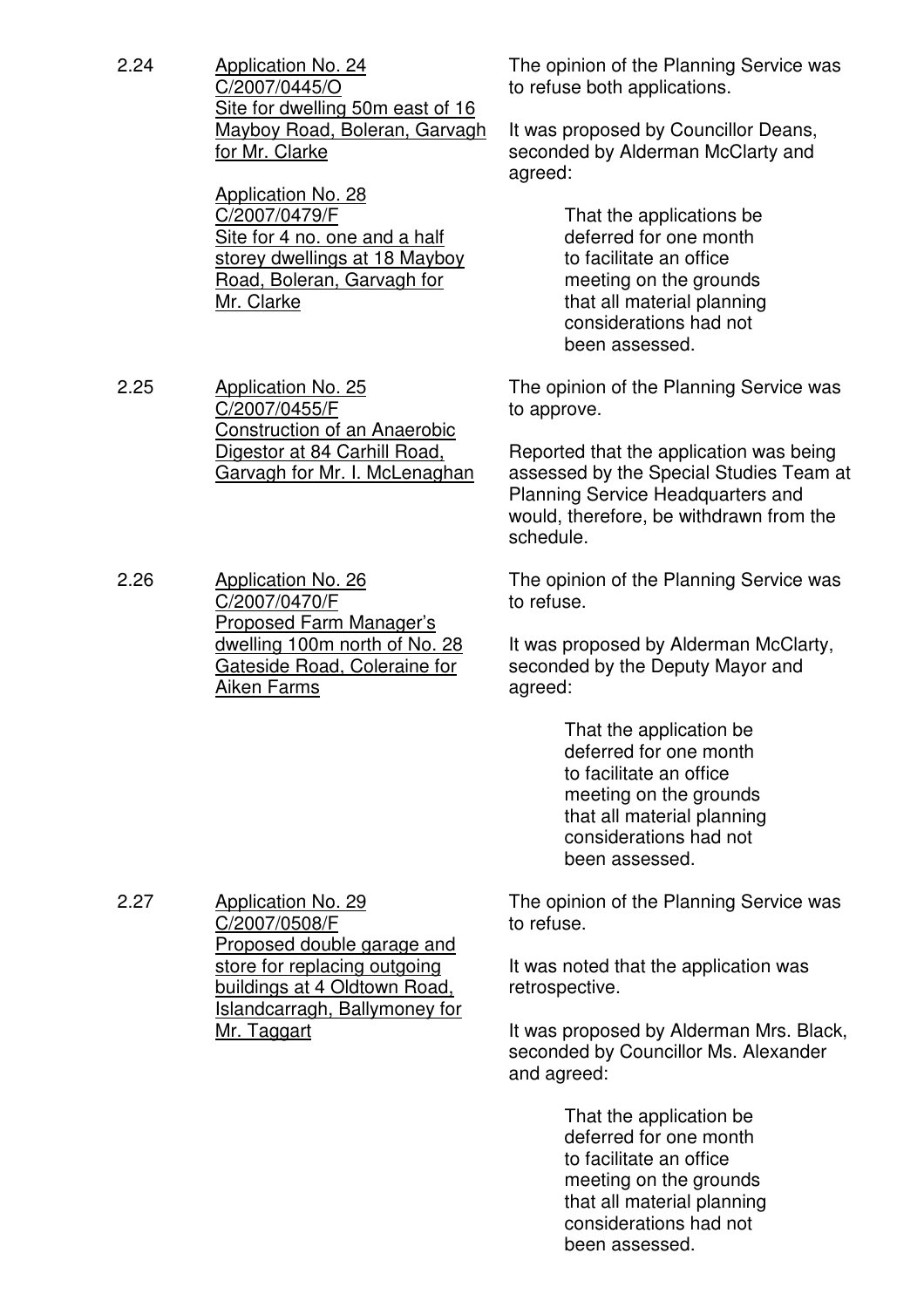| 2.28 | <b>Application No. 30</b><br>C/2007/0541/F                                                                                                                                | The opinion of the Planning Service was<br>to refuse.                                                                                                                            |
|------|---------------------------------------------------------------------------------------------------------------------------------------------------------------------------|----------------------------------------------------------------------------------------------------------------------------------------------------------------------------------|
|      | Proposed two storey retirement<br>dwelling adjoining Carneety<br>House, 120 Mussenden Road,<br><b>Castlerock for Mr. and Mrs.</b><br><u>Henry</u>                         | It was proposed by Alderman McClarty,<br>seconded by Councillor Fitzpatrick and<br>agreed:                                                                                       |
|      |                                                                                                                                                                           | That the application be<br>deferred for one month<br>to facilitate an office<br>meeting on the grounds<br>that all material planning<br>considerations had not<br>been assessed. |
| 2.29 | <b>Application No. 34</b><br>C/2007/0593/F<br>Replacement dwelling and<br>garage at site located adjacent to<br>230 Windyhill Road, Coleraine                             | The opinion of the Planning Service was<br>to refuse.                                                                                                                            |
|      |                                                                                                                                                                           | It was proposed by the Mayor, seconded<br>by Alderman McClarty and agreed:                                                                                                       |
|      | for Dr. and Mrs. Burns                                                                                                                                                    | That the application be<br>deferred for one month<br>to facilitate an office<br>meeting on the grounds<br>that all material planning<br>considerations had not<br>been assessed. |
| 2.30 | <b>Application No. 38</b><br>C/2007/0602/F<br>Proposed 5 no. dwellings and<br>garages at rear of 61 Dunderg<br><u>Road, Macosquin for AMG</u><br>Property Developers Ltd. | The opinion of the Planning Service was<br>to refuse.<br>It was proposed by Councillor Mrs.<br>Church, seconded by Councillor<br>McPherson and agreed:                           |
|      |                                                                                                                                                                           | That the application be<br>deferred for one month<br>to facilitate an office<br>meeting on the grounds<br>that all material planning<br>considerations had not<br>been assessed. |
| 2.31 | <b>Application No. 39</b><br>C/2007/0605/F<br>Proposed site for two storey                                                                                                | The opinion of the Planning Service was<br>to refuse.                                                                                                                            |
|      | domestic building at rear of 37<br><b>Hopefield Avenue, Portrush for</b><br>Mr. A. H. Semple                                                                              | It was proposed by Councillor McQuillan,<br>seconded by Councillor Deans and<br>agreed:                                                                                          |
|      |                                                                                                                                                                           | That the application be<br>deferred for one month<br>to facilitate an office<br>meeting on the grounds<br>that all material planning<br>considerations had not                   |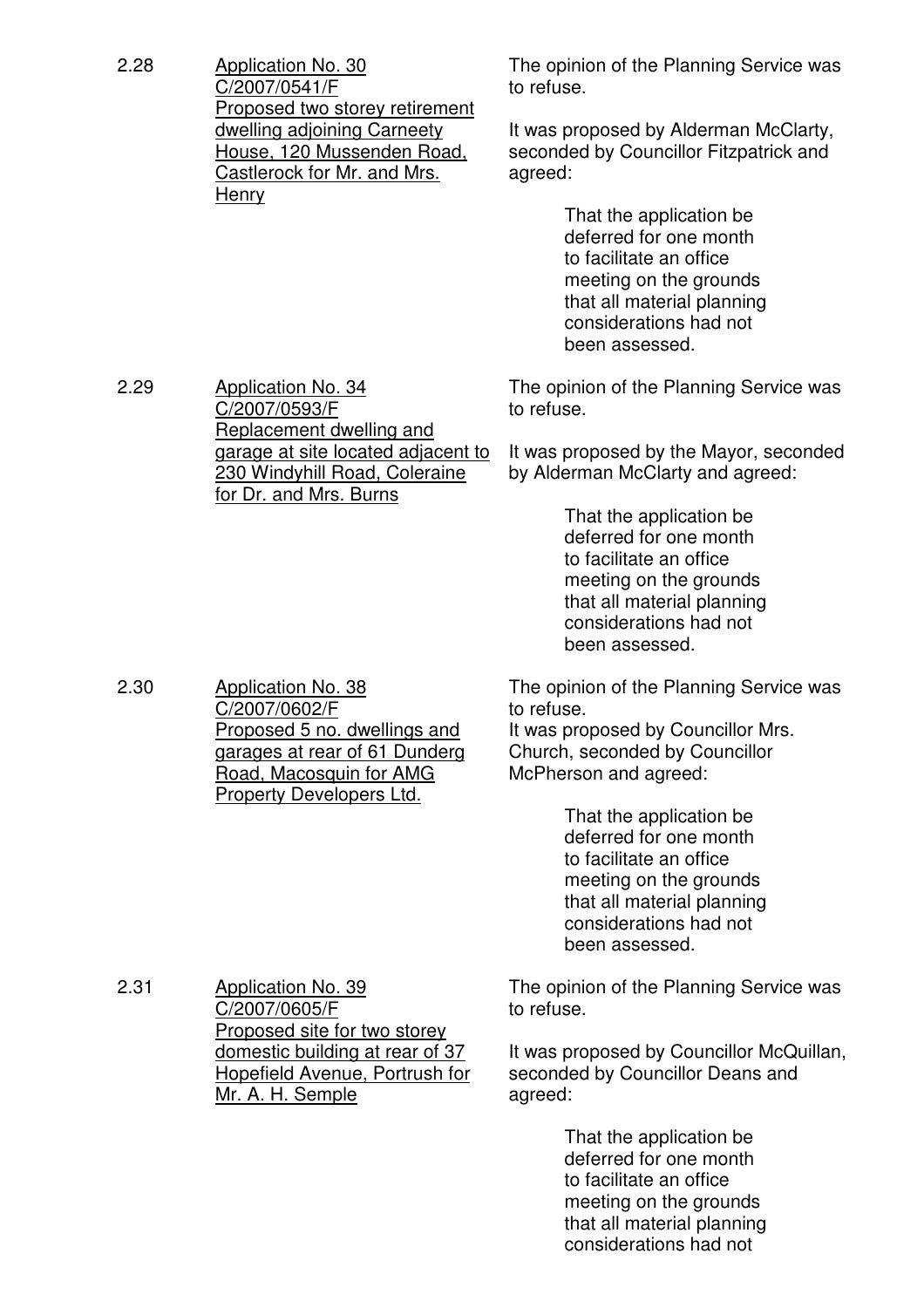been assessed.

The application would be held to the March office meetings as requested.

The opinion of the Planning Service was to refuse.

It was proposed by Alderman Mrs. Hickey, seconded by Councillor Dallat and agreed:

> That the application be deferred for one month to facilitate an office meeting on the grounds that all material planning considerations had not been assessed.

The opinion of the Planning Service was to refuse.

It was proposed by Alderman McClarty, seconded by Alderman Creelman and agreed:

> That the application be deferred for one month to facilitate an office meeting on the grounds that all material planning considerations had not been assessed.

The opinion of the Planning Service was to refuse.

It was proposed by Councillor Mrs. Church, seconded by Councillor Barbour and agreed:

> That the application be deferred for one month to facilitate an office meeting on the grounds that all material planning considerations had not been assessed.

The opinion of the Planning Service was to refuse.

It was proposed by Councillor McPherson, seconded by Councillor Dallat and agreed:

2.33 Application No. 42 C/2007/0627/F 1 no. replacement dwelling at

2.32 Application No. 41

C/2007/0613/O

for Mr. F. Dillon

Residential and associated development at the old abattoir, Lower Newmills Road, Coleraine

18 Seaview Drive North, Portstewart for Mr. and Mrs. D. **Currie** 

2.34 Application No. 46 C/2007/0658/RM Proposed two storey dwelling and garage adjacent to 45a Greenhill Road, Garvagh for Mr. and Mrs. A. Abernethy

2.35 Application No. 47 C/2007/0670/O Private farmhouse residence adjacent to 60 Quilly Road, Drumaquill Townland, Coleraine for Mr. Dougan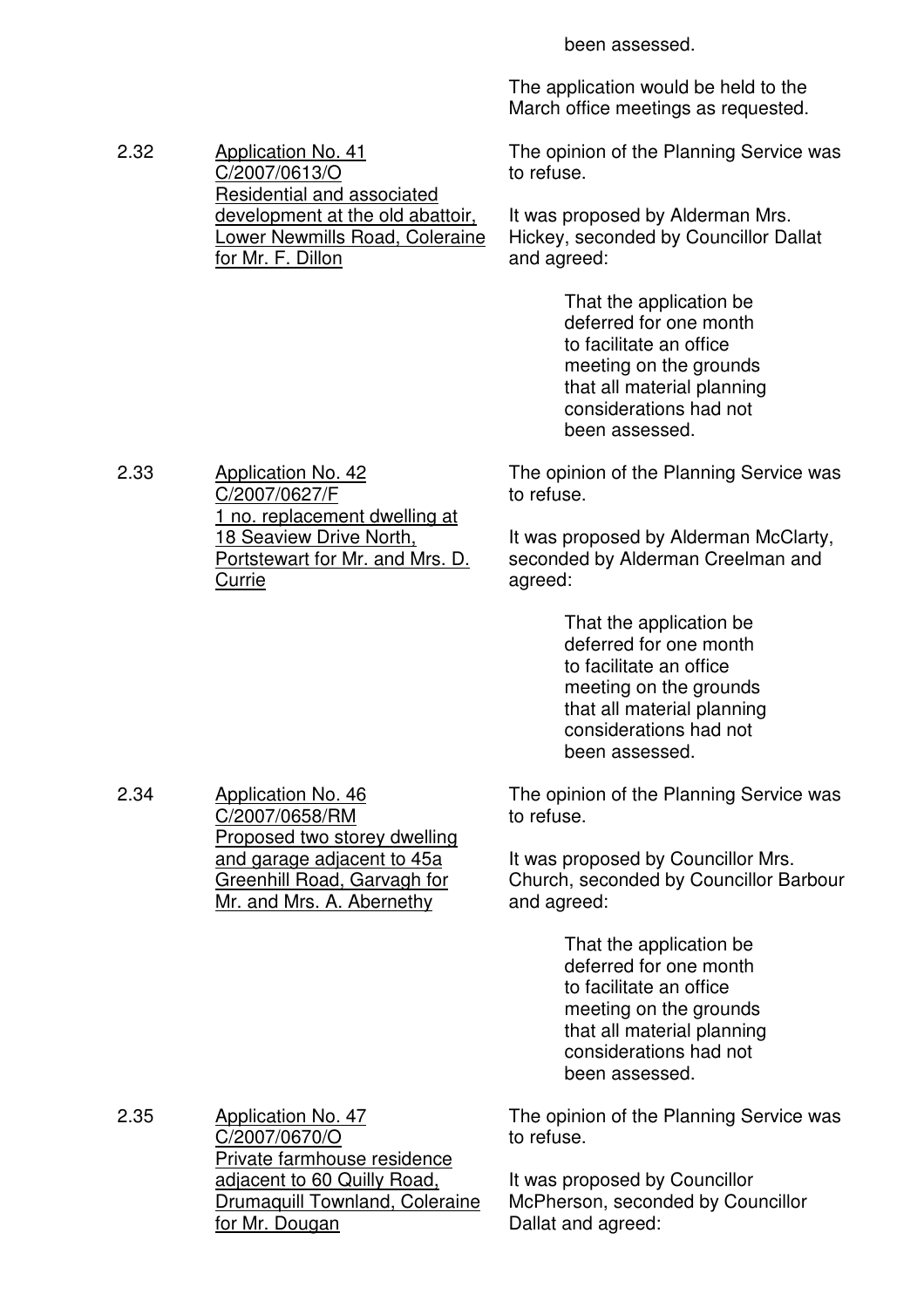That the application be deferred for one month to facilitate an office meeting on the grounds that all material planning considerations had not been assessed.

The opinion of the Planning Service was to refuse.

It was proposed by Councillor Deans and seconded by Councillor Barbour:

> That the application be deferred for one month to facilitate an office meeting on the grounds that all material planning considerations had not been assessed.

As an amendment it was proposed by Councillor Ms. Alexander and seconded by Councillor Fitzpatrick:

> That Council support the refusal.

On being put to the Meeting the amendment was lost, seven members voting in favour and 10 members voting against.

Accordingly it was agreed that the application be deferred for an office meeting.

The opinion of the Planning Service was to approve.

It was agreed, seven members voting in favour and five members voting against, that the application be approved.

2.38 Application No. 52 C/2007/0745/F Design amendments to planning approval ref. C/2005/1371/F – redevelopment of 21 Sea Road, Castlerock to include amended front elevation and floor plan layout for Mrs. McNally

2.37 Application No. 50

C/2007/0735/F

Demolition of existing garage to provide new dwelling house and private driveway and provision of new driveway to No. 1 Glenesk Gardens, Coleraine (existing dwelling to be retained) for Spacecraft Property Ltd.

> The opinion of the Planning Service was to approve.

It was proposed by Councillor McQuillan, seconded by Councillor Gilkinson and agreed:

> That the application be deferred for one month

2.36 Application No. 48 C/2007/0687/F Demolition of guest house and construction of 9 no. apartments with associated car parking at 15 Lansdowne Crescent, Portrush for Mr. A. Spence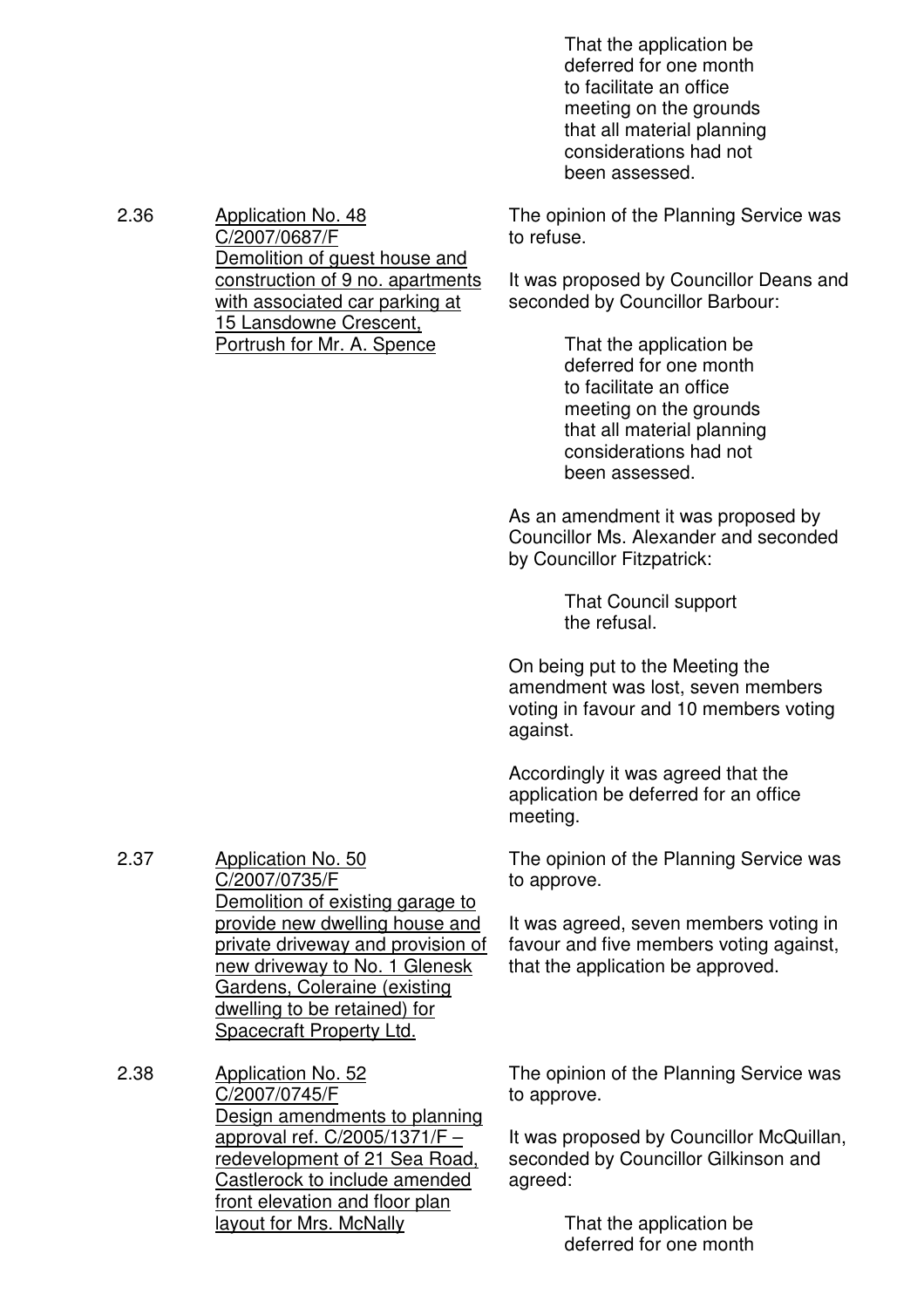to facilitate an office meeting on the grounds that all material planning considerations had not been assessed.

The opinion of the Planning Service was to refuse.

It was proposed by Councillor Deans, seconded by Councillor Barbour and agreed:

> That the application be deferred for one month to facilitate an office meeting on the grounds that all material planning considerations had not been assessed.

The opinion of the Planning Service was to refuse.

The application had now been withdrawn.

2.40 Application No. 55 C/2007/0773/F Demolition of single storey dwelling and development of site (including part of rear garden to No. 7) to include 1 no. detached dwelling and 4 no. semidetached dwellings (2 storey) at 9, 9A and rear of 7 Ballywillan Road, Portrush for Wallace Enterprises Ltd.

2.39 Application No. 54

C/2007/0757/F

Investments Ltd.

Replacement of existing dwelling to provide 3 no. townhouses designed to reflect one dwelling at No. 14 Ballaghmore Avenue, Portballintrae for Cloughorr

2.41 Application No. 60 C/2007/0818/F Housing development comprising of 225 no. units, road and drainage networks and appropriate amenity and landscaping (detached, semidetached, townhouses and apartments); access off Station Road – site at 154 Station Road and adjoining land between Dunsuivnish and Knockancor, Portstewart for Mr. J. Auld

The opinion of the Planning Service was to refuse.

It was proposed by Alderman McClarty and seconded by Councillor Deans:

> That the application be deferred for one month to facilitate an office meeting on the grounds that all material planning considerations had not been assessed.

As an amendment it was proposed by the Mayor and seconded by Councillor Fitzpatrick:

> That Council support the refusal.

On being put to the Meeting the amendment was carried, eight members voting in favour and six members voting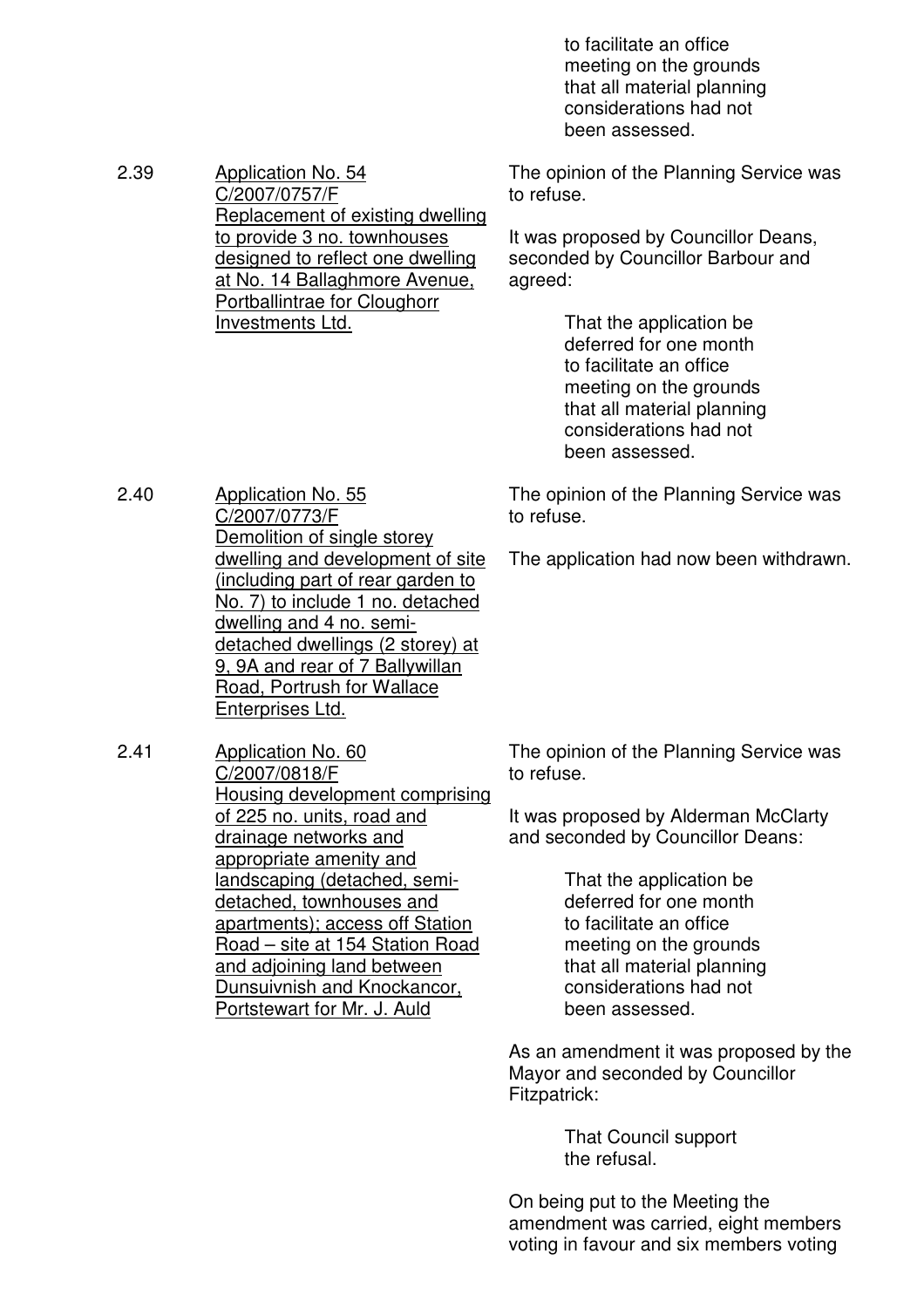2.42 Application No. 62 C/2007/0834/O Proposed dwelling at 1 Gleneldon Court, Coleraine for Mr. K. Sterling

against.

The opinion of the Planning Service was to refuse.

It was proposed by Councillor Leonard and seconded by Councillor Dallat:

> That the application be deferred for one month to facilitate an office meeting on the grounds that all material planning considerations had not been assessed.

On being put to the Meeting the proposal was carried, ten members voting in favour and two members voting against.

The opinion of the Planning Service was to refuse.

It was proposed by Councillor Deans, seconded by Councillor Mrs. Fielding and agreed:

> That the application be deferred for one month to facilitate an office meeting on the grounds that all material planning considerations had not been assessed.

The Mayor asked to be recording as disagreeing with the office meeting.

The opinion of the Planning Service was to refuse.

It was proposed by Councillor Dallat, seconded by Councillor McLaughlin and agreed:

> That the application be deferred for one month to facilitate an office meeting on the grounds that all material planning considerations had not been assessed.

2.45 Application No. 76 C/2007/0953/O Proposed site for two storey dwelling and detached garage at The opinion of the Planning Service was to refuse.

It was agreed that the application be held

2.43 Application No. 65 C/2007/0880/F Renovation and change of use from dwelling to 2 no. selfcontained apartments at 9 Glebe Avenue, Coleraine for Mr. Hutchinson

2.44 Application No. 67

C/2007/0895/F Demolish existing property and re-develop with 8 no. apartments with incurtilage parking at 4, 6 and 8 Church Street, Kilrea for Mr. P. McNeill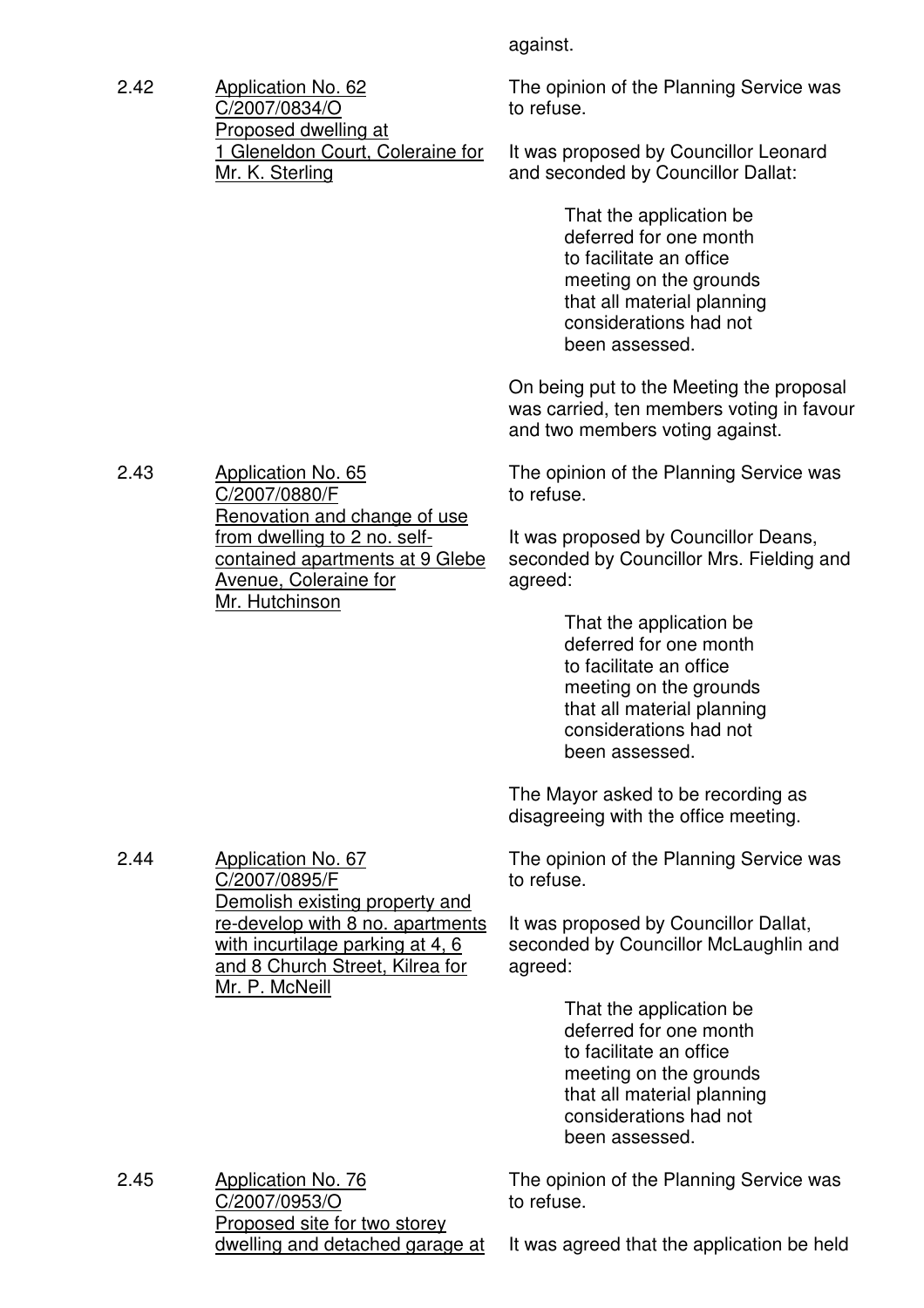Barnside Road, Garvagh (140m west of 14 Barnside Road) for Mr. R. Holmes

2.46 Application No. 86 C/2007/0997/O Site for dwelling and garage to replace old cottage between Nos. 15 and 17 Glenkeen Road, Aghadowey for Mr. B. McAuley

for seven days to facilitate withdrawal. If the application was not withdrawn it would be refused.

The opinion of the Planning Service was to refuse.

It was proposed by Councillor Dallat, seconded by Councillor Mrs. Church and agreed:

> That the application be deferred for one month to facilitate an office meeting on the grounds that all material planning considerations had not been assessed.

The opinion of the Planning Service was to refuse.

It was proposed by Councillor McQuillan, seconded by the Deputy Mayor and agreed:

> That the application be deferred for one month to facilitate an office meeting on the grounds that all material planning considerations had not been assessed.

The opinion of the Planning Service was to refuse.

It was proposed by Councillor McQuillan, seconded by Councillor Deans and agreed:

> That the application be deferred for one month to facilitate an office meeting on the grounds that all material planning considerations had not been assessed.

The opinion of the Planning Service was to refuse.

It was proposed by Councillor McPherson and seconded by Councillor Barbour:

> That the application be deferred for one month

2.47 Application No. 87 C/2007/0998/F New detached dwelling house and garden store with private driveway to include alteration of existing access and private driveway to No. 14 Copeland Park, Coleraine (existing driveway to be retained) for Spacecraft Property Ltd.

2.48 Application No. 90 C/2007/1025/F One private dwelling and septic tank 100m south of 16 Mayoghill Road, Garvagh for Mr. J. Stewart

2.49 Application No. 100 C/2007/1060/F Detached dwelling with associated car parking and landscaping to include relocation of existing footpath adjacent to No. 1 Ailsa Terrace, Portrush for Seaport (NI) Ltd.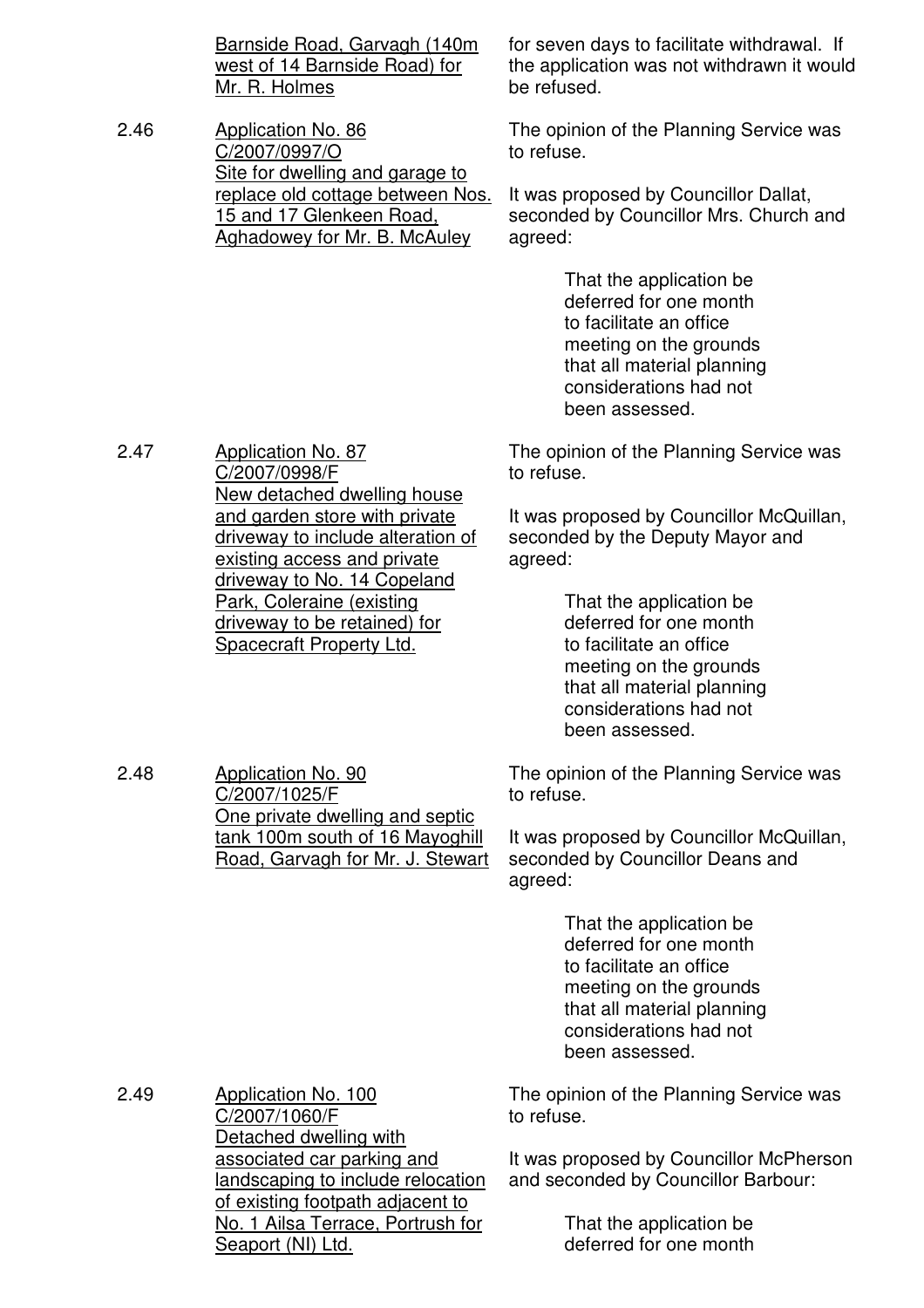|      |                                                                                                                                                                                                     | to facilitate an office<br>meeting on the grounds<br>that all material planning<br>considerations had not<br>been assessed.                                                |
|------|-----------------------------------------------------------------------------------------------------------------------------------------------------------------------------------------------------|----------------------------------------------------------------------------------------------------------------------------------------------------------------------------|
|      |                                                                                                                                                                                                     | As an amendment it was proposed by<br>Councillor Ms. Alexander and seconded<br>by Alderman McClarty:                                                                       |
|      |                                                                                                                                                                                                     | <b>That Council support</b><br>the refusal.<br>On being put to the Meeting the<br>amendment was lost, seven members<br>voting in favour and ten members voting<br>against. |
|      |                                                                                                                                                                                                     | The substantive motion was then put to<br>the Meeting and was carried, ten<br>members voting in favour and five<br>members voting against.                                 |
| 2.50 | <b>Application No. 102</b><br>C/2007/1071/F<br>Proposed replacement dwelling<br>at No. 11 Craigaboney Road,<br>Bushmills for Mr. G. Logan                                                           | The opinion of the Planning Service was<br>to refuse.                                                                                                                      |
|      |                                                                                                                                                                                                     | Reported that the application should not<br>have been on the schedule as it was still<br>under consideration.                                                              |
| 2.51 | <b>Application No. 103</b><br>C/2007/1082/F                                                                                                                                                         | The opinion of the Planning Service was<br>to refuse.                                                                                                                      |
|      | Proposed change of access from<br>previously approved application<br>C/2004/0366/O for residential<br>purposes approximately 30m<br>south east of 6 Drumeil Road,<br>Aghadowey for Mr. D. McCartney | It was proposed by Councillor Dallat,<br>seconded by Alderman Mrs. Hickey and<br>agreed:                                                                                   |
|      |                                                                                                                                                                                                     | That the application be<br>deferred for one month<br>to facilitate an office<br>meeting on the grounds<br>that all material planning<br>considerations had not             |

## **3.0 OFFICE MEETINGS**

It was noted that the office meetings would be held on Friday, 29<sup>th</sup> February, 2008.

been assessed.

## **4.0 DRAFT NORTHERN AREA PLAN - UPDATE**

 The Administrative Officer reported that Mr. A. Menagh would provide an update on the Draft Northern Area Plan at the Planning Working Group Meeting to be held on Thursday, 14<sup>th</sup> February, 2008.

A report would be presented to Committee at a later date.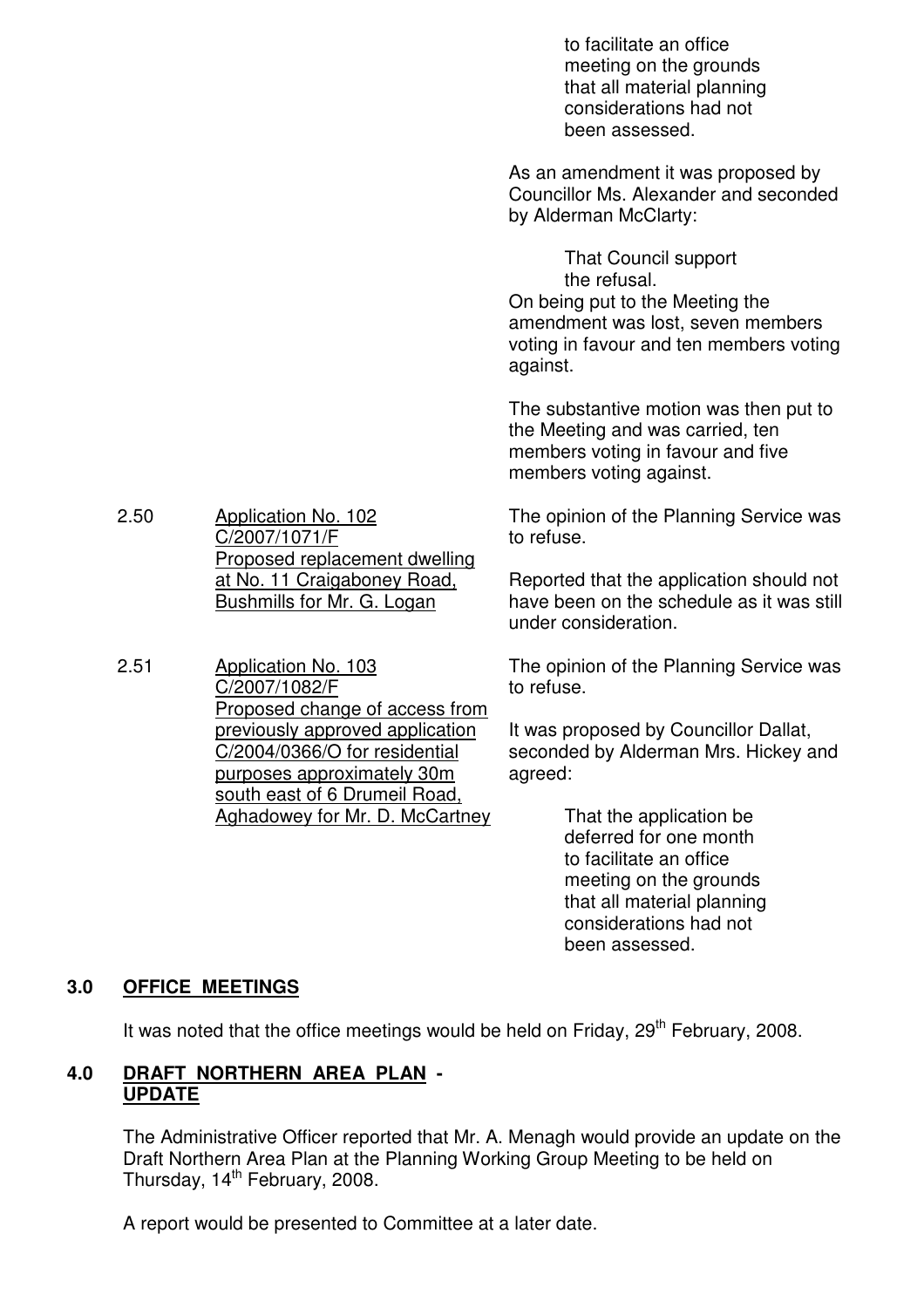#### **5.0 ARTICLE 37 PLANNING (N.I.) ORDER 1991 - STRAND HOTEL SITE, PORTSTEWART**

Consideration was given to letter dated  $8<sup>th</sup>$  January, 2008 from the Divisional Planning Manager regarding Article 37 Planning (N.I.) Order 1991 – Strand Hotel Site, Portstewart (previously supplied).

 The Divisional Planning Manager advised that following careful consideration of the circumstances of this particular case the Department had not considered it expedient to use its powers under Article 37 in relation to the former Strand Hotel site.

 Following discussion it was agreed that this matter be discussed at the Planning Working Group Meeting in order to seek clarification regarding Article 37 "Termination of planning permission by reference to time limit".

### **6.0 PLANNING (ENVIRONMENTAL IMPACT ASSESSMENT) (AMENDMENT) REGULATIONS (NORTHERN IRELAND) 2008 (S.R. 2008 NO. 17)**

 Read letter from the Planning Service advising Council that the above Regulations had been made on  $16<sup>th</sup>$  January, 2008 and would come into operation on  $12^{th}$  February, 2008.

 The aim of the Directive was to improve the public participation and access to justice provisions of the existing environmental impact assessment.

## **7.0 BANNBROOK HOUSE, 67 CRANAGH ROAD, COLERAINE**

 Read letter from the Environment and Heritage Service advising Council that the listing of the above-mentioned property was being considered under Article 42 (1) of the Planning (N.I.) Order 1991.

Council's views on the proposed listing were sought.

It was agreed:

That the above-mentioned property be listed.

## **8.0 CHARTERED INSTITUTE OF HOUSING SEMINAR**

 Reported that the Chartered Institute of Housing were hosting a Seminar entitled 'The Rural Planning Policy Review: Meeting the Needs of Future Generations' to be held on Thursday, 28<sup>th</sup> February, 2008 at the Rural Community Network, Main Street, Cookstown.

Members wishing to attend were asked to contact the Administrative Officer.

## **9.0 UNIVERSITY OF ULSTER - SEMINAR**

Reported that the University of Ulster in partnership with Environmental & Planning Law Association for Northern Ireland were hosting a Seminar entitled 'Reforming PPS14 – Is kinship a solution?' to be held on Thursday,  $28<sup>th</sup>$  February, 2008 at the Stormont Hotel, Belfast.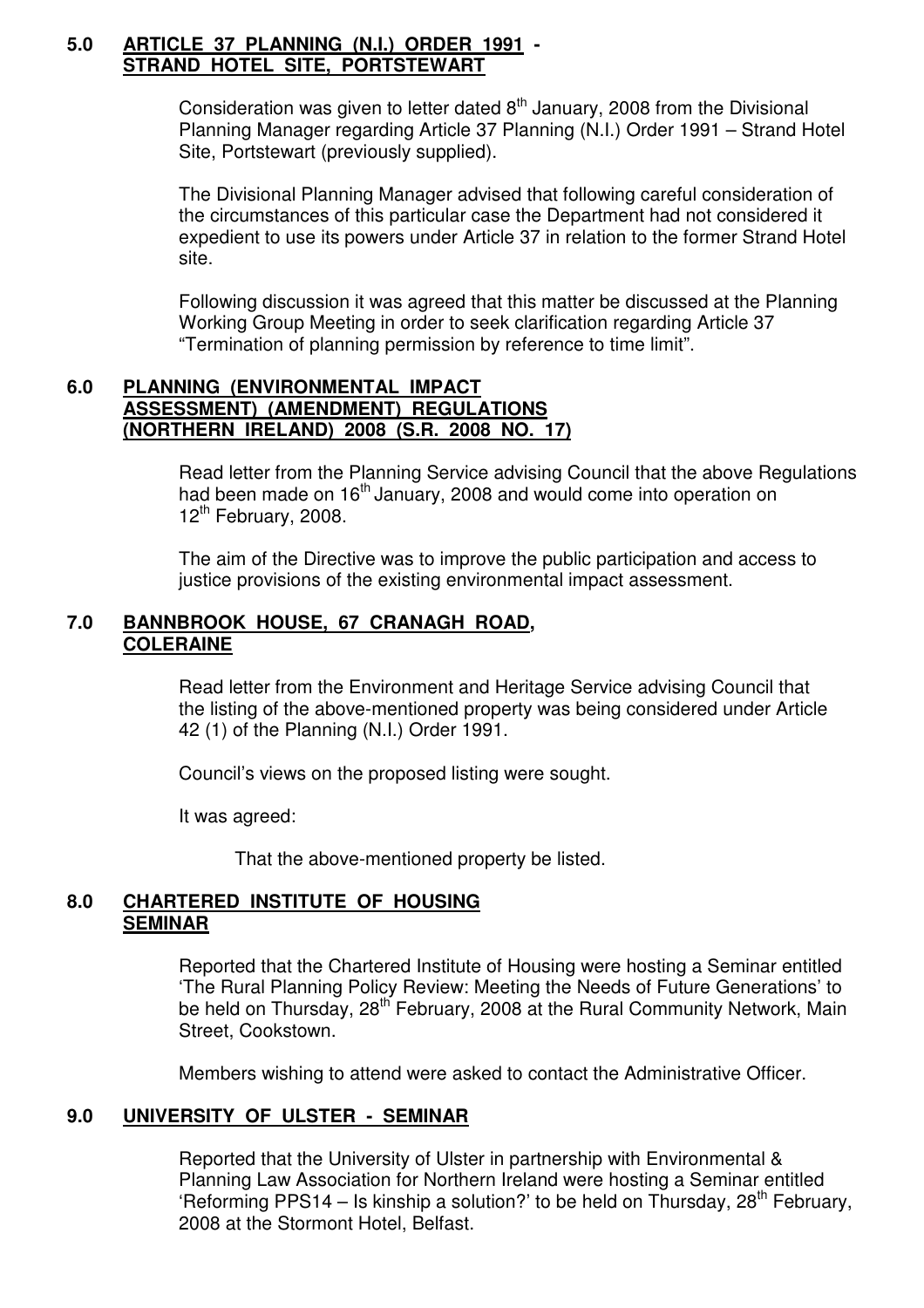Members wishing to attend were asked to contact the Administrative Officer.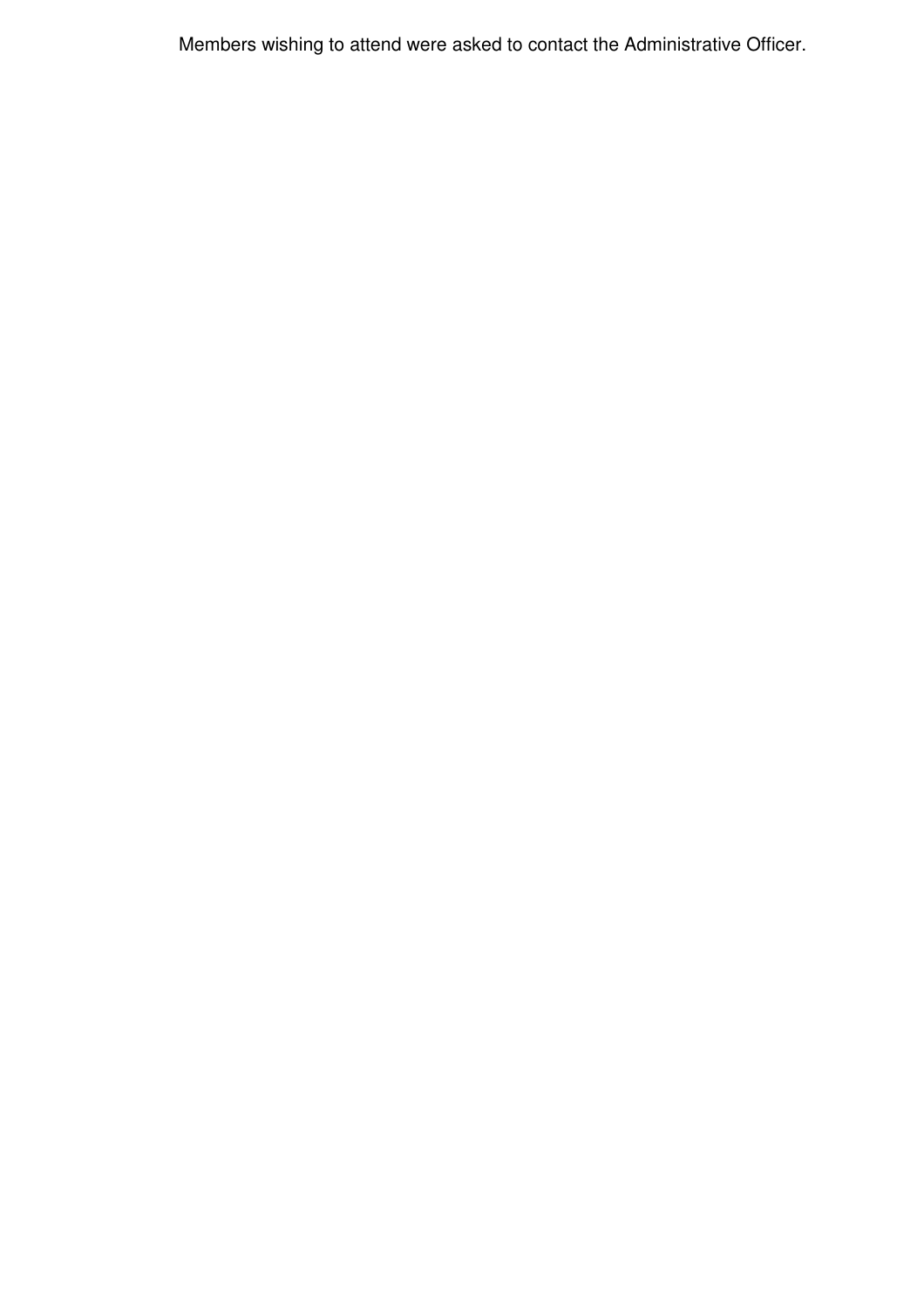#### **POLICY AND DEVELOPMENT COMMITTEE**

## **19th February, 2008.**

The Mayor, Councillor J. M. Bradley (Items 2.0 – 15.0)

#### **Aldermen**

E. T. Black (Mrs.) M. T. Hickey (Mrs.) W. T. Creelman D. McClarty  $($ ltems  $1.0 - 14.0)$  W. J. McClure

## **Councillors**

C. S. Alexander (Ms.) B. Fitzpatrick (Items 2.0 – 15.0) S. Gilkinson<br>D. D. Barbour M. A. King D. D. Barbour O. M. Church (Mrs.) B. Leonard T. J. Deans G. L. McLaughlin<br>(Items 1 0 – 4 0) R. A. McPherson (Items  $1.0 - 4.0$ ) E. P. Fielding (Mrs.) (Items  $1.0 - 14.0$ )

**Officers in Chief Acting Town Clerk & Chief Executive, Director of Corporate** Attendance: Services, Head of Development Services, Head of Administrative Services, Leisure Services Officer (Facilities), Acting Economic Development Manager (Items 1.0 – 2.4), Services Manager (Items  $1.0 - 4.10$ ) and Administrative Assistant.

## **Apologies:** Councillors Cole, Dallat, Hillis and McQuillan

#### **1.0 WELCOME**

The Chairman welcomed everyone to the meeting with a special welcome to the students from the University of Ulster who were studying journalism.

## **2.0 DEVELOPMENT SERVICES REPORT**

The Report of the Head of Development Services was considered (previously supplied).

Matters arising:

2.1 Peace III Contract Provide tenders had been received for professional support to help design a strategy and action plan and to assist with the development of a new partnership to meet the requirements of the SEUPB and Peace III. Having been scored by a panel of Council officers, results were as follows: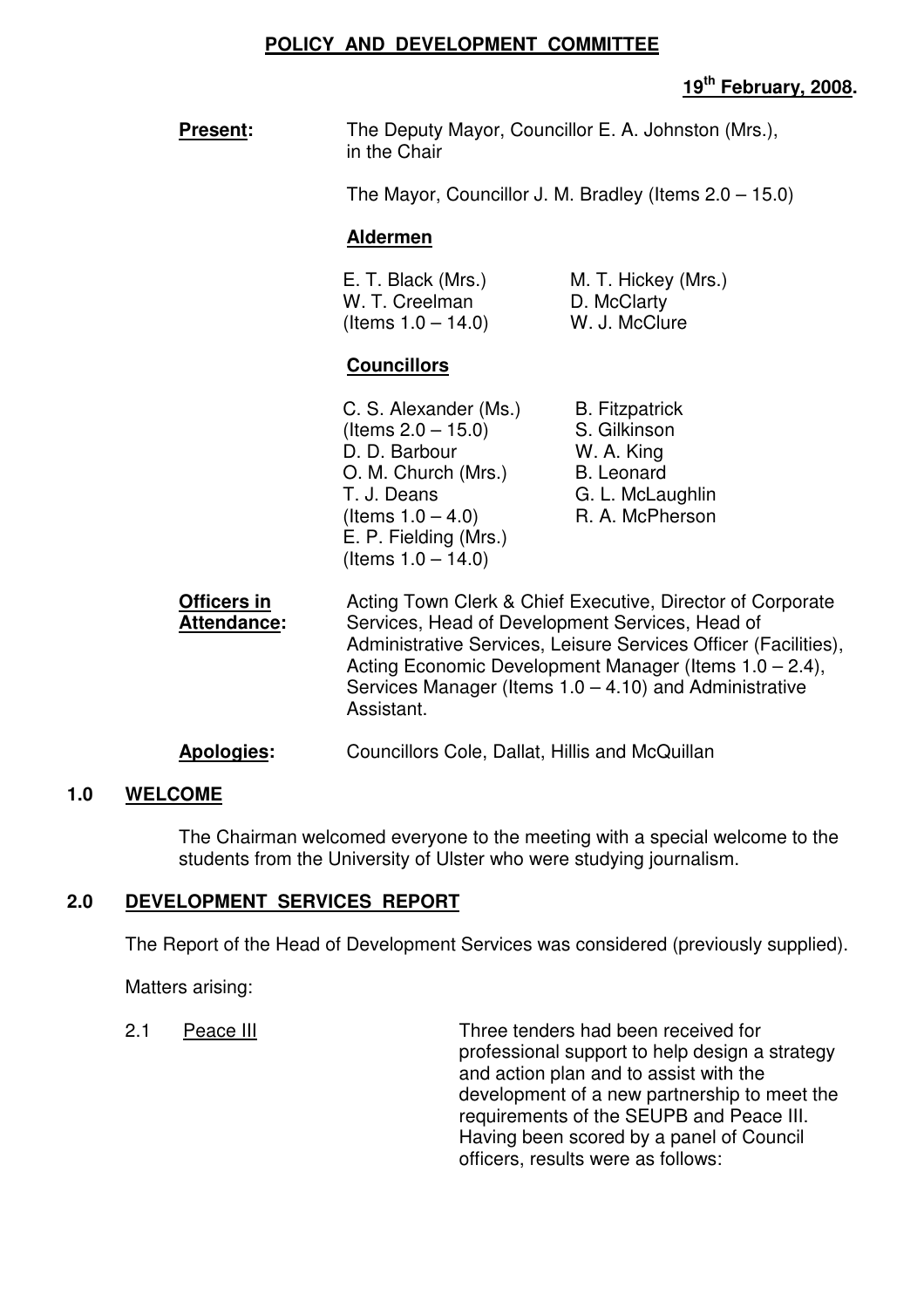| Company                                 | <b>Costs</b> | Score out of 100 |
|-----------------------------------------|--------------|------------------|
| <b>Rubicon Consulting</b>               | £7,000.00    | 73               |
| <b>Full Circle Management Solutions</b> | £9,350.00    | 75               |
| Lestas Consulting                       | £16,212.50   | 70               |

 The Head of Development Services advised that although the tender from Full Circle was slightly more expensive than the lowest tender, it offered a larger number of days thus making it value for money.

It was, therefore, proposed by Councillor Fitzpatrick, seconded by Councillor Barbour and recommended with fifteen votes for and none against:

> That Council accept the highest scoring tender from Full Circle Management Solutions.

Members noted that this project should be eligible for SEUPB funding.

#### 2.2 N. Ireland Rural Development Programme 2007-2013 North East Group of Local Authorities

2.2.1 Local Action Group (LAG) The Head of Development Services advised Formation members on the two tier structure for the North East, which would comprise a 'Joint Committee' and a Local Action Group (LAG).

> It was proposed by Councillor Leonard and seconded by Alderman Mrs. Hickey:

> > That Council nominate a representative from each political party so that Coleraine Borough Council's community nature be reflected on the two groups.

 During a period of discussion, Ms. Mann answered members' questions and agreed to seek clarification as to whether Council representation could be replicated on the two groups.

 It was, therefore, proposed as an amendment by Councillor King and seconded by Alderman McClure:

> That nominations be deferred until the Council Meeting on 26<sup>th</sup> February, 2008.

On being put to the meeting, the amendment was carried by thirteen votes to five.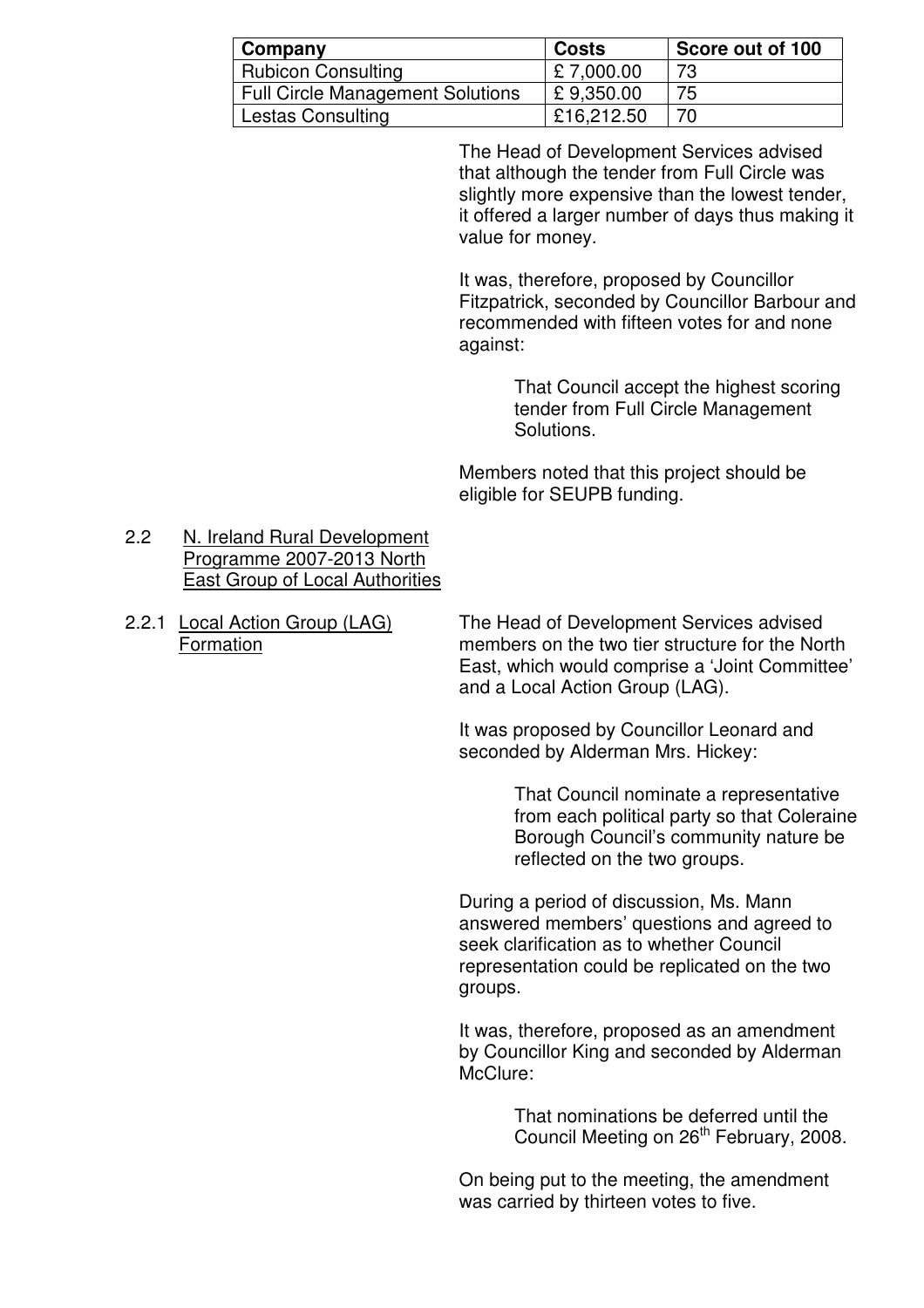|     |                                                                                        |            | The Acting Town Clerk & Chief Executive asked<br>members to notify any further matters requiring<br>clarification to the Head of Development<br>Services prior to the Council Meeting.                                                                          |
|-----|----------------------------------------------------------------------------------------|------------|-----------------------------------------------------------------------------------------------------------------------------------------------------------------------------------------------------------------------------------------------------------------|
|     |                                                                                        |            | It was noted that, following the funding<br>decisions by DARD, Council would be locked in<br>to the North East cluster.                                                                                                                                         |
|     |                                                                                        |            | Following discussion on the proposed makeup<br>of the North East LAG, it was further<br>recommended:                                                                                                                                                            |
|     |                                                                                        |            | That Council endorse the two tier<br>structure and the five Council cluster for<br>delivery of the new Rural Development<br>Programme in the North East area.                                                                                                   |
|     | 2.2.2 Information Evening                                                              |            | Members were invited to attend an information<br>evening to advise on the rural development<br>process, plans for establishing a LAG and a bid<br>for rural development funds, to be held on<br>27th February, 2008 at the ECOS Centre<br>commencing at 7.00pm. |
| 2.3 | <b>Portrush Regneration</b><br>Programme - Delivery Structure contained in the report. |            | Members noted information on this topic, as                                                                                                                                                                                                                     |
|     |                                                                                        |            | Councillor Leonard asked that his view that<br>Portstewart should be included in the vision and<br>thinking of any group appointed to progress this<br>programme, be put on record.                                                                             |
|     |                                                                                        |            | Following discussion, it was recommended:                                                                                                                                                                                                                       |
|     |                                                                                        | (i)        | That Council commence the process of<br>bringing the three groupings of<br>participants together to make up the new<br>body. This would involve a public<br>appointment process for non public<br>sector representatives.                                       |
|     |                                                                                        | (ii)       | That Council participate in an information<br>workshop on regeneration delivery<br>scheduled for the evening of 19 <sup>th</sup> March,<br>2008, as outlined in the report.                                                                                     |
|     |                                                                                        | available. | The Head of Development Services would<br>advise on numbers for the delivery model, when                                                                                                                                                                        |
| 2.4 | <b>School Visits</b>                                                                   |            | Members noted that the Winter programme of<br>school visits to Cloonavin had now finished and<br>that input from the Mayor and Deputy Mayor<br>had been very much appreciated by<br>participating schools.                                                      |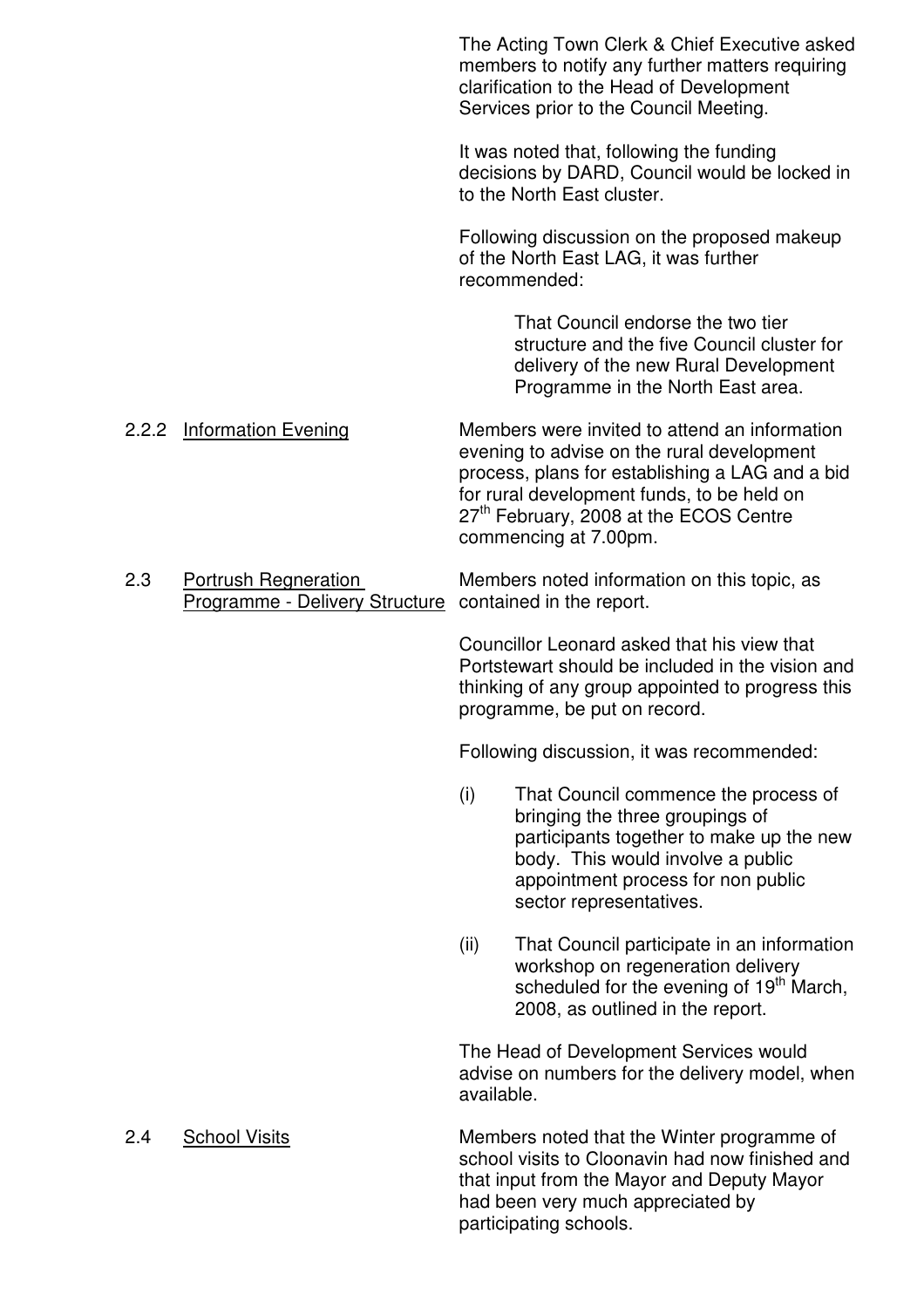## **3.0 LAND AND PROPERTY REPORT**

The Report of the Head of Administrative Services on Land and Property was considered (previously supplied).

Matters arising:

|     | 3.1                             | North West '200' - 2008                                                                                            |                                    | Council is recommended to approve Coleraine<br>& District Motor Club's request to use Council<br>lands for the Kennedy International North West<br>'200' facilities, as in previous years.    |            |                       |
|-----|---------------------------------|--------------------------------------------------------------------------------------------------------------------|------------------------------------|-----------------------------------------------------------------------------------------------------------------------------------------------------------------------------------------------|------------|-----------------------|
|     | 3.2                             | Seaport Avenue - Dumping                                                                                           |                                    | Members noted information on this topic, as<br>contained in the report.                                                                                                                       |            |                       |
|     |                                 |                                                                                                                    | undertaken.                        | The Head of Administrative Services confirmed<br>that some reinstatement work had been                                                                                                        |            |                       |
|     | 3.3                             | Empire Mining plc - Mineral<br><b>Prospecting Licence Application</b>                                              |                                    | Read letter from the Minerals Branch, DETI<br>dated 12 <sup>th</sup> February, 2008 in response to<br>Council's letter of 20 <sup>th</sup> December, 2007 (letters<br>previously circulated). |            |                       |
|     |                                 |                                                                                                                    | Noted.                             |                                                                                                                                                                                               |            |                       |
| 4.0 |                                 | <b>ANNUAL TENDERS</b>                                                                                              |                                    |                                                                                                                                                                                               |            |                       |
|     | 4.1                             | Tender No. 1 - Small Tools                                                                                         | Two tenders had been received viz: |                                                                                                                                                                                               |            |                       |
|     |                                 |                                                                                                                    |                                    | <b>TENDERER</b>                                                                                                                                                                               |            | <b>TOTAL</b>          |
|     |                                 |                                                                                                                    |                                    | * Christies Ltd., Coleraine                                                                                                                                                                   |            | £691.68               |
|     |                                 |                                                                                                                    |                                    | * Jamison & Green Ltd., Belfast                                                                                                                                                               |            | £914.98               |
|     |                                 |                                                                                                                    |                                    |                                                                                                                                                                                               |            | * Incomplete tenders. |
|     |                                 |                                                                                                                    |                                    |                                                                                                                                                                                               |            |                       |
|     |                                 |                                                                                                                    |                                    | Recommended:                                                                                                                                                                                  |            |                       |
|     |                                 |                                                                                                                    |                                    | That Council accept the tenders<br>from Jamison & Green Ltd. for bulk<br>orders and Christies Ltd. for smaller<br>orders.                                                                     |            |                       |
|     | 4.2                             | Tender No. 2 - Timber                                                                                              |                                    | No tender returned.                                                                                                                                                                           |            |                       |
|     | 4.3                             | Tender No. 3 - Electrical Work                                                                                     |                                    | Six tenders had been received viz:                                                                                                                                                            |            |                       |
|     |                                 | <b>TENDERER</b>                                                                                                    |                                    | <b>LABOUR RATE</b><br><b>PER HOUR</b>                                                                                                                                                         |            | <b>MATERIALS</b>      |
|     |                                 |                                                                                                                    |                                    | Electrician                                                                                                                                                                                   | Apprentice | $+$ %                 |
|     |                                 | <b>Todd Electrical Services, Coleraine</b><br><b>AJM Electrical Ltd, Garvagh</b><br><b>RHK Davidson, Coleraine</b> |                                    | 12.80                                                                                                                                                                                         | 6.50       | 5                     |
|     |                                 |                                                                                                                    |                                    | 13.00                                                                                                                                                                                         | 7.35       | $2\frac{1}{2}$        |
|     |                                 |                                                                                                                    |                                    | 14.50                                                                                                                                                                                         | 6.50       | 5                     |
|     |                                 | CLM Ltd., Larne                                                                                                    |                                    | 21.50                                                                                                                                                                                         | 10.95      | 15                    |
|     | Graham Facilities Man., Belfast |                                                                                                                    |                                    | 23.40                                                                                                                                                                                         | 17.43      | 15                    |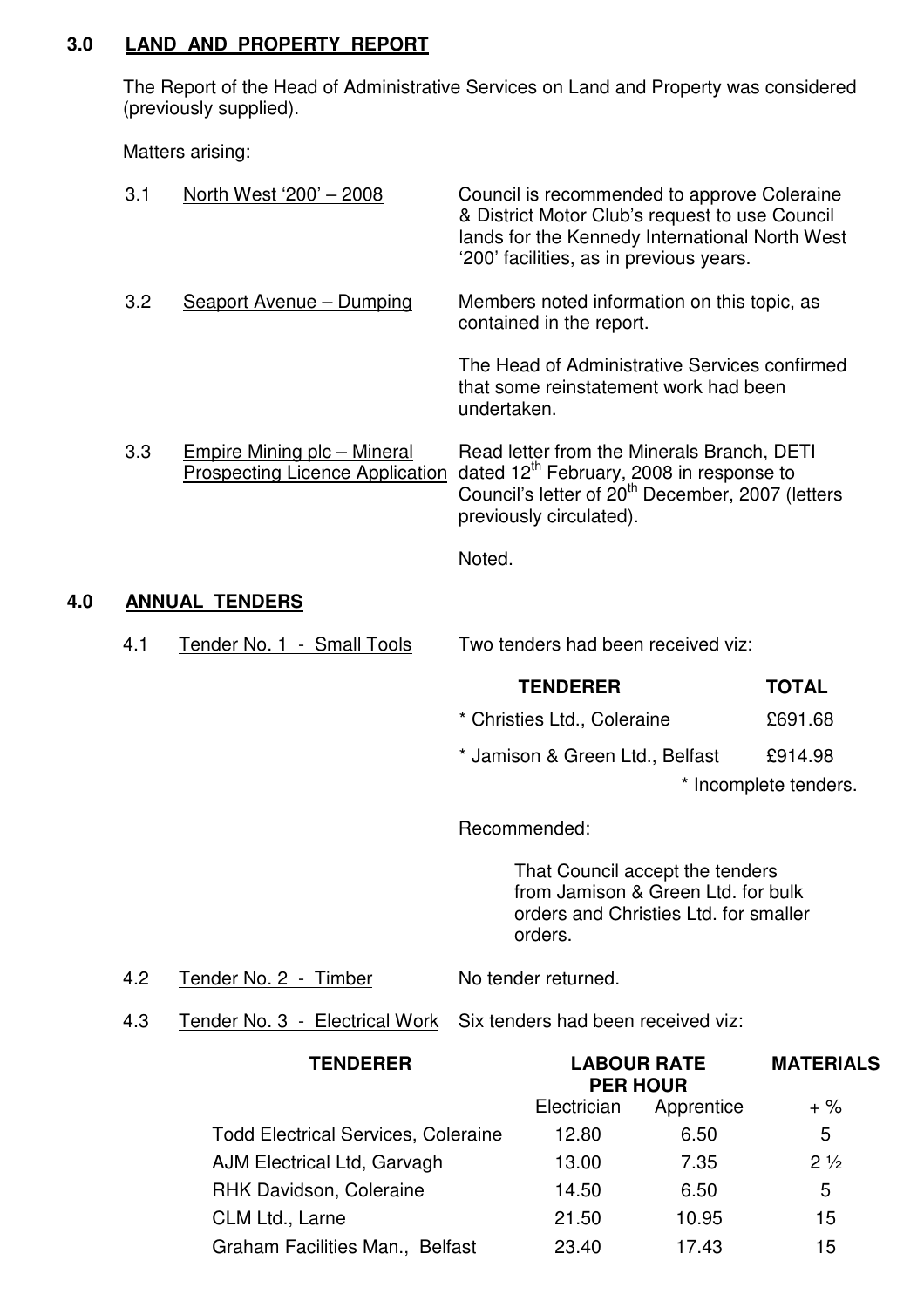Recommended:

 That Council accept tenders received from Todd Electrical Services, AJM Electrical and RHK Davidson for different aspects of work.

The remaining tenders to be included to provide quotations for larger maintenance jobs under the public tender limit.

4.4 Tender No. 4 - Plumbing Work Three tenders had been received viz:

| <b>TENDERER</b>                 | <b>LABOUR RATE</b><br><b>PER HOUR</b> | <b>MATERIALS</b> |                 |
|---------------------------------|---------------------------------------|------------------|-----------------|
|                                 | Plumber                               | Apprentice       | $+ \frac{9}{6}$ |
| P & H Services, Coleraine       | £15.75                                | £9.00            | 10              |
| Graham Facilities Man., Belfast | £23.40                                | £17.43           | 15              |
| Red Sky Group, Belfast          | £28.28                                | £16.75           | 10              |

Recommended:

That Council accept the lowest tender from P & H Services.

**Work** 

4.5 Tender No. 5 - Mechanical Four tenders had been received viz:

|        | <b>LABOUR RATE</b><br><b>PER HOUR</b> |       |
|--------|---------------------------------------|-------|
| Fitter | Machinist                             | $+$ % |
| £13.40 | £15.00                                | 10    |
| £14.00 | £16.50                                | 15    |
| £30.00 | £30.00                                | 15    |
| £31.42 | £31.42                                | 10    |
|        |                                       |       |

Recommended:

That Council accept tenders from Roe Engineering, Coleraine and A. Farlow (Engineering) Garvagh.

The remaining tenders to be included to provide quotations for larger maintenance jobs under the public tender limit.

4.6 Tender No. 6 - Tyres One tender had been received viz:

**TENDERER TOTAL**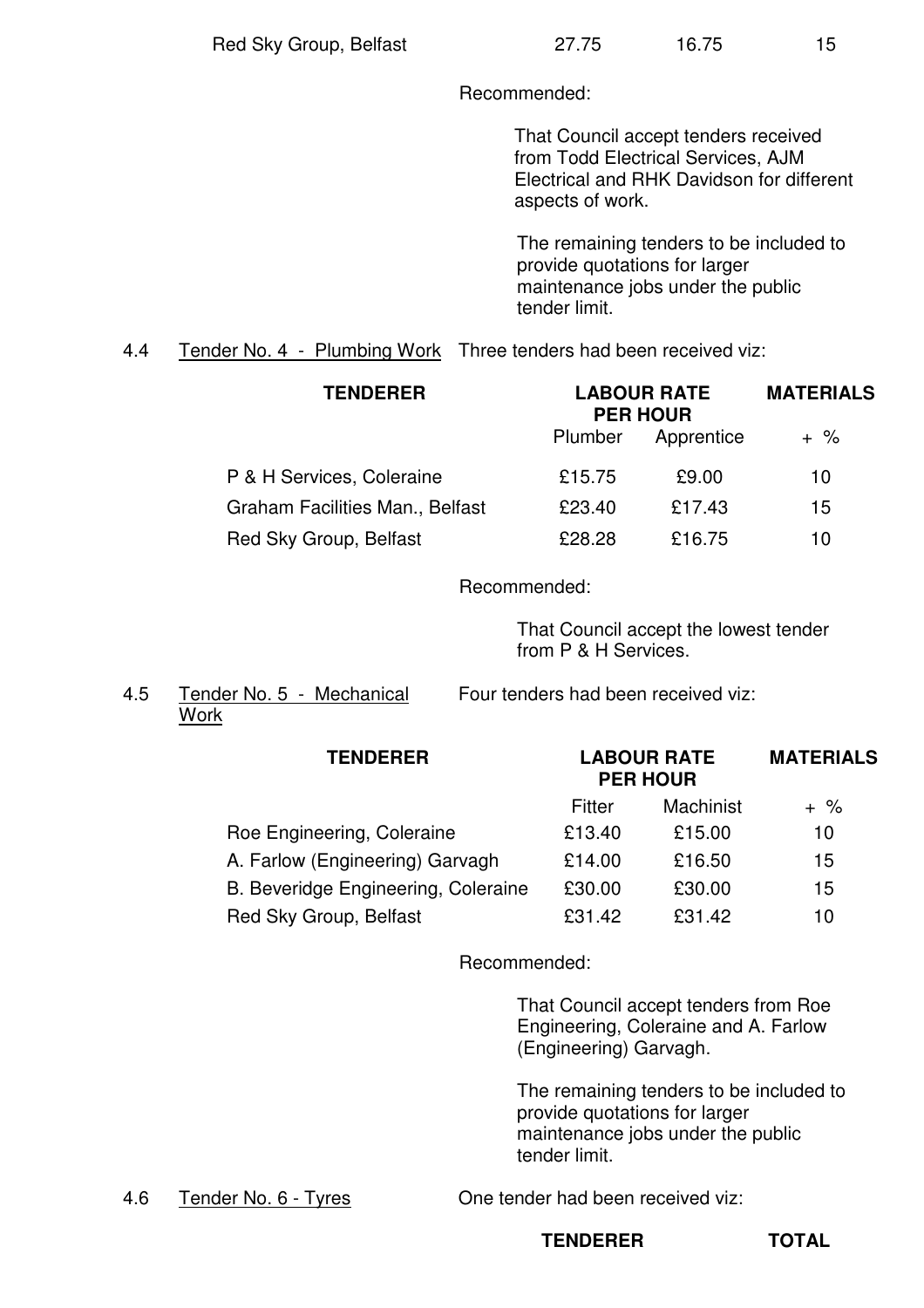Recommended:

That Council accept the tender from Charles Hurst Tyres, Coleraine.

4.7 Tender No. 7 - Paint Cheen tender had been received viz:

#### **TENDERER TOTAL**

Siema Kalon UK & Ireland Ltd, Carrickfergus £14,076.00

Recommended:

That Council accept the tender from Siema Kalon UK & Ireland, Carrickfergus.

- 4.8 Tender No. 8 Slurry Tanker No tenders returned. Hire Service
- 

4.9 Tender No. 9 - Painting Work Four tenders had been received viz:

| <b>TENDERER</b> |                                 | <b>LABOUR RATE</b><br><b>PER HOUR</b> | <b>MATERIALS</b> |                          |
|-----------------|---------------------------------|---------------------------------------|------------------|--------------------------|
|                 |                                 | Painter                               | Apprentice       | $+$ %                    |
|                 | S. Nicholl, Coleraine           | £10.00                                | £5.00            | $\overline{\phantom{0}}$ |
|                 | J. Fleming, Portrush            | £14.00                                | £5.50            | $\overline{\phantom{0}}$ |
|                 | N. Campbell, Portstewart        | £14.00                                | £7.50            | 5                        |
|                 | Graham Facilities Man., Belfast | £18.24                                | £17.43           | 15                       |

During a period of discussion, it was proposed by Councillor Ms. Alexander and seconded by Councillor McPherson:

> That Council not approve the tender from Graham Facilities Man., Belfast.

Following clarification from the Acting Town Clerk & Chief Executive, it was recommended:

> That Council accept tenders from S. Nicholl, Coleraine; J. Fleming, Portrush; and N. Campbell, Portstewart.

The remaining tender to be included to provide quotations for larger maintenance jobs under the public tender limit.

4.10 Tender No. 10 - Joinery Work Three tenders had been received viz:

**TENDERER LABOUR RATE** 

**MATERIALS**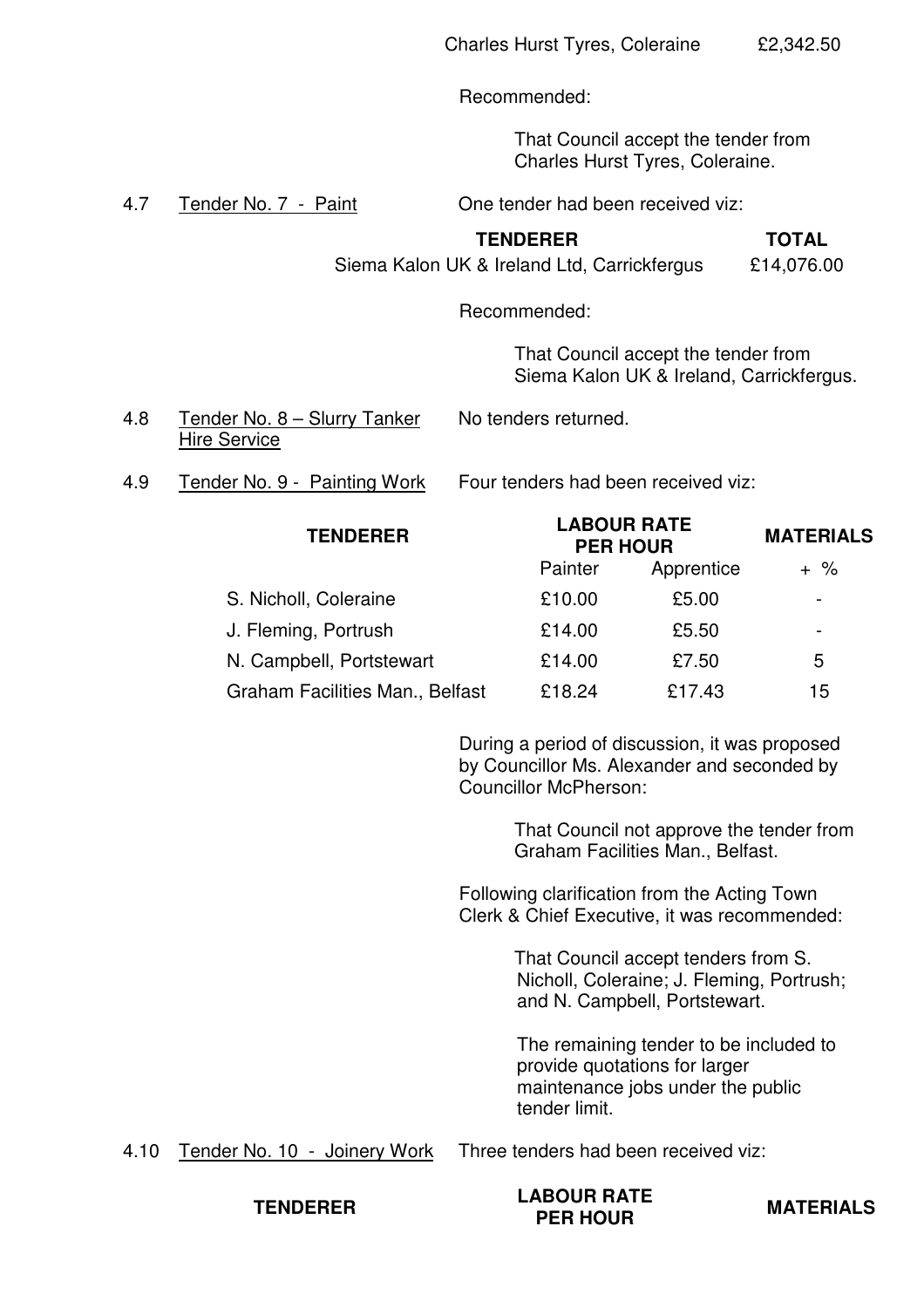| S. M. Oliver, Coleraine                   | £20.00 (Joiner)<br>£20.00 (B'Layer)<br>£20.00 (Plasterer)<br>£19.00 (Labourer) | £12.50 (App)<br>£12.50 (App)<br>£12.50 (App) | $+15%$ |
|-------------------------------------------|--------------------------------------------------------------------------------|----------------------------------------------|--------|
| Graham Facilities Man.,<br><b>Belfast</b> | £23.40 (Joiner)<br>(B'Layer)<br>(Plasterer)<br>$\sim$<br>(Labourer)            | £17.43 (App)                                 | $+15%$ |
| D. McKenna, Maghera                       | £24.00 (Joiner)<br>(B'Layer)<br>(Plasterer)<br>(Labourer)                      |                                              | $+25%$ |

Recommended:

That Council accept the lowest tender from S. M. Oliver, Coleraine.

# **5.0 CORPORATE SERVICES REPORT**

The Report of the Director of Corporate Services was considered (previously supplied).

Matters arising:

| 5.1 | Recruitment of Town Clerk &<br><b>Chief Executive</b>                                                                     | Following a period of discussion on this topic,<br>it was proposed by Alderman McClarty,<br>seconded by Councillor McPherson and<br>recommended: |
|-----|---------------------------------------------------------------------------------------------------------------------------|--------------------------------------------------------------------------------------------------------------------------------------------------|
|     |                                                                                                                           | That Council defer further consideration<br>of this issue until more information on the<br>future of Councils in the Province was<br>available.  |
|     |                                                                                                                           | Members paid tribute to the Acting Town Clerk<br>and Chief Executive for his work in the interim.                                                |
| 5.2 | <b>Gender Action Plan</b>                                                                                                 | Members noted an update on the 2006 Gender<br>Action Plan including detailed progress to date.                                                   |
|     |                                                                                                                           | Recommended:                                                                                                                                     |
|     |                                                                                                                           | That issues affecting members be.<br>included in the 2008-09 Gender Action<br>Plan.                                                              |
| 5.3 | <b>Report of Chief Local</b><br><b>Government Auditor -</b><br>Absenteeism in Northern<br><b>Ireland Councils 2006-07</b> | Members noted information on this topic, as<br>contained in the report.                                                                          |
| 5.4 | New Appointments                                                                                                          | The following appointments had been made in                                                                                                      |

accordance with the Local Government Staff Commission's Code of Procedures on Recruitment and Selection: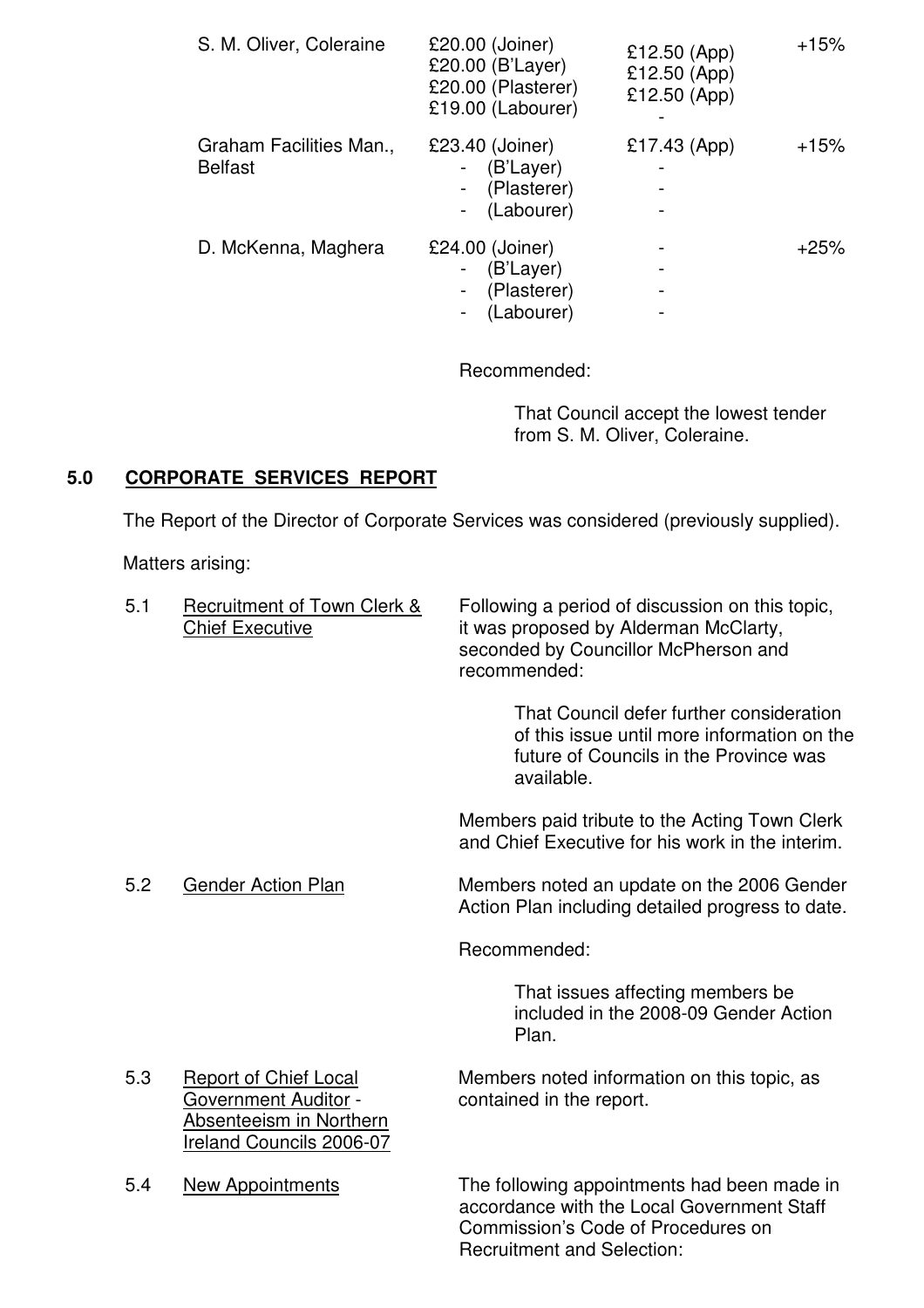Leisure Services Department

Technical Maintenance Operator: Mr. C. Gaston.

Technical Services Department

Building Control Officer: Mr. M. McCook.

Chief Executive's Department

Public Relations Manager: Ms. T. Cunningham.

5.5 Matters for Information Members noted information on the following topics, as contained in the report.

- Rates League Table 2008/09
- Financial Statement as at  $31<sup>st</sup>$  December, 2007
- Accounts

#### **6.0 TRUST PORTS REVIEW**

Members noted that, as part of the ongoing consultations on the Trust Ports Review**,**  Council could be offered the opportunity for a deputation to meet the DRD Minister and to contribute to the deliberations on Coleraine Harbour's future.

Recommended:

That the following members be nominated to the deputation:

The Mayor The Deputy Mayor Councillor Hills - as Chairman of the Policy and Development Committee Alderman Mrs. Hickey and Councillors Ms. Alexander and Fitzpatrick - as Council's representatives on the Harbour Commission**.** 

Arrangements for the deputation would be circulated when finalised.

#### **7.0 NORTHERN HEALTH AND SOCIAL CARE TRUST**

Members noted that a Special Meeting would be held on  $6<sup>th</sup>$  March, 2008 to receive a presentation by Mrs. N. Evans, Chairman of the Northern Health and Social Care Trust.

## **8.0 CONFERENCE - MEETING NORTHERN IRELAND'S HOUSING NEEDS**

This conference will take place on 5<sup>th</sup> March, 2008 in the Stormont Hotel, Belfast.

The conference has been organised by BMF Business Services in partnership with the Department for Social Development and the Housing Executive, and supported by SIB, the Chartered Institute of Housing and the Northern Ireland Federation of Housing Associations.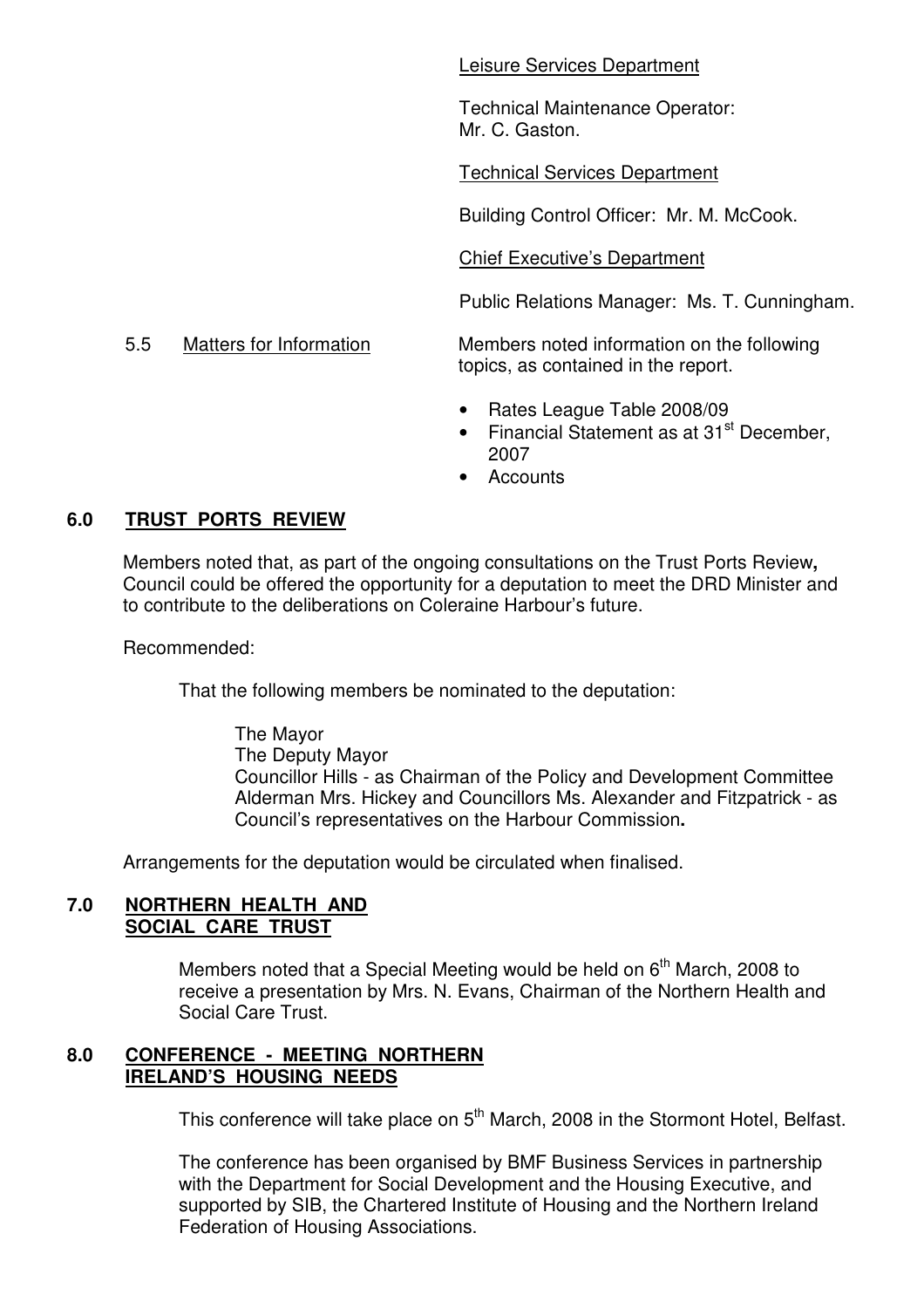Any members interested in attending were asked to contact the Administrative Officer.

#### **9.0 LAND ADJACENT TO SWEENEY'S WINE BAR, PORTBALLINTRAE**

Read letter dated 12<sup>th</sup> February, 2008 from Noel Cornick, DETI in response to Council's letter to Norman Huston of  $17<sup>th</sup>$  July, 2007. Mr. Cornick confirmed that the proposed development of six holiday cottages at this location would be consistent with the tourism covenant on the lease of this land.

Noted.

#### **10.0 COLERAINE ACADEMICAL INSTITUTION**

Read letter dated 13<sup>th</sup> February, 2008 thanking Council for sponsorship towards the school's entry to the Forumula One competition in Malaysia in March.

Noted.

#### **11.0 DRAFT BUDGET 2008-11 - FUNDING FOR HOUSING**

Read letter dated 10<sup>th</sup> February, 2008 from the Minister for Social Development in response to Council's letter of 24<sup>th</sup> January, 2008 expressing members' concerns about a potential shortfall in funding for housing.

Noted.

#### **12.0 NATIONAL ASSOCIATION OF COUNCILLORS - SPRING CONFERENCE**

 The NAC Spring Conference, which will address the Review of Public Administration, will take place on  $14<sup>th</sup>$  March, 2008 in the Glenavon Hotel, Cookstown, 10.00am – 3.30pm.

Any members interested in attending were asked to contact the Administrative Officer.

#### **13.0 NI WATER - PORTRUSH SEWERAGE IMPROVEMENTS STAGE 4**

 Members viewed a location plan from NI Water detailing proposed sewerage improvement works which will take place over the coming months.

The Head of Administrative Services reported that he had spoken to a representative of NI Water and that the company would attempt to minimise disruption to traffic in Portrush at key times, as far as possible.

## **14.0 DOCUMENTS TABLED**

(i) Equality Commission for Northern Ireland – 5 Year Review of Equality Schemes.